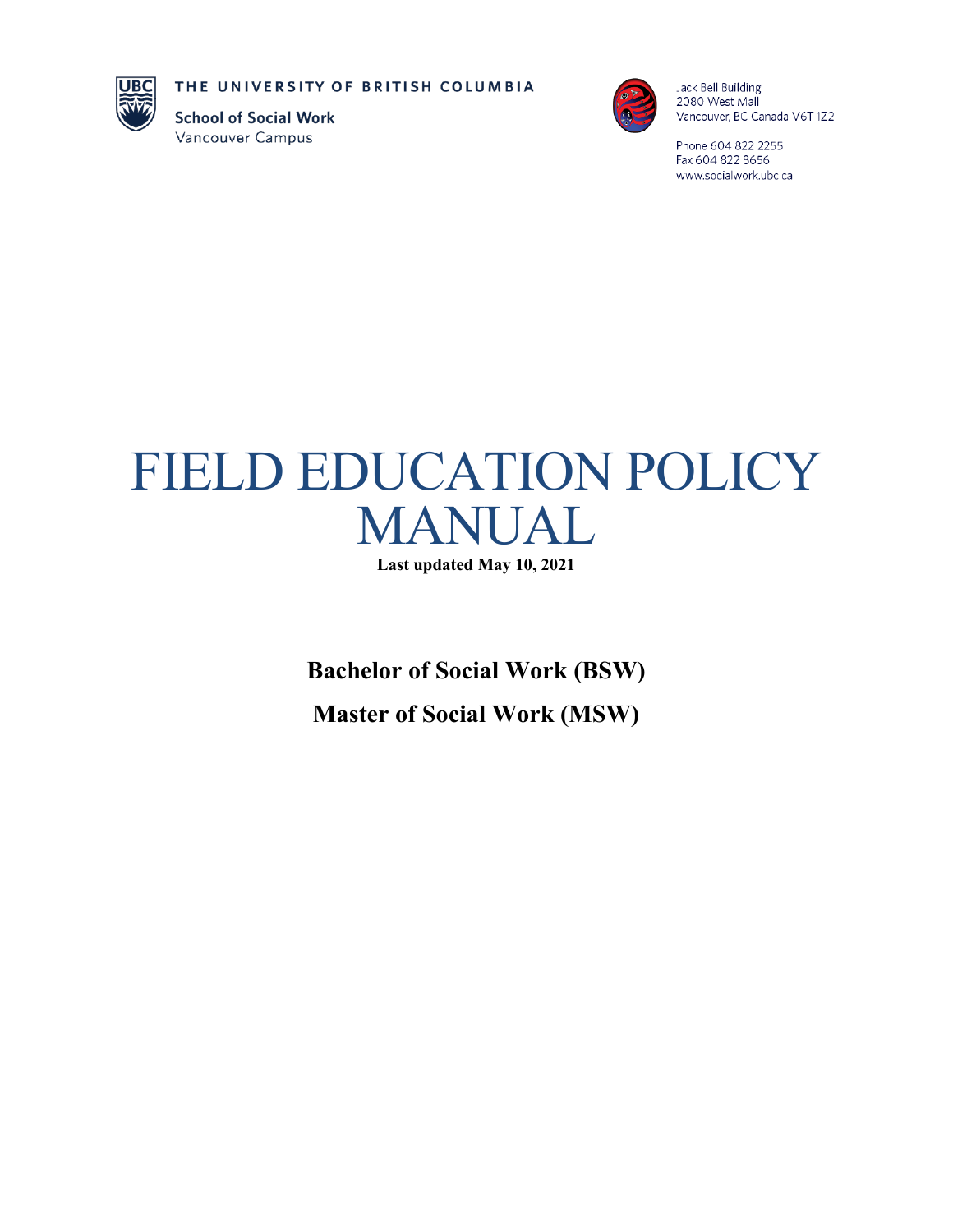## Table of Contents

| 1.0 |                                                                          |  |
|-----|--------------------------------------------------------------------------|--|
| 2.0 |                                                                          |  |
| 3.0 | POLICY STATEMENT FOR BACHELOR OF SOCIAL WORK, THIRD YEAR  12             |  |
| 4.0 | POLICY STATEMENT FOR BACHELOR SOCIAL WORK, FOURTH YEAR  13               |  |
| 5.0 | POLICY STATEMENT FOR FOUNDATIONS MASTER OF SOCIAL WORK 13                |  |
| 6.0 | POLICY STATEMENT FOR ADVANCED MASTER OF SOCIAL WORK 14                   |  |
| 7.0 |                                                                          |  |
|     | ROLES AND RESPONSIBILITIES OF ALL PARTIES INVOLVED IN FIELD EDUCATION 15 |  |
| 1.0 |                                                                          |  |
| 2.0 |                                                                          |  |
|     |                                                                          |  |
| 1.0 |                                                                          |  |
| 2.0 |                                                                          |  |
|     |                                                                          |  |
|     |                                                                          |  |
| 1.0 |                                                                          |  |
| 2.0 |                                                                          |  |
|     |                                                                          |  |
| 1.0 |                                                                          |  |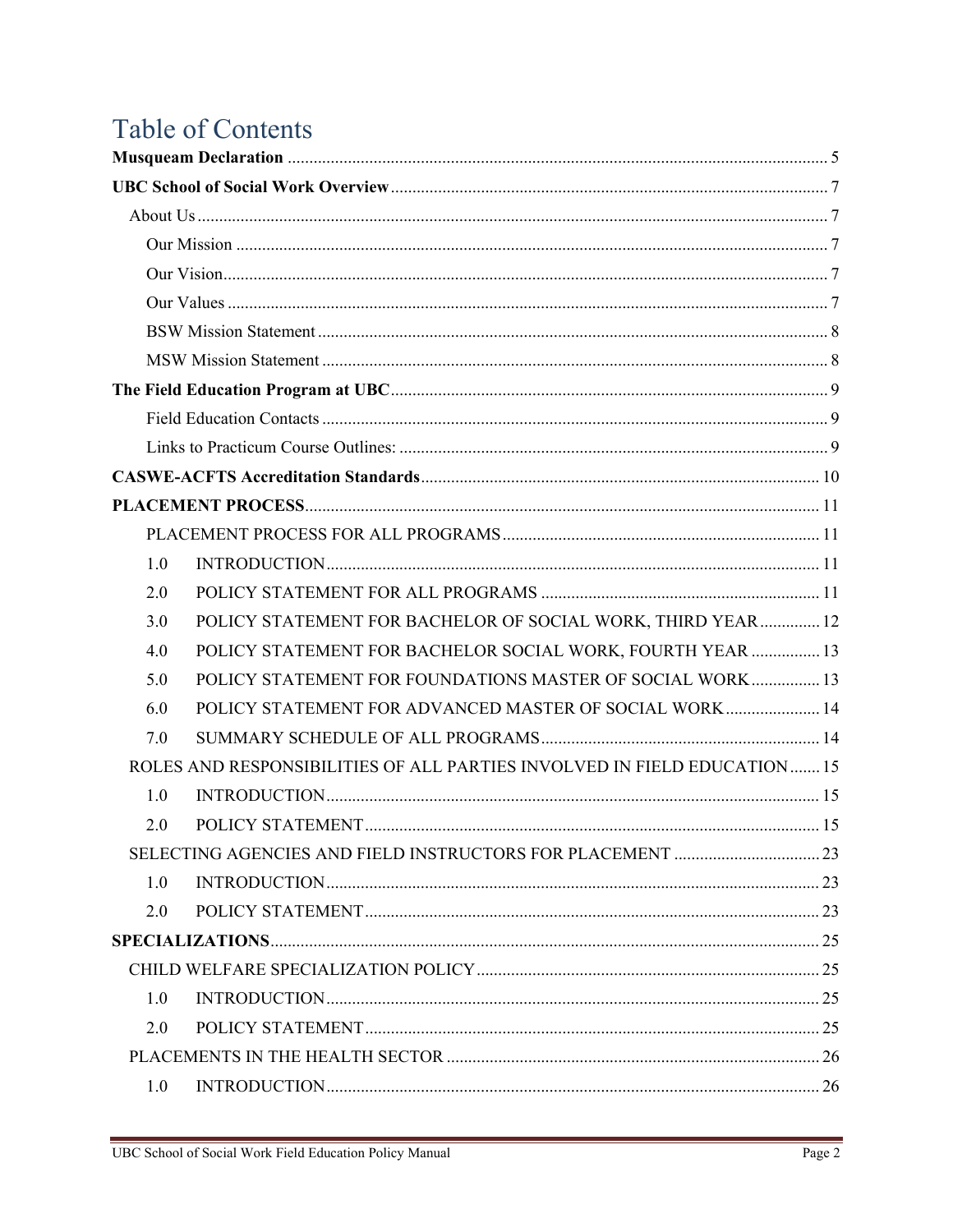| 2.0 |  |
|-----|--|
|     |  |
|     |  |
| 1.0 |  |
| 2.0 |  |
|     |  |
| 1.0 |  |
| 2.0 |  |
|     |  |
|     |  |
| 1.0 |  |
| 2.0 |  |
|     |  |
| 1.0 |  |
| 2.0 |  |
|     |  |
|     |  |
| 1.0 |  |
| 2.0 |  |
|     |  |
| 1.0 |  |
| 2.0 |  |
|     |  |
| 1.0 |  |
| 2.0 |  |
|     |  |
| 1.0 |  |
| 2.0 |  |
|     |  |
| 1.0 |  |
| 2.0 |  |
|     |  |
| 1.0 |  |
| 2.0 |  |
|     |  |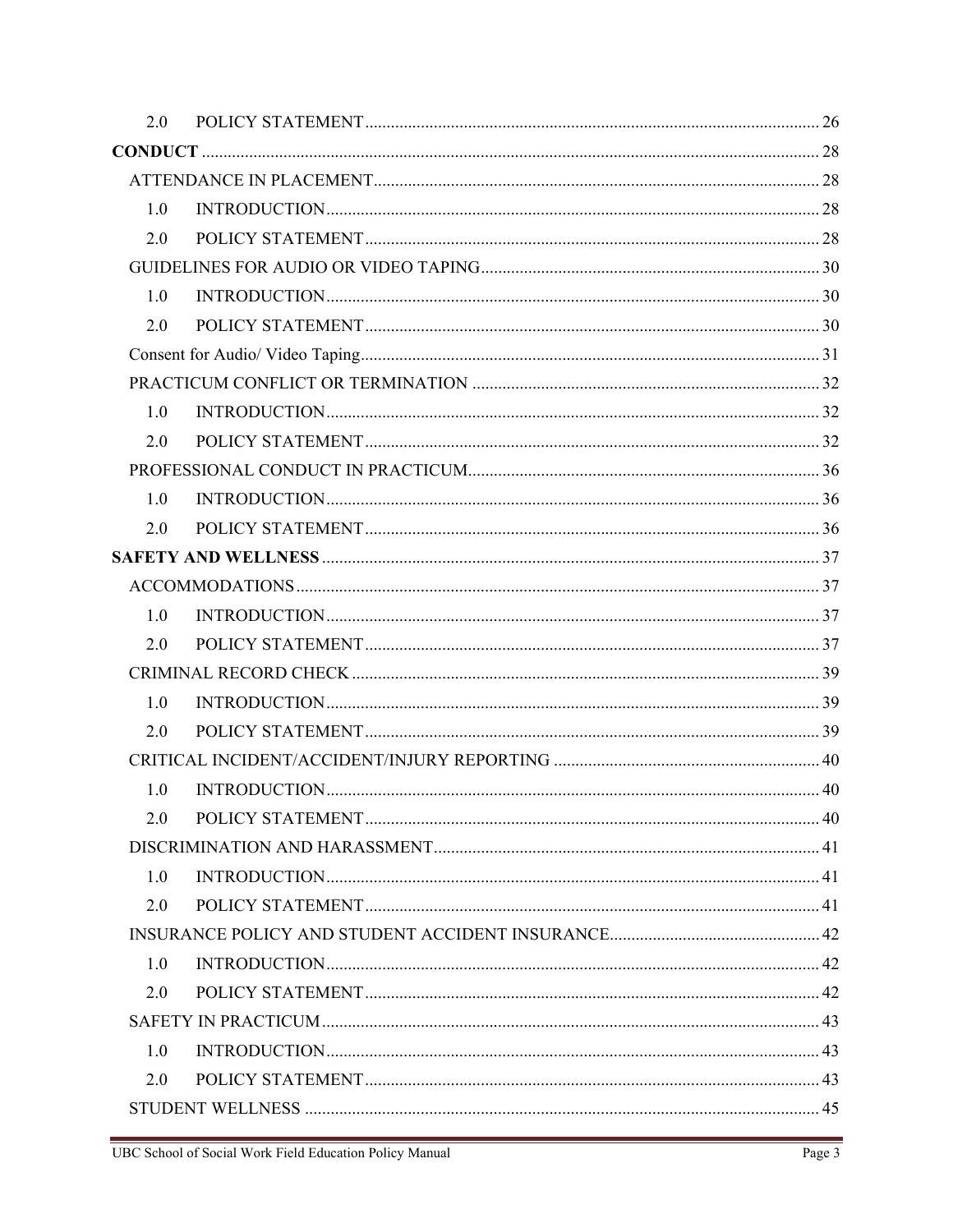| 1.0 |                                                                                                                              |  |
|-----|------------------------------------------------------------------------------------------------------------------------------|--|
| 2.0 |                                                                                                                              |  |
|     |                                                                                                                              |  |
| 1.0 |                                                                                                                              |  |
|     |                                                                                                                              |  |
|     |                                                                                                                              |  |
|     |                                                                                                                              |  |
| 1.0 |                                                                                                                              |  |
| 2.0 |                                                                                                                              |  |
|     | EVALUATION OF FIELD PLACEMENT, FIELD INSTRUCTOR, AND STUDENT  49                                                             |  |
| 1.0 |                                                                                                                              |  |
| 2.0 |                                                                                                                              |  |
|     |                                                                                                                              |  |
| 1.0 |                                                                                                                              |  |
| 2.0 |                                                                                                                              |  |
|     |                                                                                                                              |  |
| 1.0 |                                                                                                                              |  |
| 2.0 |                                                                                                                              |  |
|     | INTERNATIONAL PLACEMENT PROCESS THROUGH INTERNATIONAL SERVICE<br>LEARNING (ISWP) AND PLACEMENTS OUTSIDE THE LOWER MAINLAND55 |  |
| 1.0 |                                                                                                                              |  |
| 2.0 |                                                                                                                              |  |
|     |                                                                                                                              |  |
| 1.0 |                                                                                                                              |  |
| 2.0 |                                                                                                                              |  |
|     |                                                                                                                              |  |
| 1.0 |                                                                                                                              |  |
| 2.0 |                                                                                                                              |  |
|     |                                                                                                                              |  |
|     |                                                                                                                              |  |
|     |                                                                                                                              |  |
|     |                                                                                                                              |  |
|     |                                                                                                                              |  |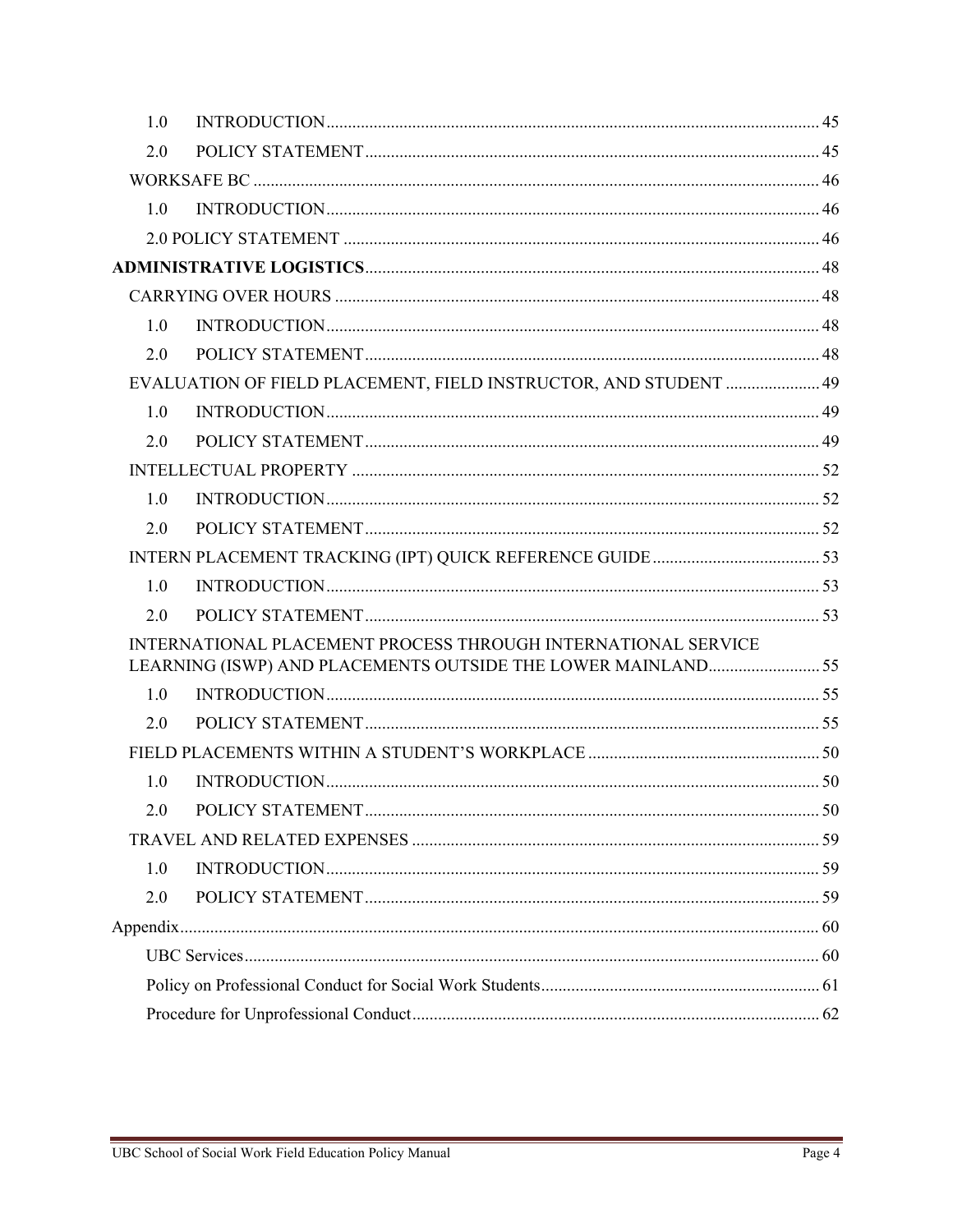## **Musqueam Declaration**

<span id="page-4-0"></span>We, the Musqueam people openly and publicly declare and affirm that we hold aboriginal title to our land, and aboriginal rights to exercise use of our land, the sea and fresh waters, and all their resources within the territory occupied and used by our ancestors...

We, the Musqueam people, are the members of the Musqueam Indian Band and/or persons of one quarter Musqueam Indian Ancestry descended from these hun'qum'i'num speaking people who from time immemorial occupied, used and gained their livelihood from those lands, waters and seas as described above.

Our ancestors' aboriginal right and our aboriginal right is to live upon and travel over our aboriginal lands, seas and waters without foreign control or restriction; to utilize, trade and consume all the resources and products of those lands, waters and seas. It is our right to govern ourselves and our communities, to up-hold and determine our own customs, beliefs and laws.

Neither we nor our ancestors have ever given up, extinguished or diminished our aboriginal rights and title by treaty or agreement with any foreign government or power.

We have never considered the bits of land called "Indian Reserves" as compensation for our lost rights and cannot consider them as adequate compensation.

We have never accepted or agreed to the right of governments of Canada or British Columbia, or their agents, to tell us how to run our own affairs or determine how we should live our lives.

We, the Musqueam people, hereby declare our intent to exercise our aboriginal rights, to restore to our own use sufficient traditional resources to enable us and our descendants to live as distinct and independent people in our own land.

We announce our intent to obtain compensation for loss of resources and denial of their uses, where these have been destroyed or exploited by others, or where they cannot be restored.

We announce our intent to establish control of our own communities and our own resources in order to control, determine, and guarantee our future.

This is our aboriginal right; and a basic, universal human right.

Musqueam Indian Band Vancouver, British Columbia June 10, 1976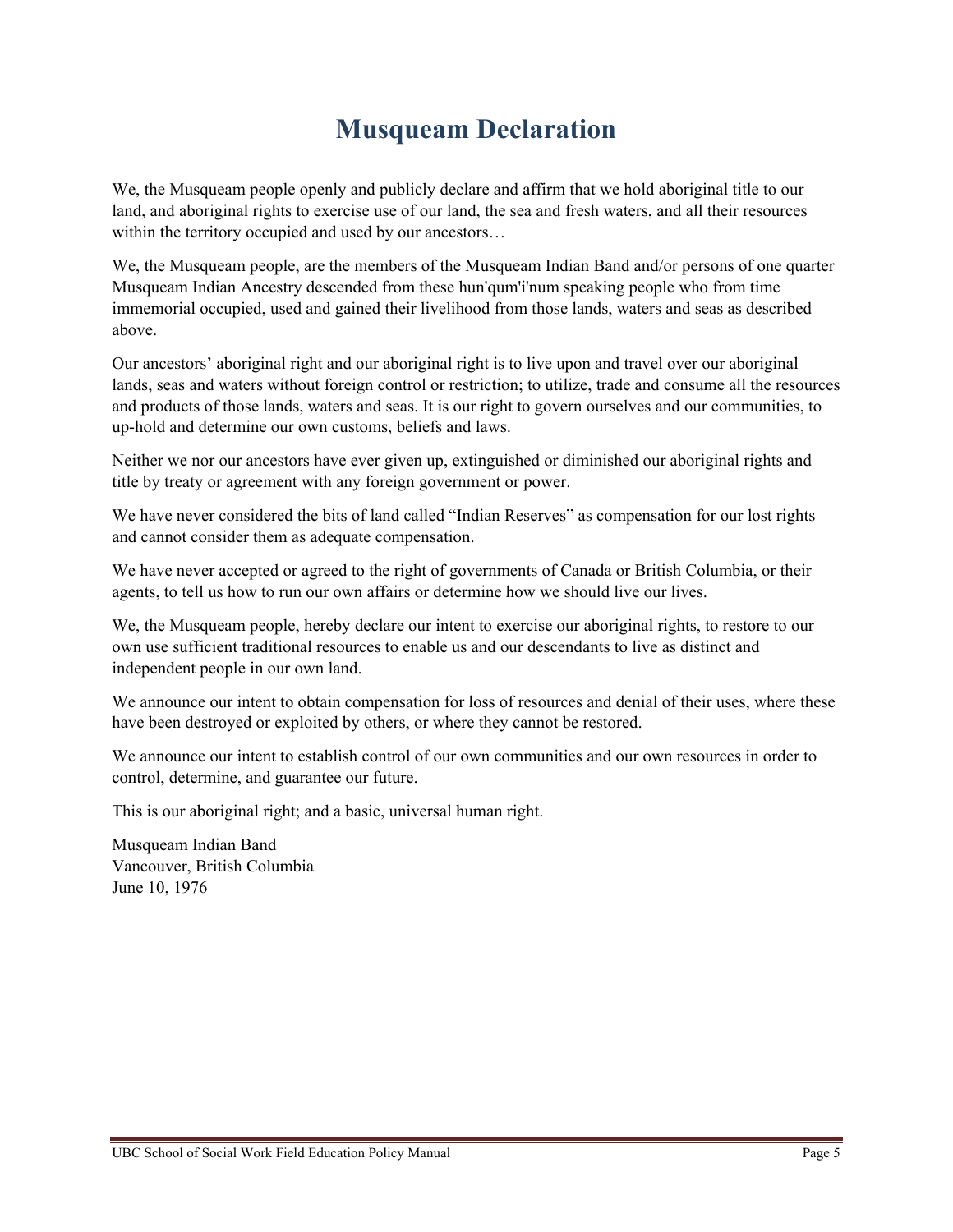The University of British Columbia Point Grey campus is located on the traditional, ancestral and unceded territory of the Musqueam people. We at the School of Social Work, UBC, thank Musqueam for its hospitality and support of our work. Our logo was created by Musqueam artist Ray Sims in 2013.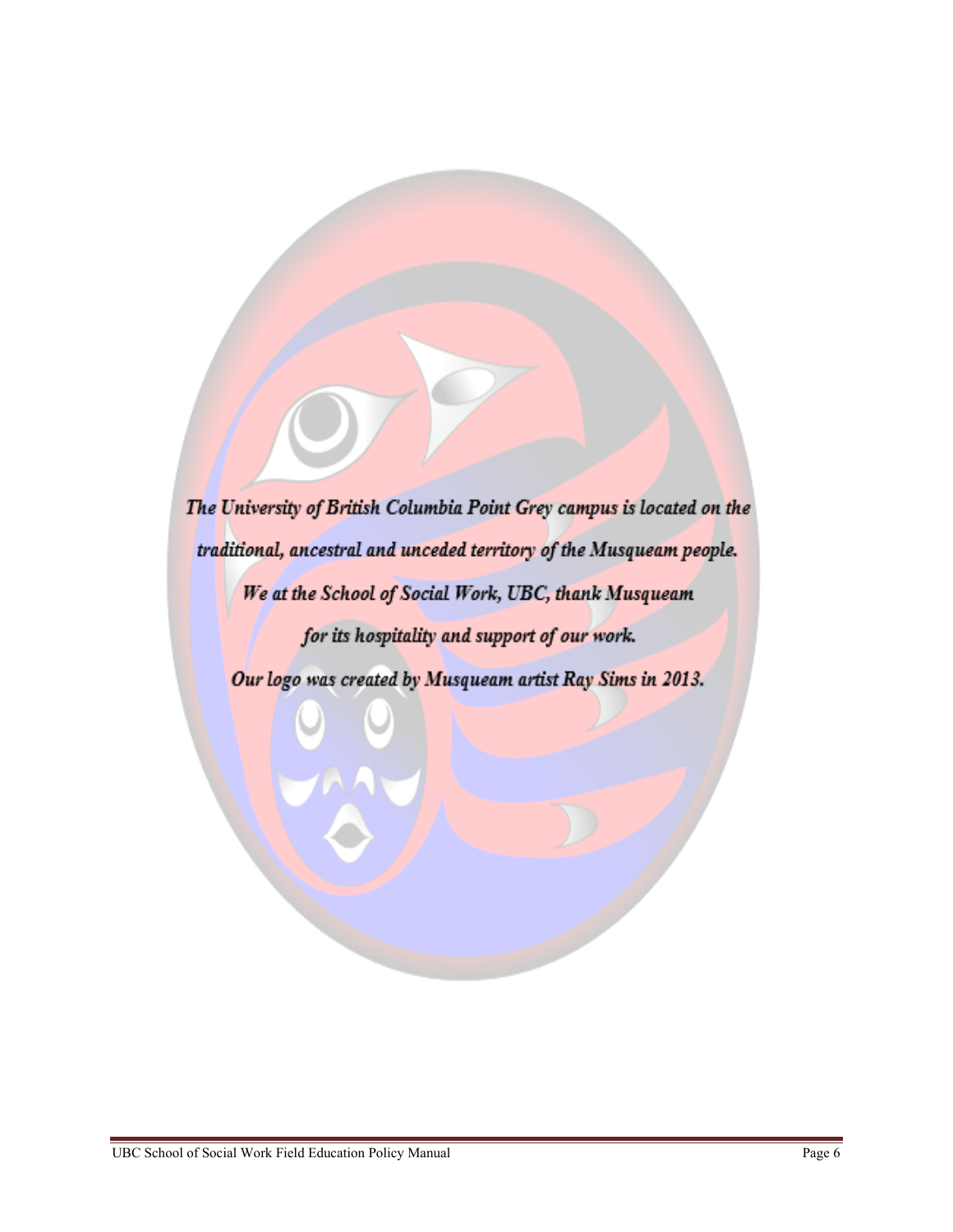## **UBC School of Social Work Overview**

## <span id="page-6-1"></span><span id="page-6-0"></span>About Us

We are the third oldest School of Social Work in Canada, dating back to the late 1920s, when instruction in social work at the University of British Columbia consisted of a two year diploma course within the Department of Economics, Sociology and Political Science. The program slowly expanded and, in 1943, Marjorie J. Smith became the first full-time instructor in social work at the university. Two years later, the diploma course evolved into the Department of Social Work with Smith as its first head. In 1950, the department became the School of Social Work within the Faculty of Arts. In 2019, we will be celebrating our  $90<sup>th</sup>$  year as a School of Social Work.

Today, our nationally accredited programs continue to educate and train social workers for the future and to develop high educational standards in all branches of social work. Our school is richly endowed with strength and excellence in teaching, research, community service and international development, informed by an ethic of care and commitment to social justice. We continue to provide leadership in social work education within BC, across Canada and internationally.

What follows is our overall mission, vision and values, mission statements for BSW and MSW programs. All curricula are consistent with these aspirations, which also reflect the values of the BCCSW Code of Ethics.

#### <span id="page-6-2"></span>Our Mission

Based on a commitment to fundamental social work values and a vision of social justice, UBC's School for Social Work prepares social workers for generalist and advanced professional practice. We promote the scholarly generation of critical, transformative knowledge through research and study relevant to social work theories and practices, social development and social administration.

### <span id="page-6-3"></span>Our Vision

Building upon a foundation of social justice and an ethic of care, we are a community of learners actively engaged in the development of critical, transformative knowledge for social work practice.

#### <span id="page-6-4"></span>Our Values

- **1.** *Human Dignity* We honour the individual right to dignity and respect in all life circumstances.
- **2.** *Social Equity* We are committed to equity from within and across social systems, practicing inclusion and respecting diversity.
- **3.** *Social Justice* We promote social work values that aim to identify and address causes of exclusion, marginalization and oppression, past and present.
- **4.** *Scholarship* We generate transformative knowledge that advances social work theories and practices, social development and social administration.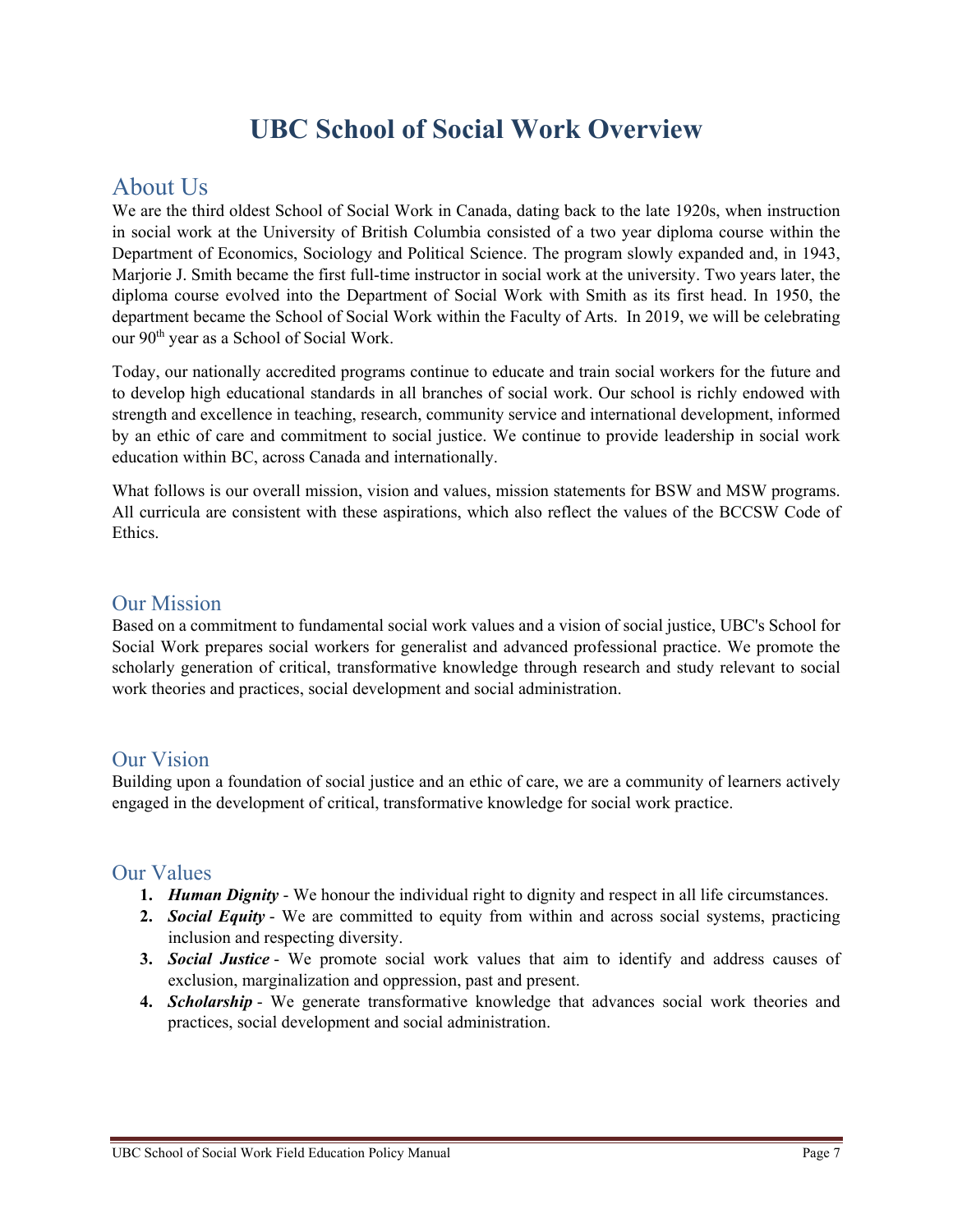#### <span id="page-7-0"></span>BSW Mission Statement

The Bachelor of Social Work (BSW) program provides students with the knowledge, values and skills necessary for an initial level generalist professional practice through a social justice lens.

The BSW addresses issues of power and issues of discrimination based on age, race, gender, sexual orientation, class and culture. The educational objective of the BSW curriculum is to provide students with the knowledge, values and skills necessary for an initial level of professional practice focusing on the interface between personal problems and public issues. Critical thinking and structural analysis are, therefore, central to the learning experience offered by the School and to the promotion of social justice and human well-being.

The School delivers a single, integrated BSW program that can be completed in two years on a full-time basis.

### <span id="page-7-1"></span>MSW Mission Statement

The Master of Social Work (MSW) program offers an accessible, advanced professional degree focused on social work practice using a social justice lens.

The purpose of this MSW program is to prepare our graduates to be competent social work professionals, equipped with state-of-the-art knowledge and skills, a critical analytic lens, and a social justice orientation.

Adopting social justice as the organizing principle, the MSW program focuses on three major fields of practice - child and family welfare, health and social care, and international and community development that reflect not only the current trend of social work professional services but also the expertise of the faculty members who have actively been engaging in scholarly activities to advance social work knowledge.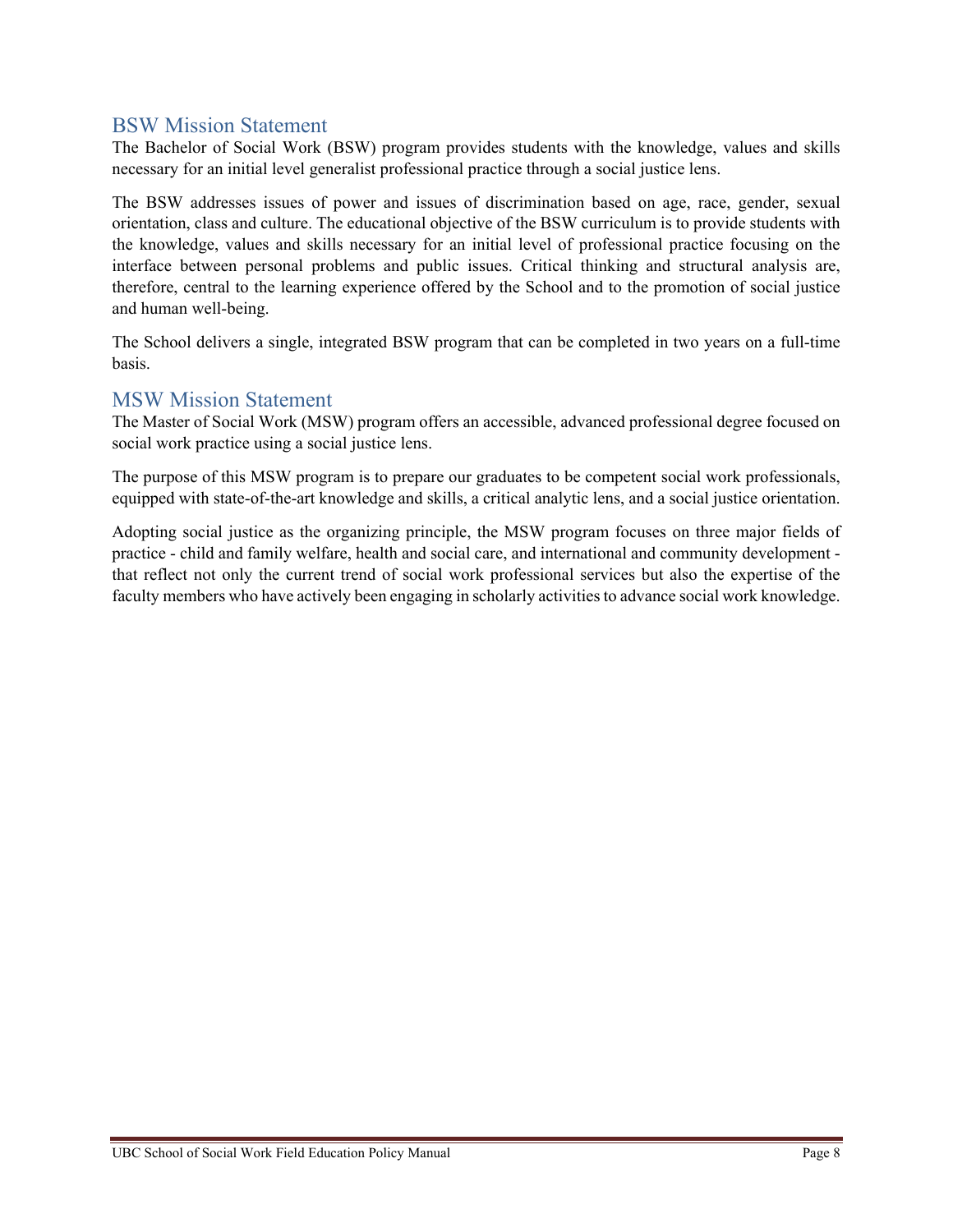## **The Field Education Program at UBC**

<span id="page-8-0"></span>*"Field education is considered a central component of social work education because the integration of knowledge, values and skills in the context of field education is a critical and distinctive aspect of social work education. The purpose of field education is to connect the theoretical/conceptual contributions of the academic setting with the practice setting, enabling the student to acquire practice skills that reflect the learning objectives for students identified in the Standards. Each program may vary its delivery of the field education component according to the nature and objectives of program and influences of its university and local context". -* Preamble to the Standards of Field Education Curriculum, Standards 3.2, CASWE, Council on Accreditation

*"The integration of knowledge, values and skills in the context of field education is a critical and distinctive aspect of social work education; therefore, field education is considered the central component of social work education". -* Principles Guiding Accreditation of Social Work Education Programs, #4

Therefore, Field education is the "signature pedagogy" of social work.

The Field Education Program at UBC School of Social Work supports all the functions of Field Education across the Bachelor of Social Work (BSW) and the Master of Social Work (MSW). The program has two fulltime coordinators, a fulltime administrative support staff, and a faculty chair. We continuously seek to improve our Field Education Program from both pedagogical and practical perspectives. We welcome feedback from the community, students, staff, and faculty about our program. (COA Standards, 3.2.11, 3.2.12, 3.2.13, 3.2.14, 3.2.15)

## <span id="page-8-1"></span>Field Education Contacts

For the Field Education team's most up-to-date contact information, please visit our website at [http://socialwork.ubc.ca/field-education-2/field-education-contact.](http://socialwork.ubc.ca/field-education-2/field-education-contact)

Additional information about the School, including the names of staff and faculty, is available on the website at [http://socialwork.ubc.ca/people.](http://socialwork.ubc.ca/people)

<span id="page-8-2"></span>Links to Practicum Course Outlines:

For practicum course outlines (SOWK 315, 415, and 560), please see the School of Social Work website: <http://socialwork.ubc.ca/current-students/course-outlines>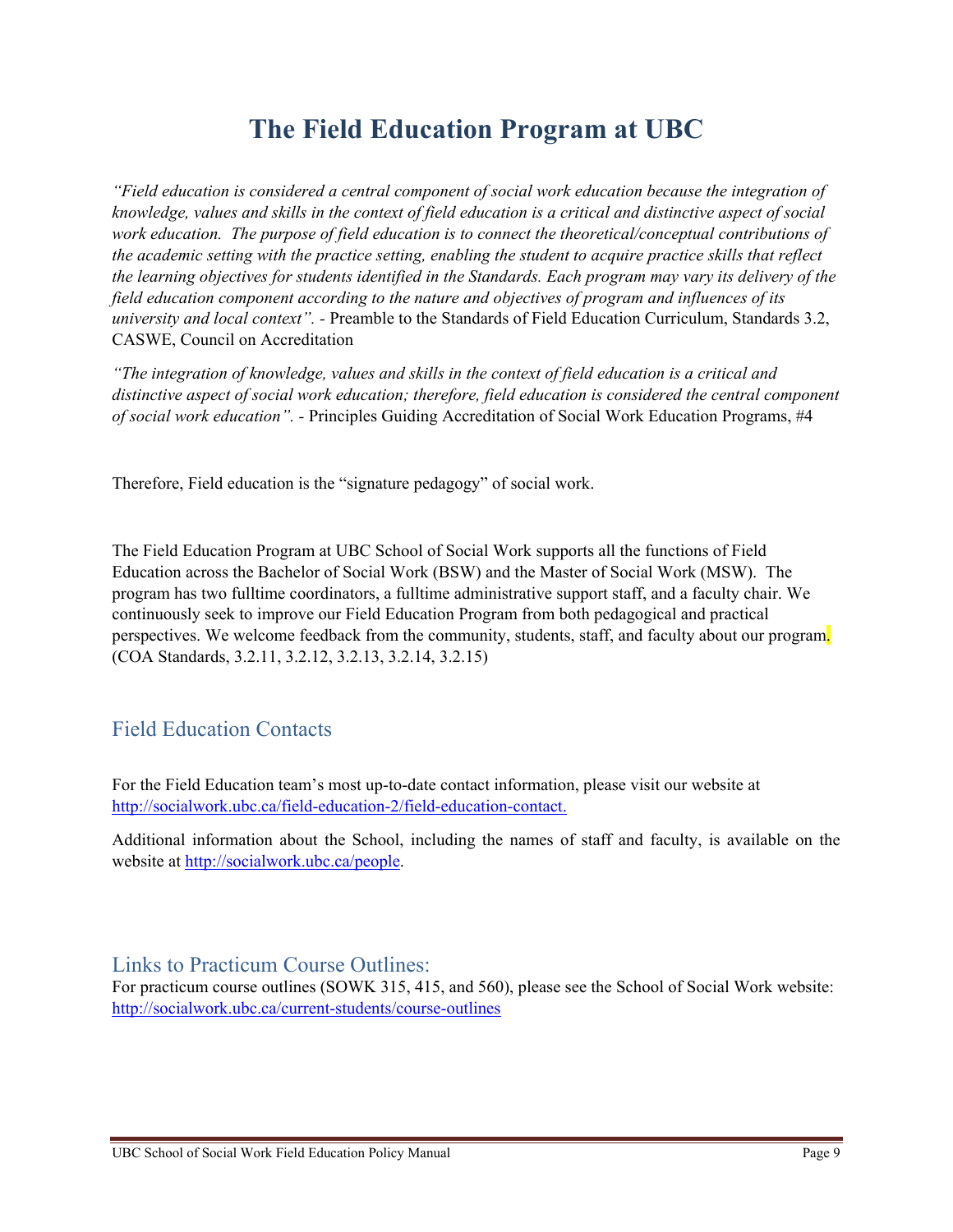## **CASWE-ACFTS Accreditation Standards**

<span id="page-9-0"></span>The Canadian Association for Social Work Education – l'Association canadienne pour la formation en travail social (CASWE-ACFTS) is a national, charitable association of university faculties, schools, departments, and modules offering social work education in Canada.

The Commission on Accreditation (COA) is responsible for the accreditation of Bachelor of Social Work and Master of Social Work degree programs in Canada. The CASWE-ACFTS Standards for Accreditation and Procedures for Accreditation are based on the educational policies, standards and procedures adopted by the CASWE-ACFTS Board of Directors.

The Standards for Accreditation lists principles of social work education that guide accreditation standards, statements of learning objectives for students, and specific standards categorized under four domains. The Procedures for Accreditation outlines the accreditation process, specifies the types of accreditation, and provides an explanation of the reconsideration and appeal process. The Procedures for Accreditation also clarifies financial responsibility for the accreditation process, defines conflict of interest, identifies confidentiality issues, and student relations. Schools may use either English or French in the preparation of their documents.

The document **[Standards for Accreditation](http://caswe-acfts.ca/wp-content/uploads/2013/03/CASWE-ACFTS-Standards-11-2014.pdf)** outlines the principles guiding the accreditation of social work education programs. The accreditation standards are organized in four Domains related to these principles.

The document **[Procedures for Accreditation](http://caswe-acfts.ca/wp-content/uploads/2013/03/Procedures-June-2015.pdf)** provides information to the schools on the process leading to accreditation. It gives information on the different types of accreditation, deadlines and reports due dates, as well as the Commission on Accreditation responsibilities.

This Field Education Policy Manual outlines areas for consideration and action throughout engagement with the Field Education Portfolio and demonstrates how our policies meet the accreditation standards.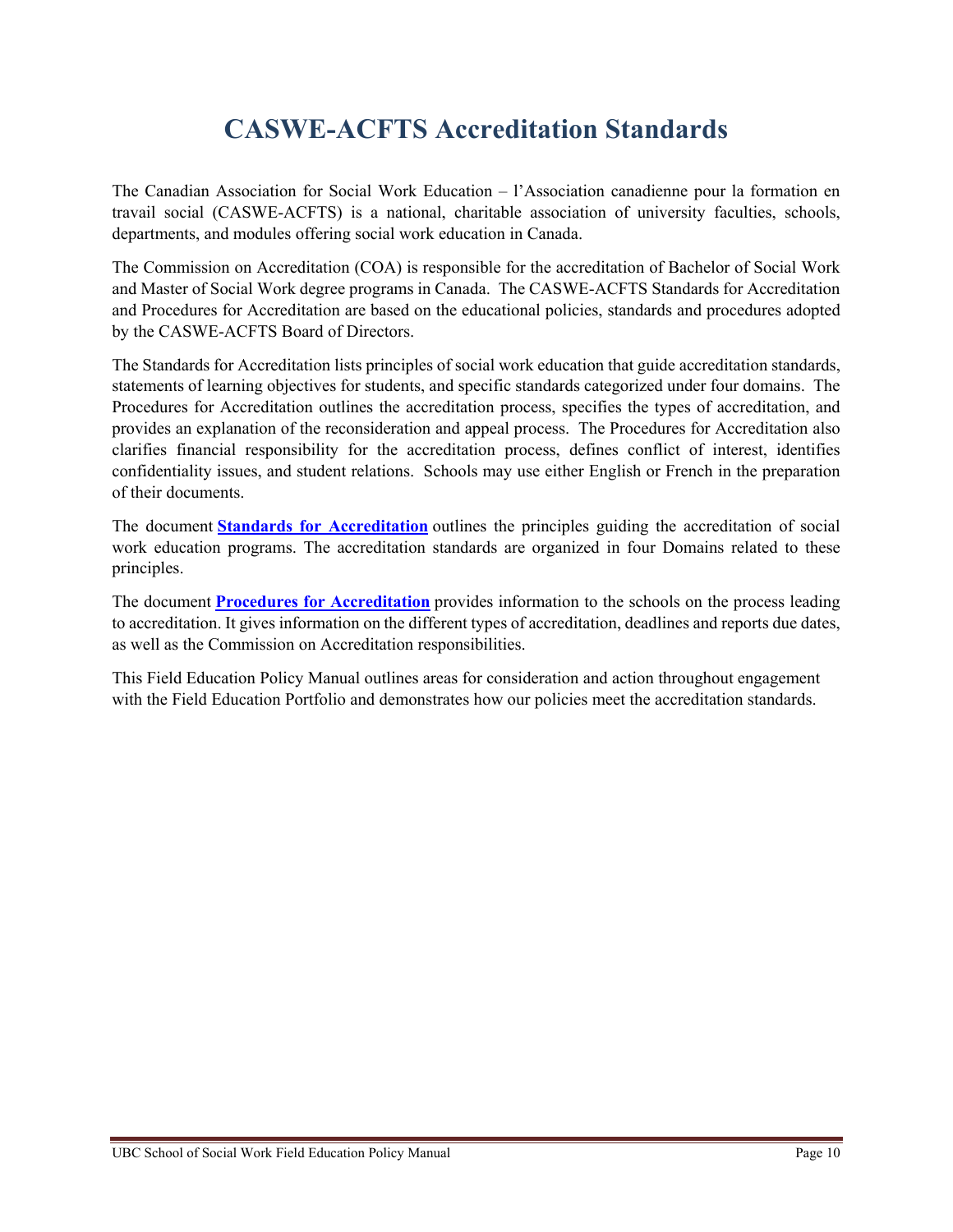## **PLACEMENT PROCESS**

<span id="page-10-1"></span><span id="page-10-0"></span>**POLICY TITLE:**  PLACEMENT PROCESS FOR ALL PROGRAMS **DATE APPROVED: October 31, 2018 DATE REVISED: COA Standards: 3.2.1, 3.2.2, 3.2.4**

## <span id="page-10-2"></span>1.0 INTRODUCTION

All practicums for both BSW and MSW students are mandatory.

The School of Social Work utilizes a relational model whereby the Field Education Coordinators meet with students not only in several group orientations, but also in individual meetings where the matching process and learning needs are discussed.

Final authority for the assignment of field placement settings rests with the Field Education Coordinators.

## <span id="page-10-3"></span>2.0 POLICY STATEMENT FOR ALL PROGRAMS

- 2.0 All students submit a completed Field Placement Request form, resume and generic cover letter, when requested by email, to the Field Education Coordinators, who will then meet with the students individually to ascertain student learning goals and placement preferences.
- 2.1 The Field Education Coordinators will send a student's resume and cover letter to a field placement setting with capacity to mentor a student, inviting the field placement setting to contact the student for an interview.
- 2.2 When the interview has been conducted, the Field Instructor and student will confirm the outcome of the interview with the Field Education Coordinators. If the interview has resulted in a placement offer from a field placement setting, the Field Education Coordinator, in consultation with the student, makes the final determination about the placement.
- 2.3 When a placement is confirmed, the Field Education Coordinator will send an email confirming the placement to the Field Instructor and the student. At this point, the student agrees that they will not unreasonably refuse a field placement setting that the Field Education Coordinators have determined to be appropriate based on the previous conversations about learning goals and requirements of the program. Refusal of an appropriate setting may constitute a withdrawal from field placement and the student may have to wait until the next offering to complete this requirement.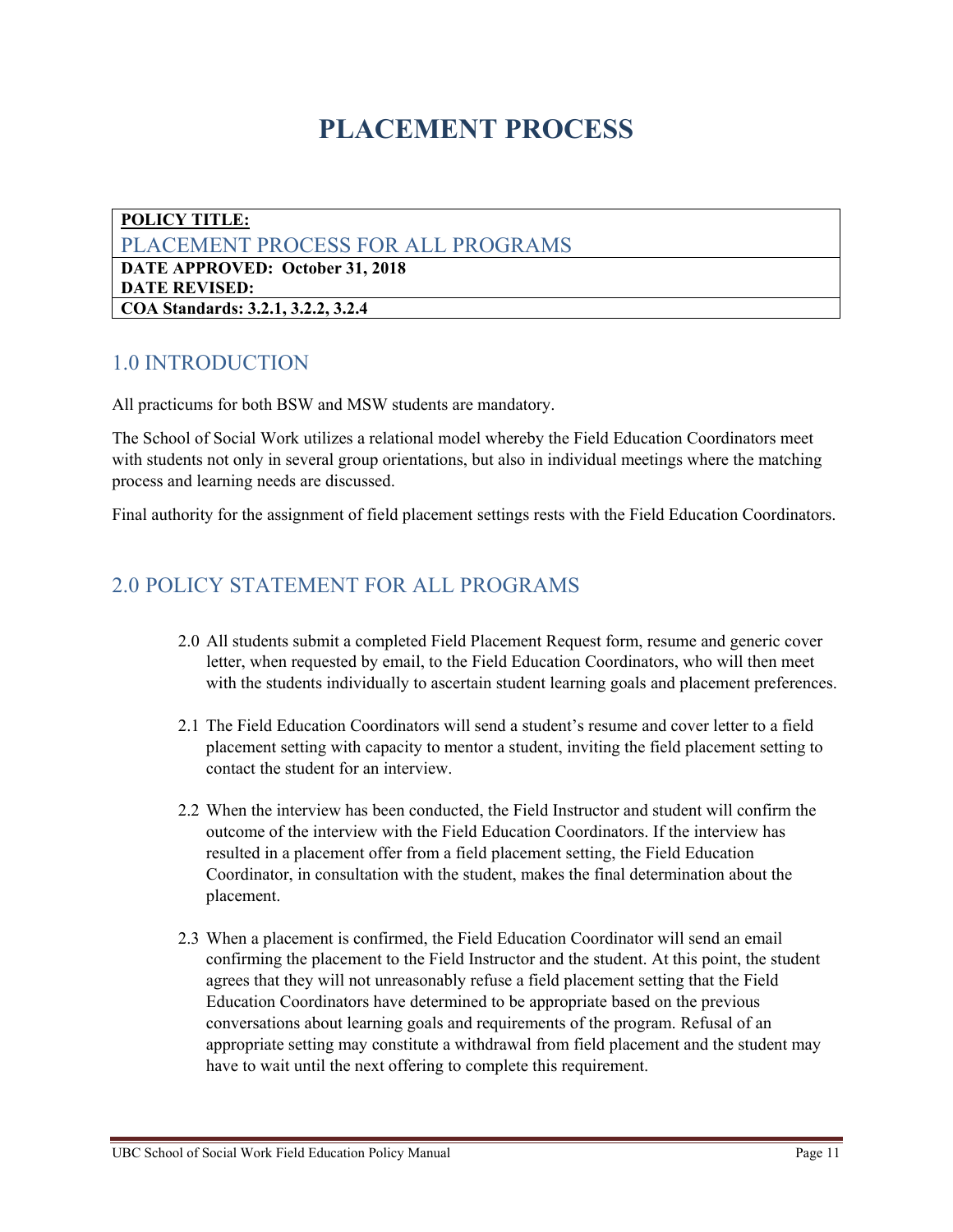- 2.4 The student also agrees to the sharing of pertinent information with potential field placement agencies, in compliance with the Freedom of Information and Protection of Privacy Act (FIPPA).
- 2.5 The Field Education Coordinators work to secure an appropriate field placement for the student. Although efforts are made to find a field placement that matches the student's learning goals, the School of Social Work does not guarantee any student a particular field placement setting and requires students to accept appropriate placements as assigned to them.

## <span id="page-11-0"></span>3.0 POLICY STATEMENT FOR BACHELOR OF SOCIAL WORK, THIRD YEAR

- 3.1 The third year field placement, SOWK 315, is designed so that students can learn about community-based practices that promote social change. Placements will focus on social issues such as poverty, homelessness, violence against women, bullying, racism, homophobia, discrimination, and/or inequality. Therefore, the focus is on broader social issues in macro (systemic, structural and policy level) and mezzo (community and neighborhood level) social work learning, rather than individual and family interventions. By focusing on the community level in third year, students are best prepared to engage in micro practice in the fourth year thus making connections across all levels of social work practice upon graduation.
- 3.2 Students may collaborate with agencies to identify, develop and implement a social justice project that contributes to the field placement setting and the wellbeing of community members. Projects are an optional part of the third year placement. The field placement setting may have a project in mind; if not, students can develop one in consultation with the field placement setting and their Faculty Liaison.
- 3.3 Students engage in the following kinds of activities: outreach, advocacy, program planning and implementation, working with groups of individuals, participating in meetings, and analyzing policies and their implications for practice. These activities support the connections among macro, mezzo and micro social work practice.
- 3.4 Students are expected to complete 2 days of service per week for a total of 350 hours in their placement. Field placements take place on Tuesdays and Wednesdays starting in mid-October and continuing until mid-April.
- 3.5 Timelines for third year students are:
	- Third year students will be contacted by an email from the Field Education Coordinator shortly after their acceptance into the BSW program. The Field Education Coordinator will give the student instructions for the next steps in the field education process, including setting up a meeting for July or August prior to entry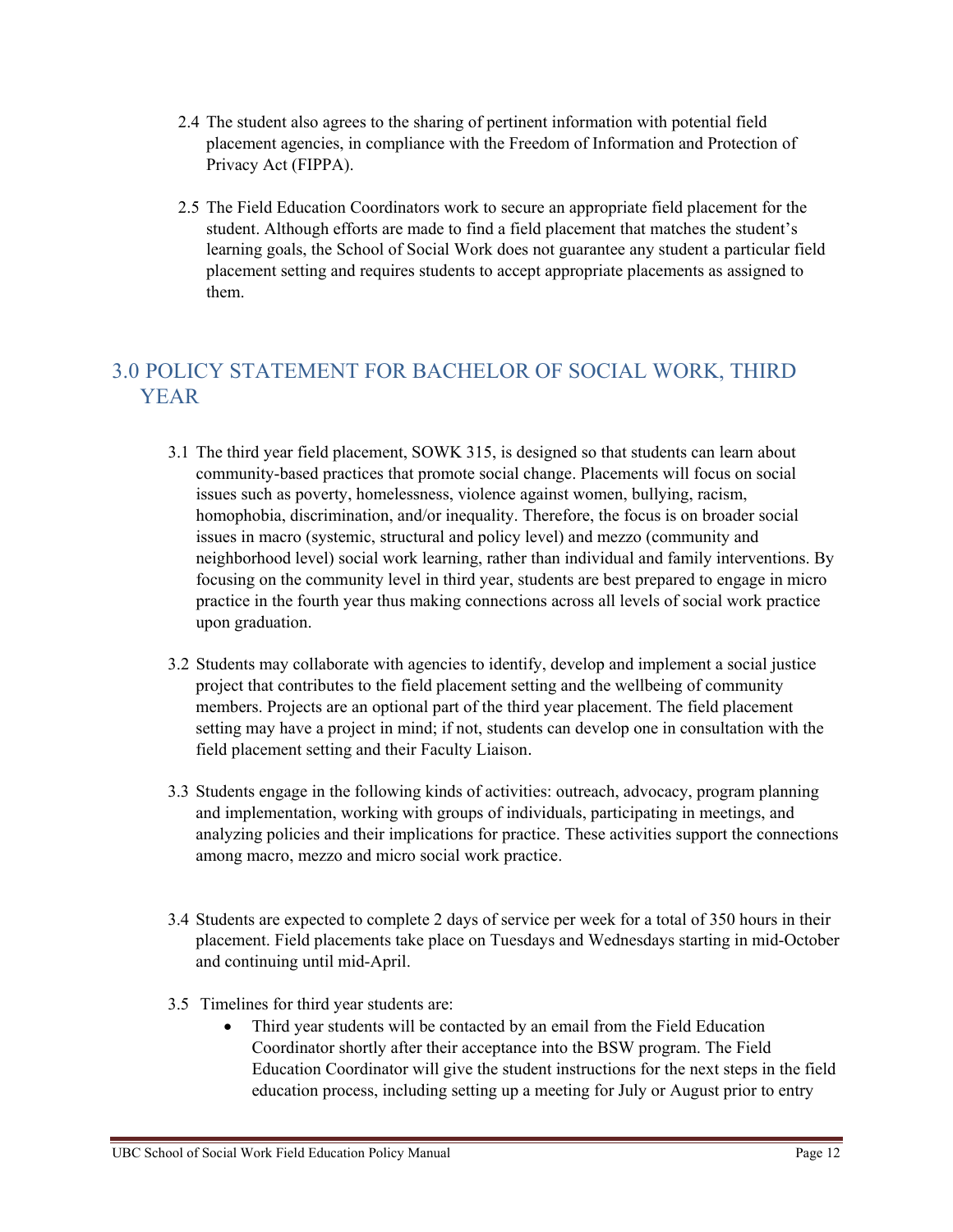into the program in September; and requesting they send in Field Education Planning forms, an updated resume and a generic cover letter, which will be due by June 15<sup>th</sup>.

Third year BSW students can complete the planning form at [https://socialwork.ubc.ca/3rd-year-bsw-placement/.](https://socialwork.ubc.ca/3rd-year-bsw-placement/)

## <span id="page-12-0"></span>4.0 POLICY STATEMENT FOR BACHELOR SOCIAL WORK, FOURTH YEAR

- 4.1 The fourth year field placement, SOWK 415, is designed so that students can learn a range of skills in direct, indirect and community practices. Placements will focus on integrating the theory, knowledge, and skills taught in courses with learning from practice at the field placement setting and in the community. The focus is the development of competencies necessary for generalist social work practice, at a beginning level.
- 4.2 Students may be involved in any of the following activities: formal assessments, counselling individuals and/or families, collaborating with diverse professionals, working in teams, presenting at case conferences, group work, understanding accountability structures, implementing intervention plans with clients or groups, community work, social, community or international development and policy development.
- 4.3 Students are expected to complete 378 hours in their fourth year practicum, which takes place on Mondays, Tuesdays, Wednesdays, and Thursdays from the beginning of January to the beginning of April. Fourth year students do their field practicum as a block placement.
- 4.4 Timelines for fourth year students are:
	- Fourth year BSW students must meet with the Field Education Coordinators during the months of July and August to discuss planning for fourth year placements. Planning forms, updated resumes and generic cover letters must be submitted by June  $30<sup>th</sup>$ .
	- Fourth year BSW students can complete the planning form at [https://socialwork.ubc.ca/4th-year-bsw-placement/.](https://socialwork.ubc.ca/4th-year-bsw-placement/)

## <span id="page-12-1"></span>5.0 POLICY STATEMENT FOR FOUNDATIONS MASTER OF SOCIAL WORK

- 5.1 The purpose of the Foundation practicum is to experience the core elements of social work in a practice setting, and for the development of competencies necessary for generalist social work practice.
- 5.2 Foundation students must complete 450 hours of practicum from the beginning of January to approximately the end of May. Students will be in the field in second term on Mondays, Tuesdays, Wednesdays and Friday mornings.
- 5.3 Timelines for Foundations Master of Social Work Students: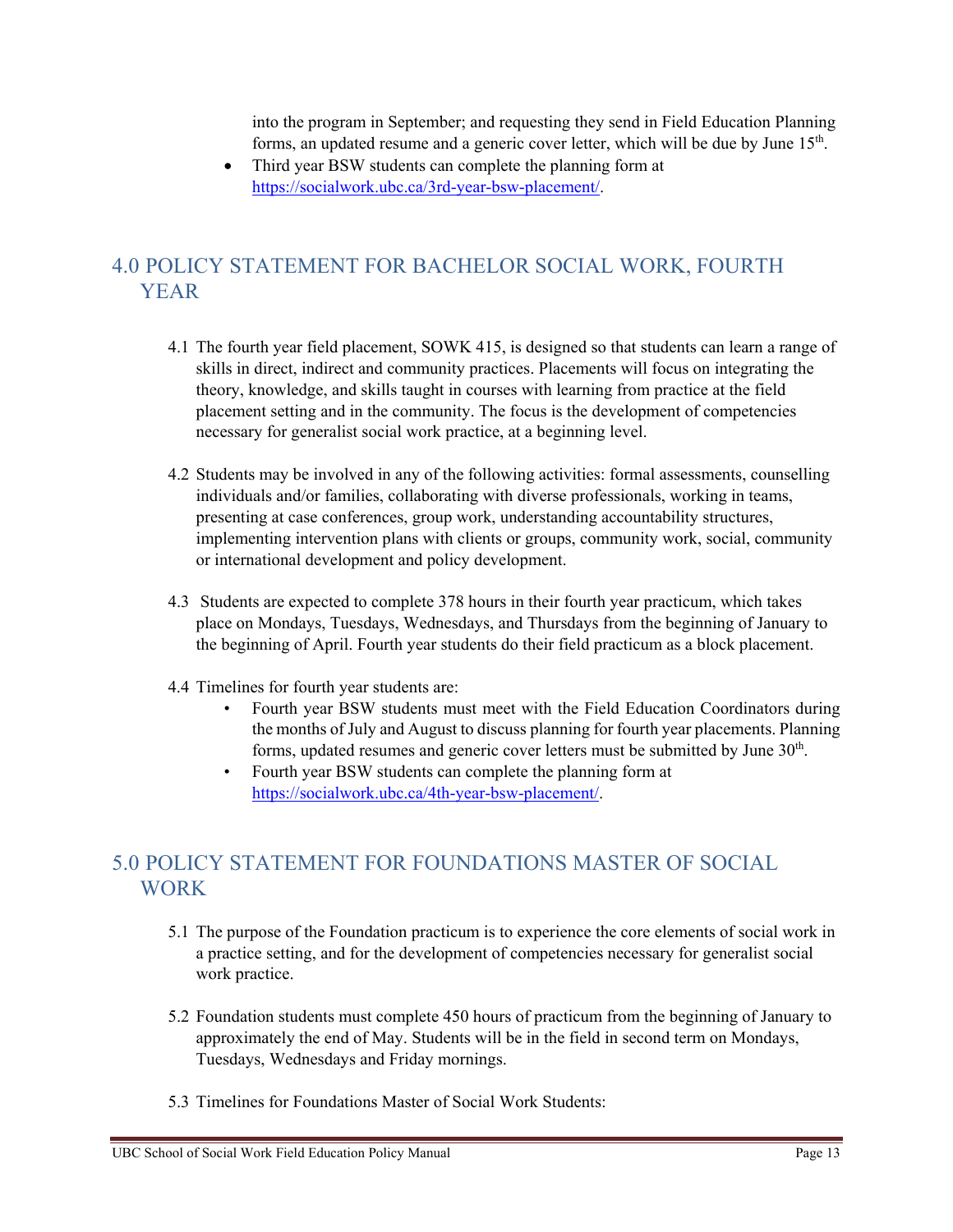- Foundation MSW students must meet with the Field Education Coordinators during September and October to discuss planning. Planning forms, updated resumes and generic cover letters must be submitted by September 15<sup>th</sup>.
- Foundation MSW students can complete the planning form at [http://socialwork.ubc.ca/msw-placement.](http://socialwork.ubc.ca/msw-placement)

## <span id="page-13-0"></span>6.0 POLICY STATEMENT FOR ADVANCED MASTER OF SOCIAL WORK

- 6.1 The Advanced level MSW practicum provides advanced level learning and practice opportunities in settings conducive to social development and/or clinical practice.
- 6.2 The Advanced MSW students must complete 450 hours of practicum from September to April. Advanced MSW students do their placements two days per week, on Mondays and Tuesdays, from September to April.
- 6.3 Timelines for Advanced MSW Students:
	- Advanced MSW students must meet with the Field Education Coordinators in the spring/summer prior to admission to discuss planning. Planning forms, updated resumes and generic cover letters must be submitted by the deadline provided by the Field Education Coordinators.
	- Advanced MSW students can complete the planning form at [http://socialwork.ubc.ca/msw-placement.](http://socialwork.ubc.ca/msw-placement)

## <span id="page-13-1"></span>7.0 SUMMARY SCHEDULE OF ALL PROGRAMS

|                  | <b>BSW</b> Third year | <b>BSW</b> Fourth year | <b>MSW</b>         | <b>MSW</b>      |
|------------------|-----------------------|------------------------|--------------------|-----------------|
|                  |                       |                        | <b>Foundations</b> | <b>Advanced</b> |
| Days of          | Tuesday and           | Monday to Thursday     | Monday,            | Monday and      |
| <b>Placement</b> | Wednesday             |                        | Tuesday,           | Tuesday         |
|                  |                       |                        | Wednesday, and     |                 |
|                  |                       |                        | Thursday (half     |                 |
|                  |                       |                        | days every other   |                 |
|                  |                       |                        | week)              |                 |
| <b>Months of</b> | Oct to April          | Jan to April           | Jan to May         | Sept to April   |
| <b>Placement</b> |                       |                        |                    |                 |
| <b>Days</b>      | Approximately         | Approximately 50       | 60 days            | 60 days         |
| <b>Hours</b>     | 47 days               | days                   | 450 hours          | 450 hours       |
|                  | 350 hours             | 378 hours              | *Mandatory         | *Mandatory      |
|                  | *Mandatory            | *Mandatory             |                    |                 |

- 7.1 Hours counted in a day are 7.5 hours. Students are expected to take a 30 minute lunch break that is not counted toward practicum hours.
- 7.2 Part-time students (in either the BSW or MSW programs) may follow a different pattern for their field education as their programs are individually organized.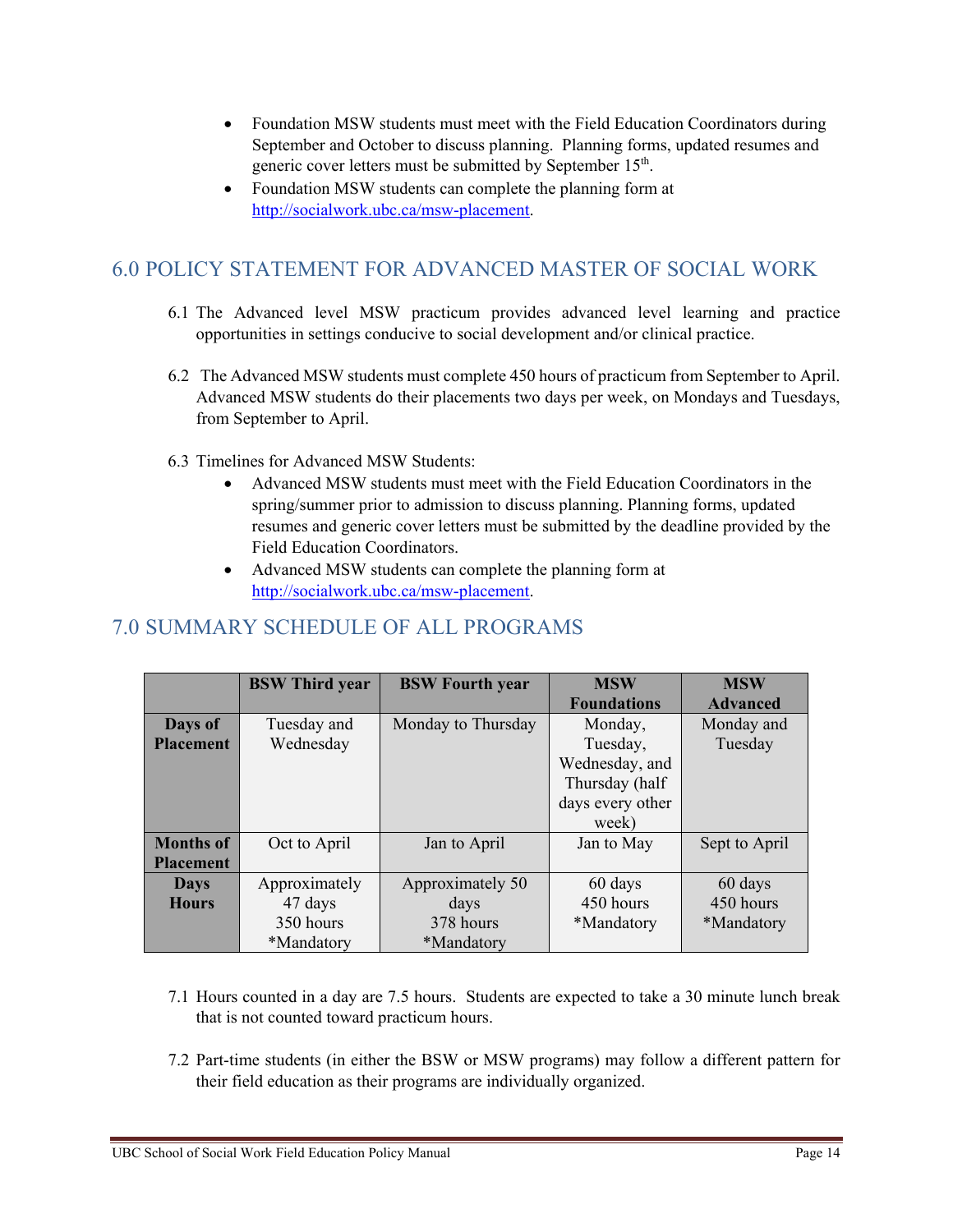## <span id="page-14-0"></span>**POLICY TITLE** ROLES AND RESPONSIBILITIES OF ALL PARTIES INVOLVED IN FIELD EDUCATION

#### **DATE APPROVED: October 31, 2018 DATE REVISED:**

#### **COA Standards: 3.2.10, 3.2.16, 3.2.17, 3.2.18, 3.2.19, 3.2.20, 3.2.23, 3.2.24, 3.2.25**

## <span id="page-14-1"></span>1.0 INTRODUCTION

Field Education is provided in different Field Practicum Settings. This section provides information to all relevant parties and clarifies the responsibilities of each. For some settings a Memorandum of Agreement (MOA) between the School and the field placement setting concerning field education is required. This MOA will be individually negotiated and documented.

Neither the School nor the Field Practicum Setting will be obliged to pay any monetary compensation to the other with respect to the responsibilities outlined here, or to the student. Field education is considered to be an educational course and not a period of apprenticeship.

## <span id="page-14-2"></span>2.0 POLICY STATEMENT

#### 2.1 STUDENTS

- 2.1.1 Students across all programs must not contact field placement agencies unless advised by the Field Education Coordinators to do so.
- 2.1.2 Students start by designing a list of learning needs and interests and completing a preliminary search on possible services that fit those interests.
- 2.1.3 Students meet with the Field Education Coordinators who will initially send out an email outlining the process for students to follow to obtain a placement.
- 2.1.4 Students participate in the matching process by providing information in a timely manner on educational and/or work background, and learning objectives, as required by the Field Education Coordinators.
- 2.1.5 Students arrange a pre-placement interview with the potential field placement setting as proposed by the Field Education Coordinators.
- 2.1.6 Students share with the Field Instructor preliminary learning objectives and relevant personal and practice background and provide up to date resume and cover letter.
- 2.1.7 Students inform the Field Education Coordinators about the outcome of the preplacement interview.
- 2.1.8 Students formulate a learning contract with the Field Instructor, taking responsibility for the development of her/his/their learning objectives and evidence of outcome. When completed, the student enters the contract on Intern Tracking Placement System (IPT) software system.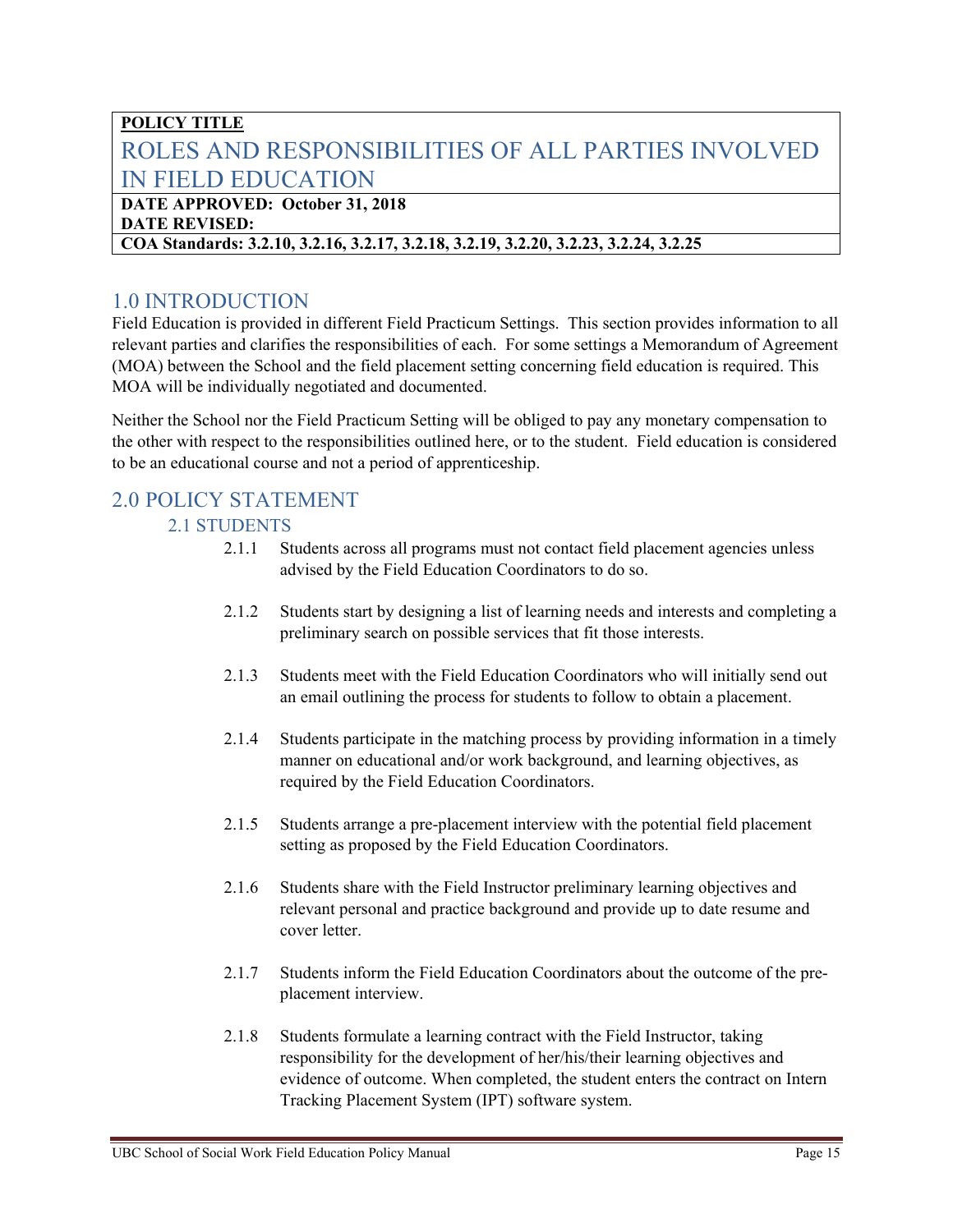- 2.1.9 Student take initiative in obtaining supervision and consultation.
- 2.1.10 Students actively participate with the Field Instructor to review and analyze learning experiences and seeks new learning opportunities.
- 2.1.11 Students work to complete tasks and responsibilities set out in the learning contract.
- 2.1.12 Students maintain contact with the Faculty Liaison, keeping him/her/them informed of any major changes or problems in the practicum.
- 2.1.13 Students consult with the Field Education Coordinators around any concerns with the Field Instructor or Faculty Liaison.
- 2.1.14 Students observe field placement setting policy on attendance and participation at appropriate activities.
- 2.1.15 Students apply social work values, adhering to the BCCSW Code of Ethics in all practice situations and act in a professional manner as a representative of the field placement setting and the School.
- 2.1.16 Students complete course assignments punctually.
- 2.1.17 Students evaluate the practicum upon its completion.

#### 2.2 FIELD PRACTICUM SETTING

- 2.2.1 The Field Practicum Setting will recommend members of its staff, qualified according to the School's criteria (practice experience and competence; preferably a BSW or MSW), and approved by the School, to act as Field Instructor(s) for students.
- 2.2.2 The Field Instructor(s) will be afforded time to instruct and supervise the student's work in the Field Practicum Setting in accordance with the educational objectives, learning experiences and performance expectations established by the School and agreed to by the Field Practicum Setting. At least one-and a half hours per week will be allotted for one to one supervision, plus additional meetings as required with the Faculty Liaison.
- 2.2.3 The Field Practicum Setting will provide adequate facilities, equipment, staff, learning materials and other resources necessary and appropriate to the student's responsibilities and in keeping with available resources.
- 2.2.4 The Field Practicum Setting will accept students enrolled in the School for a practicum in social work education at times, in numbers, and at such locations of the Field Practicum Setting as will be agreed upon by both parties.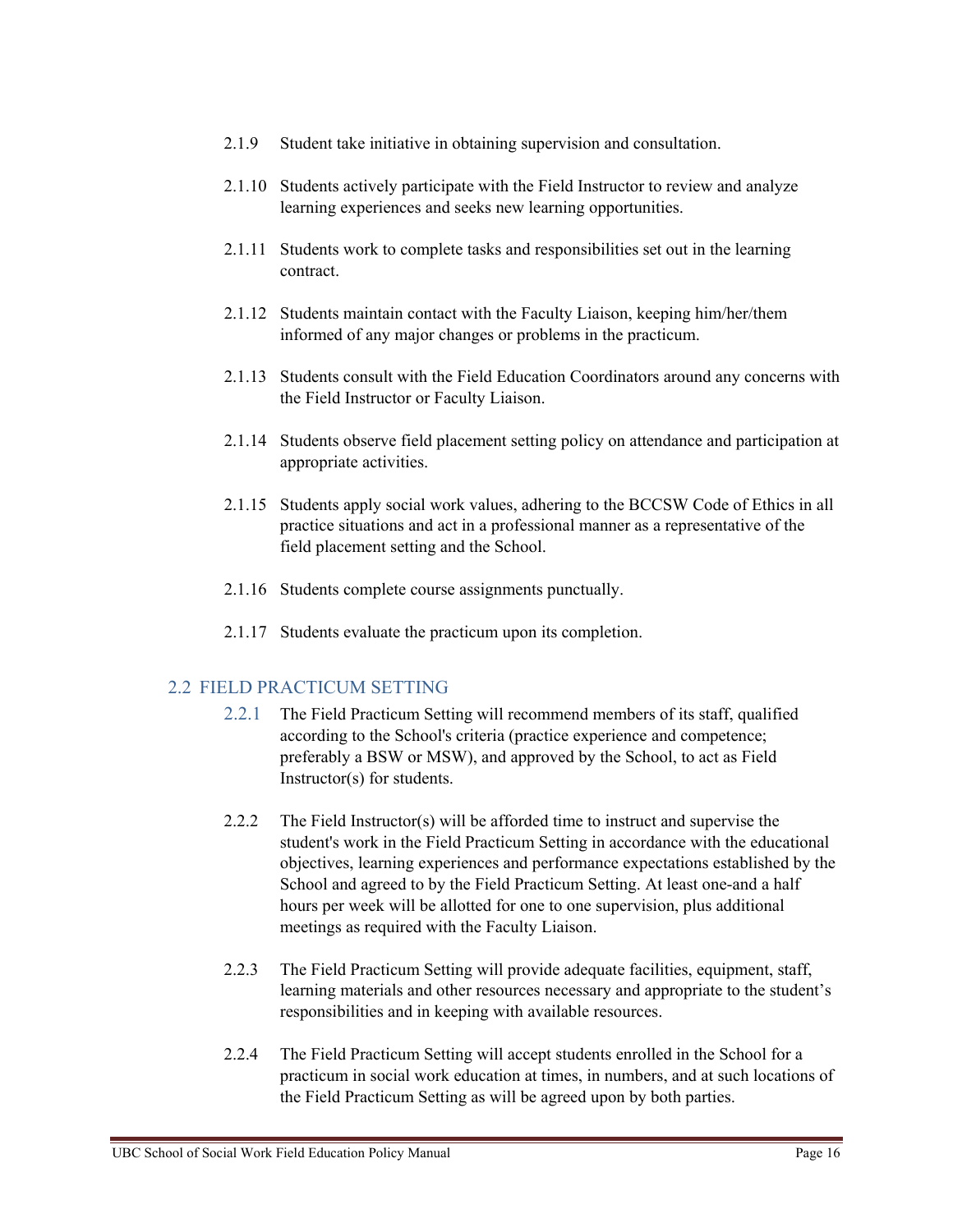- 2.2.5 The Field Practicum Setting will not use students to replace its regular staff nor require students to render services except as they are identified for their learning value as part of an agreed-upon educational program.
- 2.2.6 The Field Practicum Setting demonstrates support for professional social work education and for the objectives and educational focus of the field practicum.
- 2.2.7 The Field Practicum Setting will not compensate students for their services. However, the Field Practicum Setting will reimburse the students for incidental costs incurred in the rendering of assigned services, in accordance with the regular policies of the Field Practicum Setting concerning payment of such incidental costs.
- 2.2.8 The Field Practicum Setting will accept students in field practicum without discrimination as defined by the Charter of Rights and Freedoms and provincial human rights legislation; the field practicum setting is free of discriminatory practices both in personnel practices and in delivery of services.
- 2.2.9 The Field Practicum Setting may request that the School remove any student whose performance the Field Practicum Setting deems unsatisfactory to meet the demands of its service programs or whose conduct otherwise interferes with its staff relationships or the discharge of its primary service function.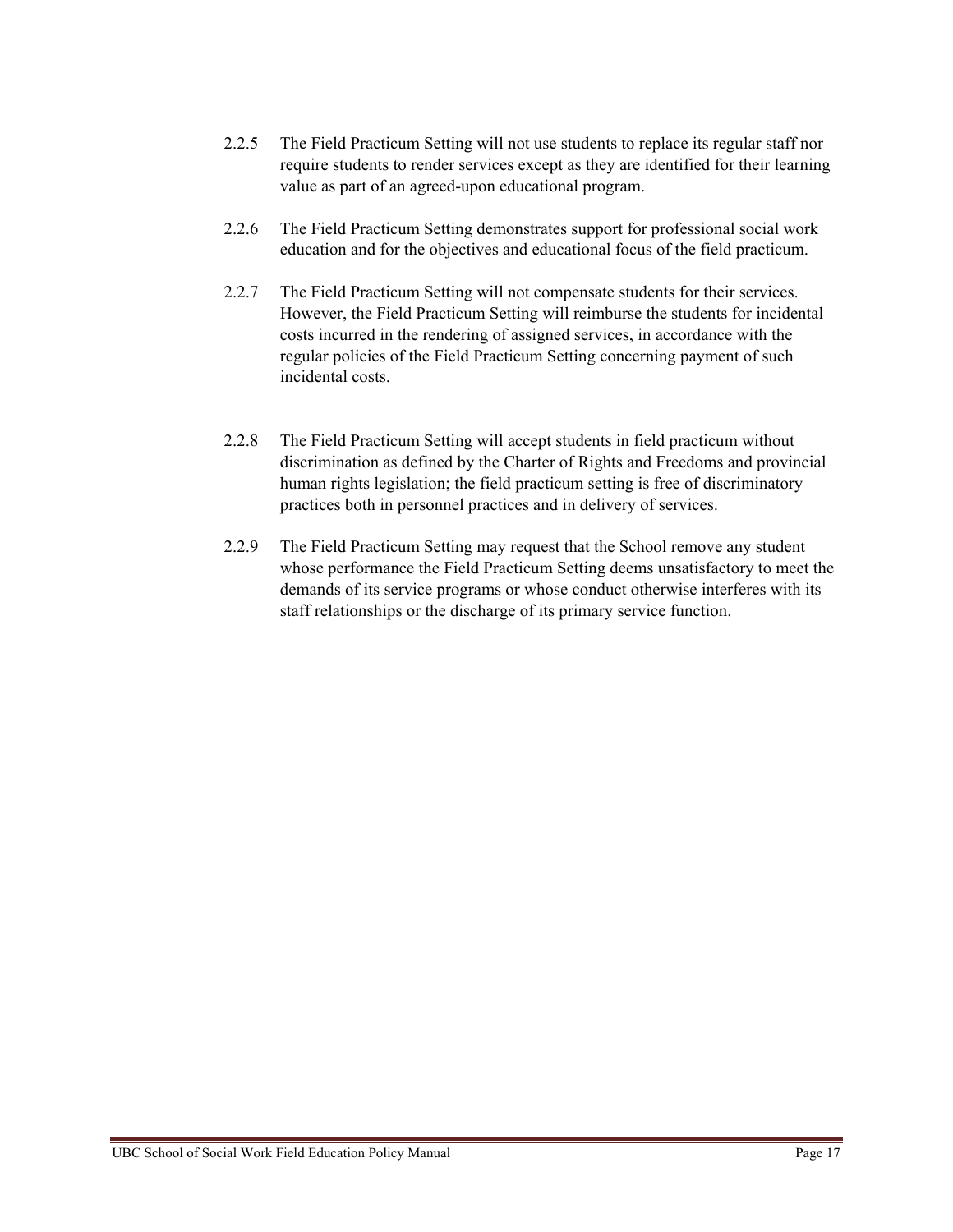#### 2.3 FIELD INSTRUCTOR

- 2.3.1 The Field Instructor participates in the assessment and selection of students referred by the Field Education Coordinators for placement at the field placement setting by means of pre-placement interviews.
- 2.3.2 During the first weeks of the practicum, the Field Instructor orients the student to the field placement setting. The orientation includes information on mandate, policies, procedures, services, intake, case assignments, committees, task groups, planning and referral processes, sources of funding, administrative structure, and linkage to other agencies.
- 2.3.3 The Field Instructor teaches and enables the student to integrate classroom theory with social work practice.
- 2.3.4 The Field Instructor assists the student in developing learning objectives and evidence of accomplishment, commensurate with the educational objectives for field education, and opportunities provided by the field placement. These are listed by the student on the Intern Placement Tracking system (IPT).
- 2.3.5 The Field Instructor addresses gaps in learning necessary for the student to function in the field placement setting and may assign readings and additional assignments for the student to develop skills and knowledge specific to the field placement setting.
- 2.3.6 The Field Instructor assists in preparing the student for generalist social work practice at the BSW level, MSW level or specialized advanced practice level; as well as for service provision within the field placement setting.
- 2.3.7 The Field Instructor provides a minimum of 1.5 hours per week of regularly scheduled individual supervision time.
- 2.3.8 The Field Instructor provides the student with ongoing feedback about his/her/their progress towards achieving competency as a beginning-level practitioner (BSW) or advanced-level practitioner (MSW).
- 2.3.9 The Field Instructor notifies the Faculty Liaison if there are concerns about the student's progress.
- 2.3.10 The Field Instructor assures quality of student service to the field placement setting's client systems.
- 2.3.11 The Field Instructor works in collaboration with the Faculty Liaison to maintain the educational focus of field education, and to increase his/her/their field teaching skills.
- 2.3.12 The Field Instructor consults with the Faculty Liaison around any questions or concerns regarding the student or policies of the School.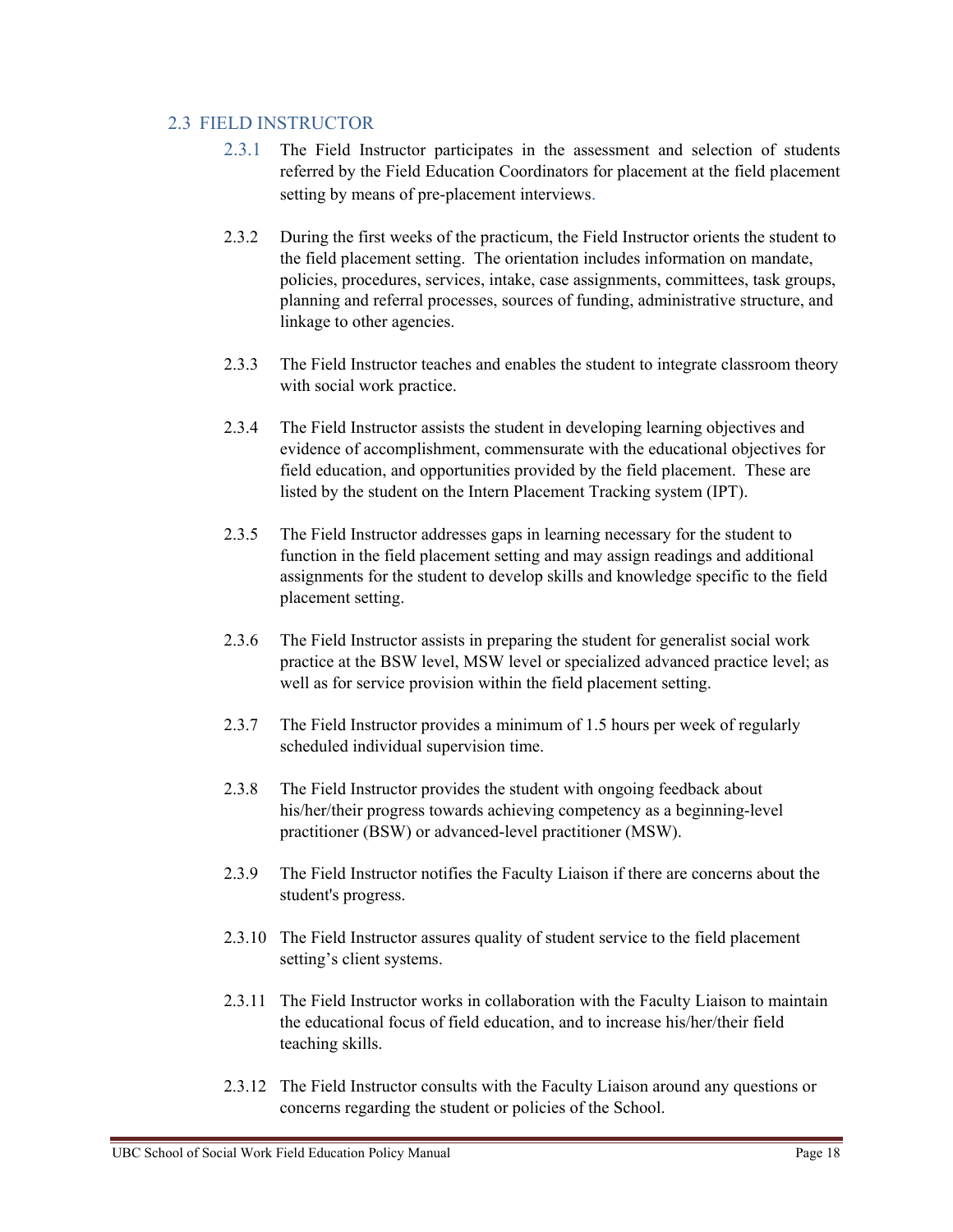- 2.3.13 The Field Instructor formally evaluates the student's progress at midterm and end of term through completion of IPT, and discussion with the student. These evaluations assist the Faculty Liaison in assigning grades.
- 2.3.14 The Field Instructor Participates in field instruction seminars and workshops sponsored by the School of Social Work.
- 2.3.15 The Field Instructor notifies the student, Faculty Liaison and Field Education Coordinators of any absences longer than one week, and designates another field placement setting staff as alternate or acting Field Instructor.
- 2.3.16 The Field Instructor provides feedback to the School on the practicum after its completion.
- 2.3.17 The Field Instructor completes Memorandum of Agreement with the School as necessary.

#### 2.4 SCHOOL OF SOCIAL WORK

- 2.4.1 The School will assign one of its faculty to act as Faculty Liaison to the Field Practicum Setting. The Faculty Liaison is responsible for facilitating communication, acting as a bridge between all involved in the student's experience in class and field, and assigning a pass/fail standing.
- 2.4.2 The School's Field Education Coordinators will consult with the Field Practicum Setting about educational goals, appropriate learning experiences, and expectations for student performance in the practicum.
- 2.4.3 The School's Field Education Coordinators will be responsible for initial selection and interviews, and will formally confirm placements.
- 2.4.4 The School will make available to Field Instructors its library facilities, teaching materials and other resources to further the objectives of the Field Education program. The School will consult the affiliated Field Practicum Setting in the development of the program's goals and curriculum to meet the health and welfare needs of the community.
- 2.4.5 The School will offer a range of orientation and training sessions yearly.

#### 2.5 SCHOOL OF SOCIAL WORK FACULTY LIAISON

2.5.1 The Faculty Liaison contacts all assigned students and Field Instructors at the beginning of the field placement to discuss learning objectives, evidence of accomplishment and specific schedules for review.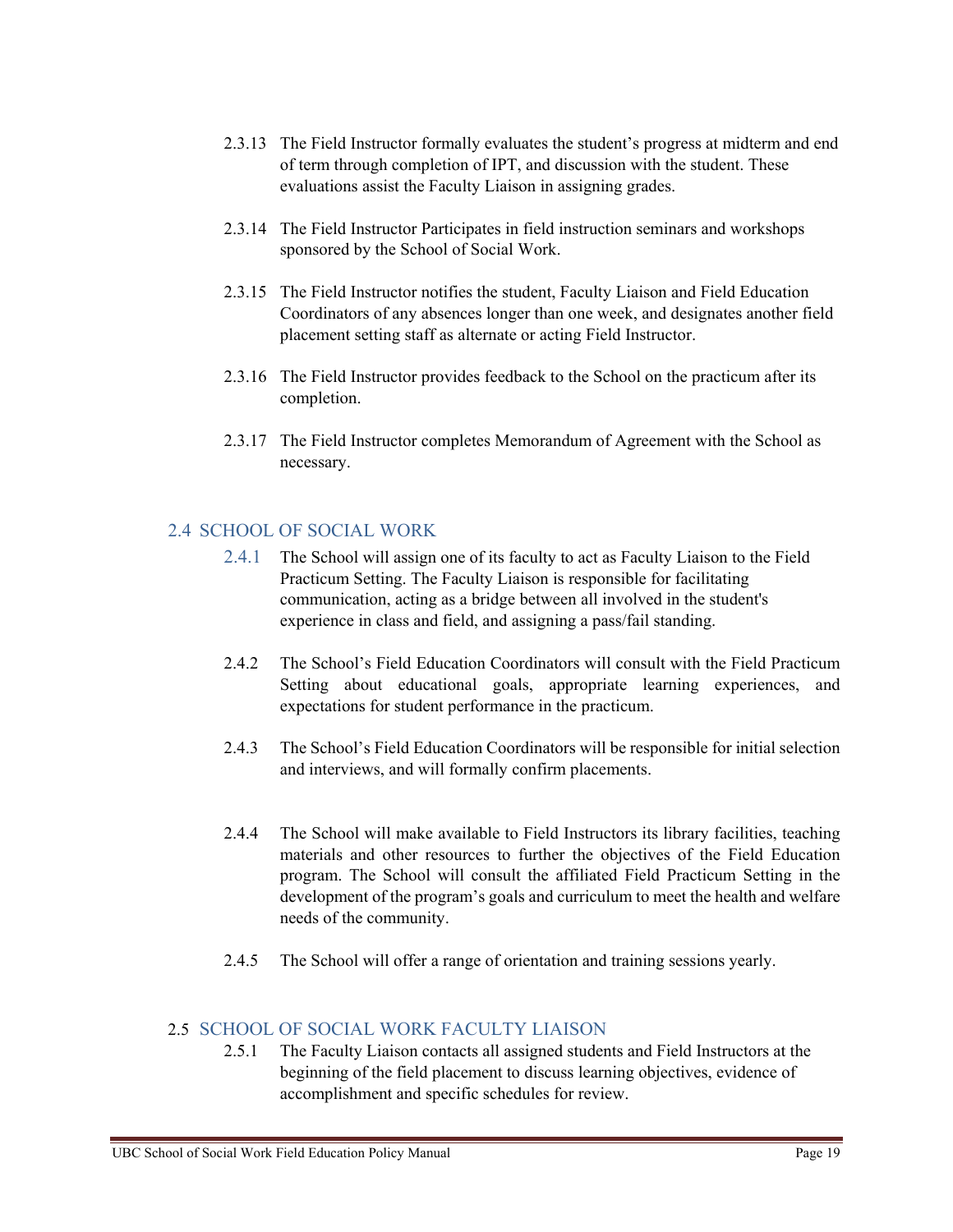- 2.5.2 The Faculty Liaison informs Field Instructors and students about curriculum policies, procedures, goals, and expectations involved in field education.
- 2.5.3 The Faculty Liaison meets with the Field Instructor and student during the first month of placement to facilitate formulation of the learning objectives and evidence of accomplishment, and to review student's initial progress.
- 2.5.4 The Faculty Liaison ensures that the student receives support, feedback, supervision, and evaluations from the field placement setting.
- 2.5.5 The Faculty Liaison strengthens and supports the Field Instructor's teaching skills.
- 2.5.6 The Faculty Liaison meets to consult and collaborate with students and/or Field Instructors as required.
- 2.5.7 The Faculty Liaison facilitates resolution of problems among the student, Field Instructor and/or field placement setting.
- 2.5.8 The Faculty Liaison informs and/or consults with the Field Education Coordinators around problems in a placement.
- 2.5.9 The Faculty Liaison maintains close contact with Field Instructors when students are identified as "at risk for failure". In such cases, the Faculty Liaison participates in a review of the situation and formulation of a written plan outlining specific objectives to be met by the student and the Field Instructor in order for the student to successfully complete the field education course. This plan is to be developed by the student and approved and signed by all parties involved (student, Field Instructor, and Faculty Liaison).
- 2.5.10 The Faculty Liaison keeps the Field Education Coordinators informed about developments that could result in the student leaving the placement.
- 2.5.11 The Faculty Liaison makes recommendations to the Field Education Coordinators about continuing or ending a field placement or continuing or ending Field Instructor participation.
- 2.5.12 The Faculty Liaison keeps the Field Education Coordinators informed about the quality of the field experience and learning opportunities at the various field placements.
- 2.5.13 The Faculty Liaison assigns midterm evaluation standing (Satisfactory/Unsatisfactory), and the final course standing (Pass/Fail), taking into account the Field Instructor's evaluations.
- 2.5.14 The Faculty Liaison provides feedback on the practicum after its completion.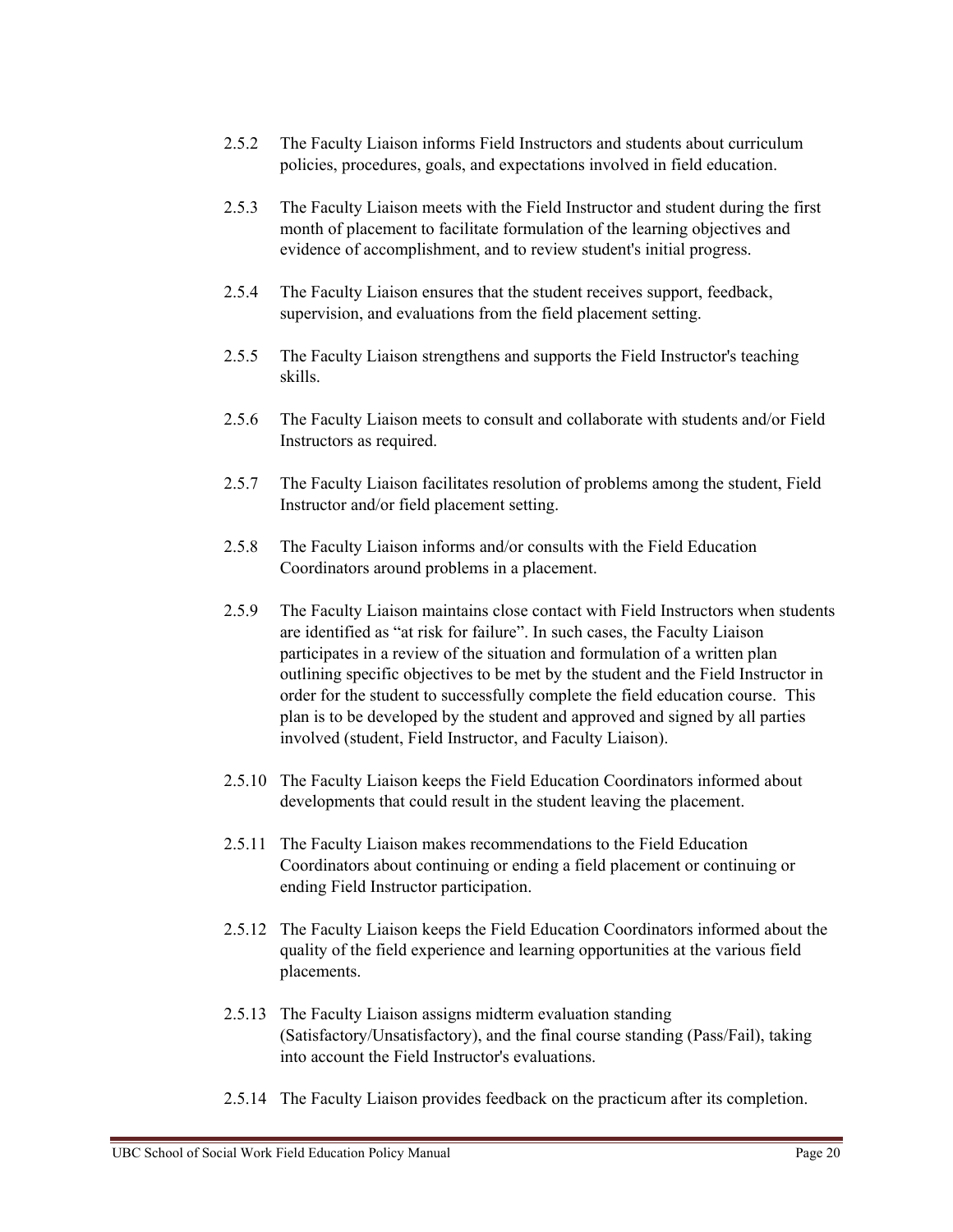#### 2.6 SCHOOL OF SOCIAL WORK FIELD EDUCATION COORDINATORS

- 2.6.1 The Field Education Coordinators recruit, review, and assess applications from agencies/organizations for designation as a field placement setting based on the learning needs of students, course objectives, and accreditation standards.
- 2.6.2 The Field Education Coordinators review and assess field placement setting staff for appointments as Field Instructors.
- 2.6.3 The Field Education Coordinators plan and implement the process for matching students to field placements, in consultation with the student and Field Instructors.
- 2.6.4 The Field Education Coordinators approve students' placements in field agencies and any changes occurring thereafter.
- 2.6.5 The Field Education Coordinators assign faculty to serve as Faculty Liaisons for confirmed field placements.
- 2.6.6 The Field Education Coordinators plan seminars, workshops, and special events for Field Instructors.
- 2.6.7 The Field Education Coordinators review the progress of the students throughout the year, in consultation with Faculty Liaisons.
- 2.6.8 The Field Education Coordinators offer consultation to students, Field Instructors, agencies and Faculty Liaisons on field education issues.
- 2.6.9 The Field Education Coordinators aid in final arbitration when problems and conflict arise in the field placement which necessitate a change of Field Instructor and/or field placement.
- 2.6.10 The Field Education Coordinators oversee the evaluation of field placements, Field Instructors, and Faculty Liaisons.

#### 2.7 SCHOOL OF SOCIAL WORK CHAIR OF FIELD EDUCATION

- 2.7.1 The Chair of Field Education leads the ongoing development of all field education courses.
- 2.7.2 The Chair of Field Education establishes policies and procedures for the field education program in consultation with all stakeholders.
- 2.7.3 The Chair of Field Education supports Field Education Coordinators and faculty/adjunct professors in their roles.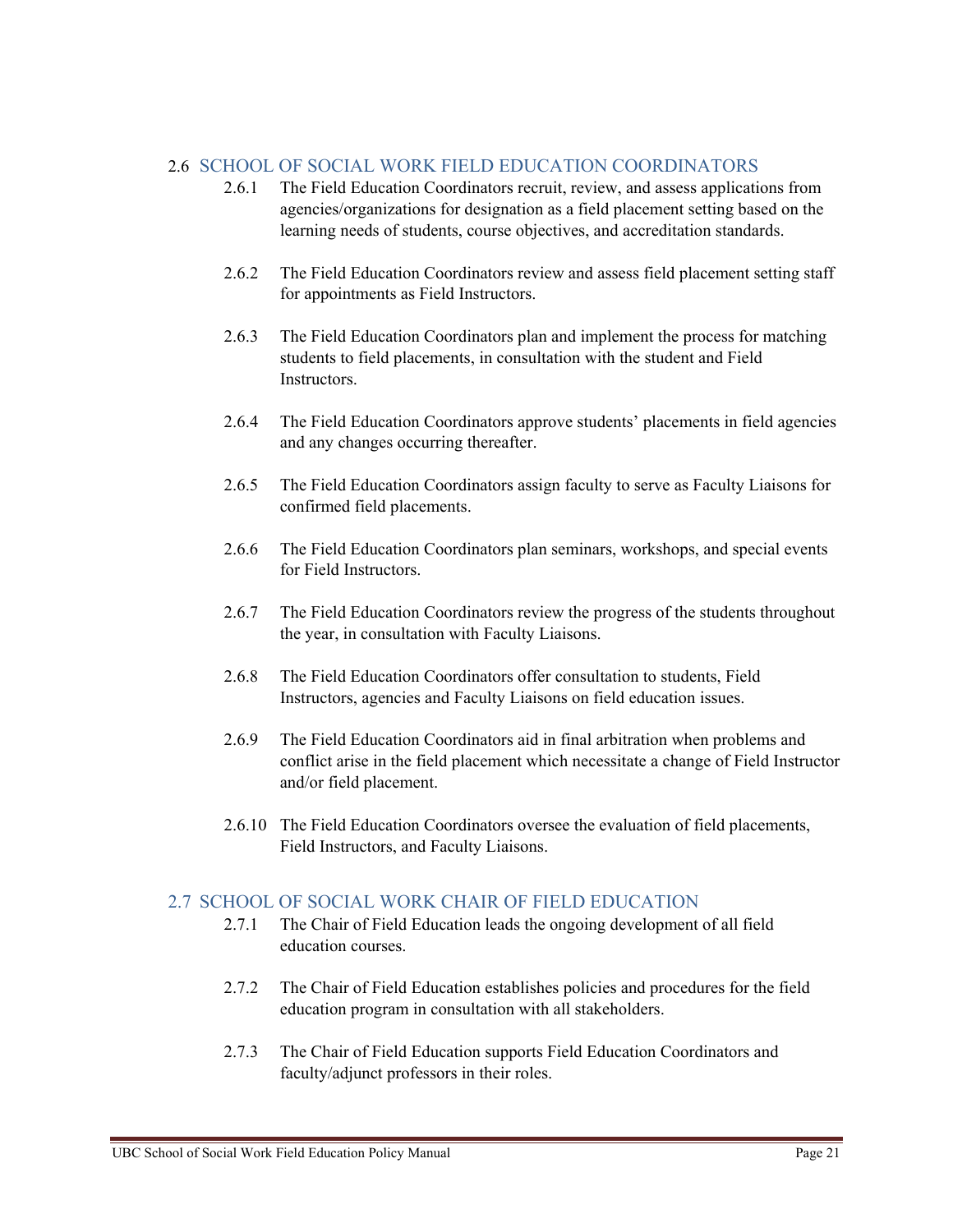- 2.7.4 The Chair of Field Education oversees and addresses any critical issues that arise.
- 2.7.5 The Chair of Field Education engages in the ongoing consultation with students, faculty, community, and Field Education Coordinators to address any emerging challenges or new issues in field education.
- 2.7.6 The Chair of Field Education consults with the Field Education Coordinators, faculty, Field Instructors and students regarding individual students in difficulty and confirms which students will be put on notice to fail or withdrawn from placement.
- 2.7.7 The Chair of Field Education assists in formal evaluations of the Field Education program.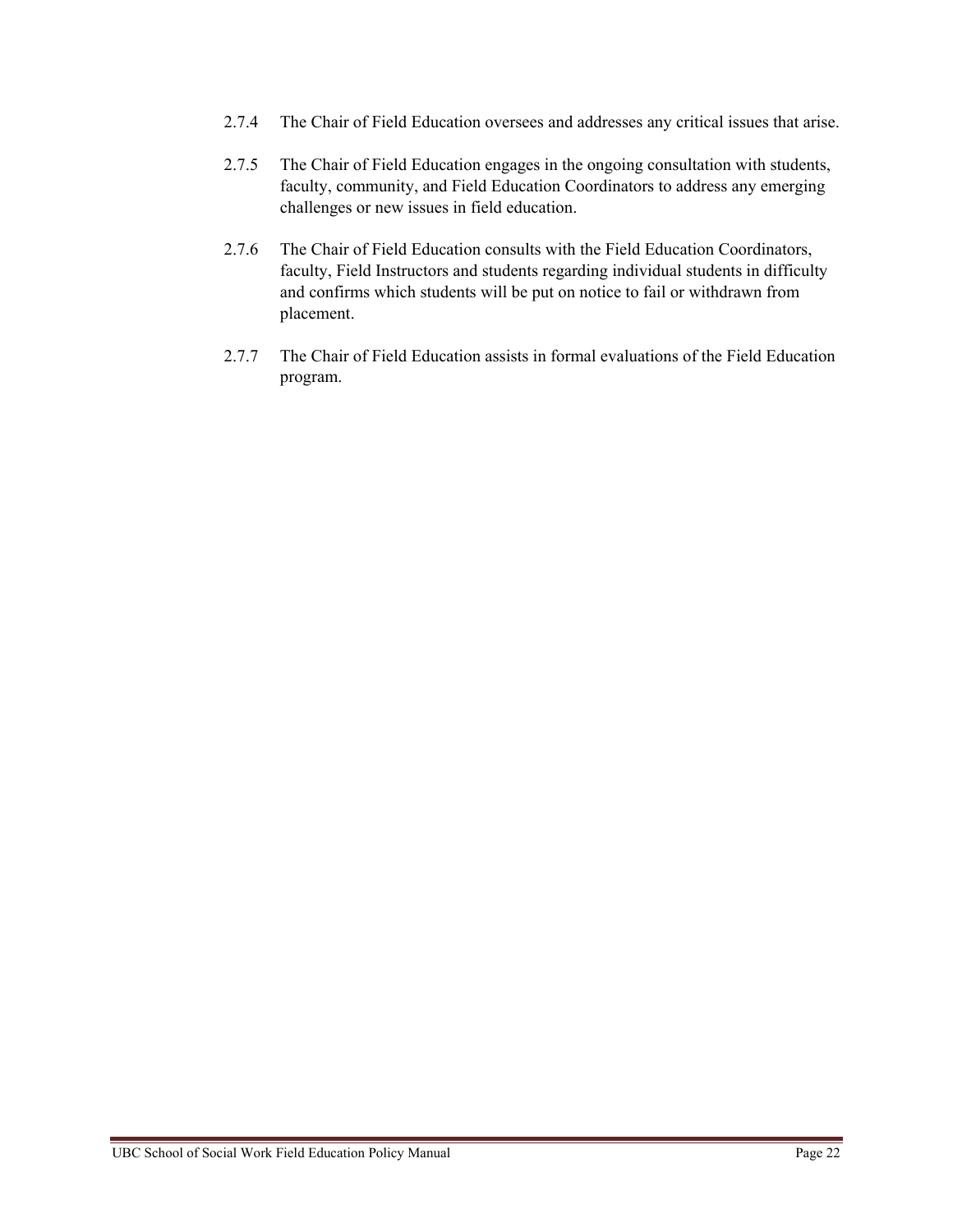## <span id="page-22-0"></span>**POLICY TITLE** SELECTING AGENCIES AND FIELD INSTRUCTORS FOR PLACEMENT **DATE APPROVED: October 31, 2018**

# **DATE REVISED:**

**COA Standards: 3.2.18, 3.2.19, 3.2.20**

## <span id="page-22-1"></span>1.0 INTRODUCTION

All agencies applying to be field placements must go through a process of approval with the Field Education Coordinators.

## <span id="page-22-2"></span>2.0 POLICY STATEMENT

#### 2.1 FIELD PLACEMENT SETTING CRITERIA

When a field placement setting has indicated an interest in supervising a student in a field placement, the Field Education Coordinators ensure that the setting can provide both the range and depth of experience appropriate to the students' learning level.

The following criteria are used as a guideline to assess the appropriateness of an agency as a field placement setting:

- The agency's philosophy of service will be compatible with the philosophy, values, and ethics of the social work profession.
- The agency can clearly articulate its programs and methods.
- The agency's programs and services will offer students a range of learning opportunities appropriate to the generalist (BSW) or advanced (MSW) social work framework.
- The agency will have a qualified and competent Field Instructor in order to help students meet the objective of learning to work effectively and appropriately with service users form diverse ethnic, cultural, and racial backgrounds.
- The agency will demonstrate support for professional social work education and for the objectives and educational focus of the field instruction course.
- The agency will provide time and resources within the work schedule for the Field Instructor to fulfill her/his/their role and responsibilities as Field Instructor, and to attend field instruction sessions and workshops whenever possible.
- The field placement shall not require students to render services except as they are identified for their contributions to learning.

#### 2.2 FIELD INSTRUCTOR CRITERIA

Field Instructors are chosen by the field placement setting to fulfill that role and/or may volunteer to the Field Education Coordinators directly. Field Instructors cannot be friends, family members, employers, of students they supervise in placement.

The Field instructors at the BSW level, Foundation Masters and Advanced Masters Programs:

- Normally hold, at a minimum, a BSW degree from an accredited social work program;
- Have two years of social work practice experience after graduation with a degree from an accredited social work program;
- Are interested in social work education; and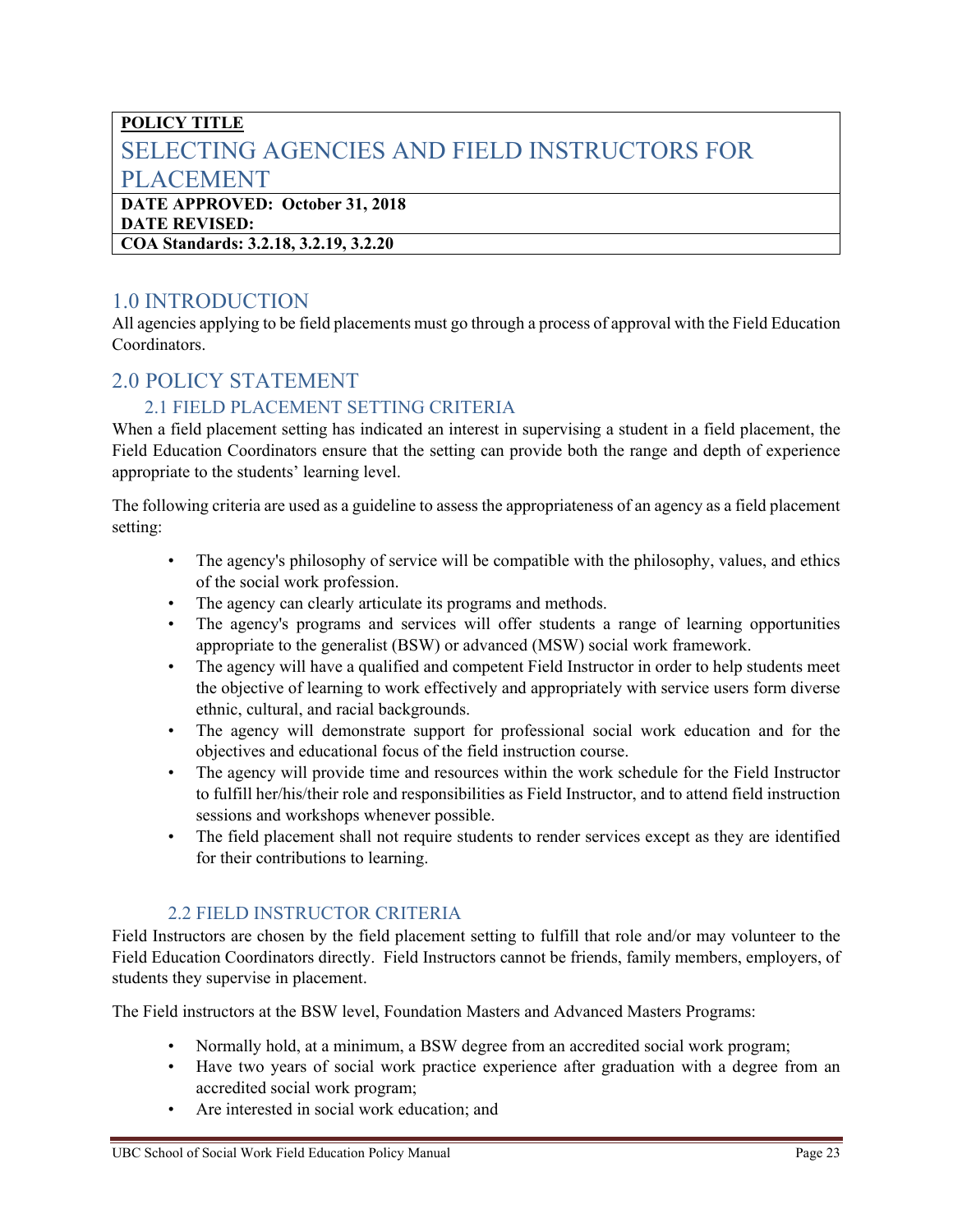• Have support from the setting to permit adequate time for assuming field instruction responsibilities.

When the field instructor does not have a degree in social work, the School plays a greater role in the monitoring and supervision of the field experience to ensure that a social work focus is sustained, and that the student has access to a qualified social worker, through increased involvement from the Faculty Liaison, and/or the Field Education Coordinators, all of whom have at least an MSW degree. Additional and dedicated training is also provided to this group of Field Instructors by the Field Education Coordinators and/or the Chair of Field Education.

Please refer to Field Education Roles and Responsibilities (p. 19) for further details on the Field Instructor's duties.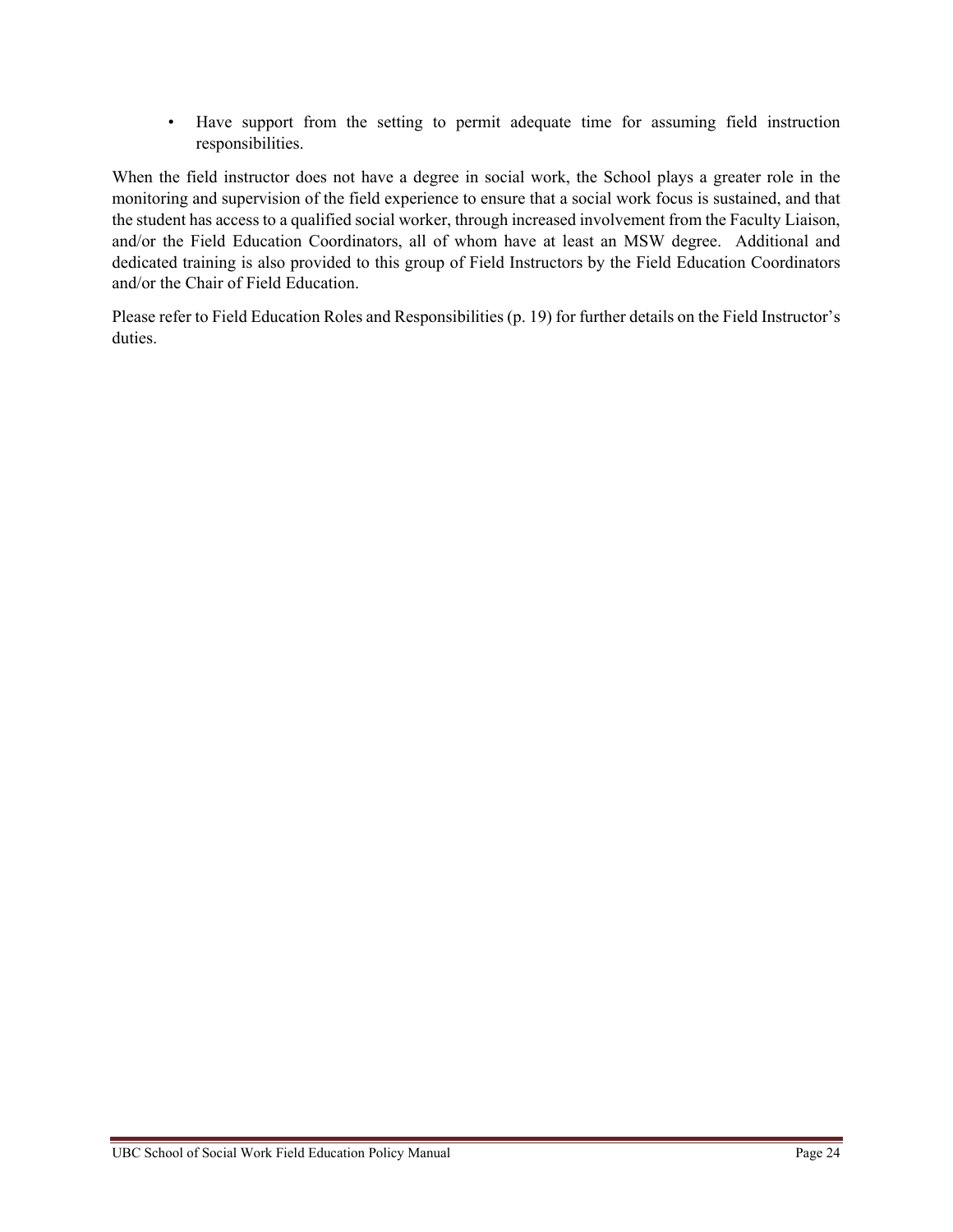## **SPECIALIZATIONS**

#### <span id="page-24-1"></span><span id="page-24-0"></span>**POLICY TITLE** CHILD WELFARE SPECIALIZATION POLICY **DATE APPROVED: October 31, 2018 DATE REVISED: COA STANDARD:**

### <span id="page-24-2"></span>1.0 INTRODUCTION

The School of Social Work has a partnership with the Ministry of Children and Family Development (MCFD) to offer a Child Welfare Specialization (CWS) for fourth year students interested in studying more about child and family welfare. Students may also be approved for the CWS if they are interested in placement in an Indigenous Delegated Agency, and/or other sites at MCFD which are not only protection oriented. Students accepted to this specialization will receive a letter of completion at the end of their studies.

### <span id="page-24-3"></span>2.0 POLICY STATEMENT

2.1 Students must declare an interest in the CWS towards the end of third year when requested by the Field Education Coordinators and be available for interviews with agencies in April/May following their third year. A declaration of interest does not guarantee passing the interview or getting a placement in a CWS approved placement. Those students who do not obtain an appropriate placement cannot be given the CWS letter.

#### 2.2 Students must take:

- SOWK 441 Social Context of Child Development (Term 1 of 4th year) and,
- SOWK 442 Policy and Practice in Child Welfare (Term 1 of 4th year) and
- one additional SOWK 440/450 elective from the list below:
	- SOWK 440B Addictions
	- SOWK 440H Social Work and the Law
	- SOWK 440K Trauma Informed Practice
	- SOWK 440Q Social Work in Healthcare
	- SOWK 450 Social Work Practice in Community Mental Health
	- SOWK 453 Disability and Justice

#### 2.3 Placements that constitute a child welfare specialization are at:

- The Ministry of Children and Family Development (MCFD) or
- An Indigenous Delegated Agency.

Placements can be completed in:

- Intake/Assessment
- Family Services (Child Protection)
- Youth/Guardianship
- Adoption
- Resources (Foster care etc.)
- Child and Youth with Special needs
- Collaborative Practice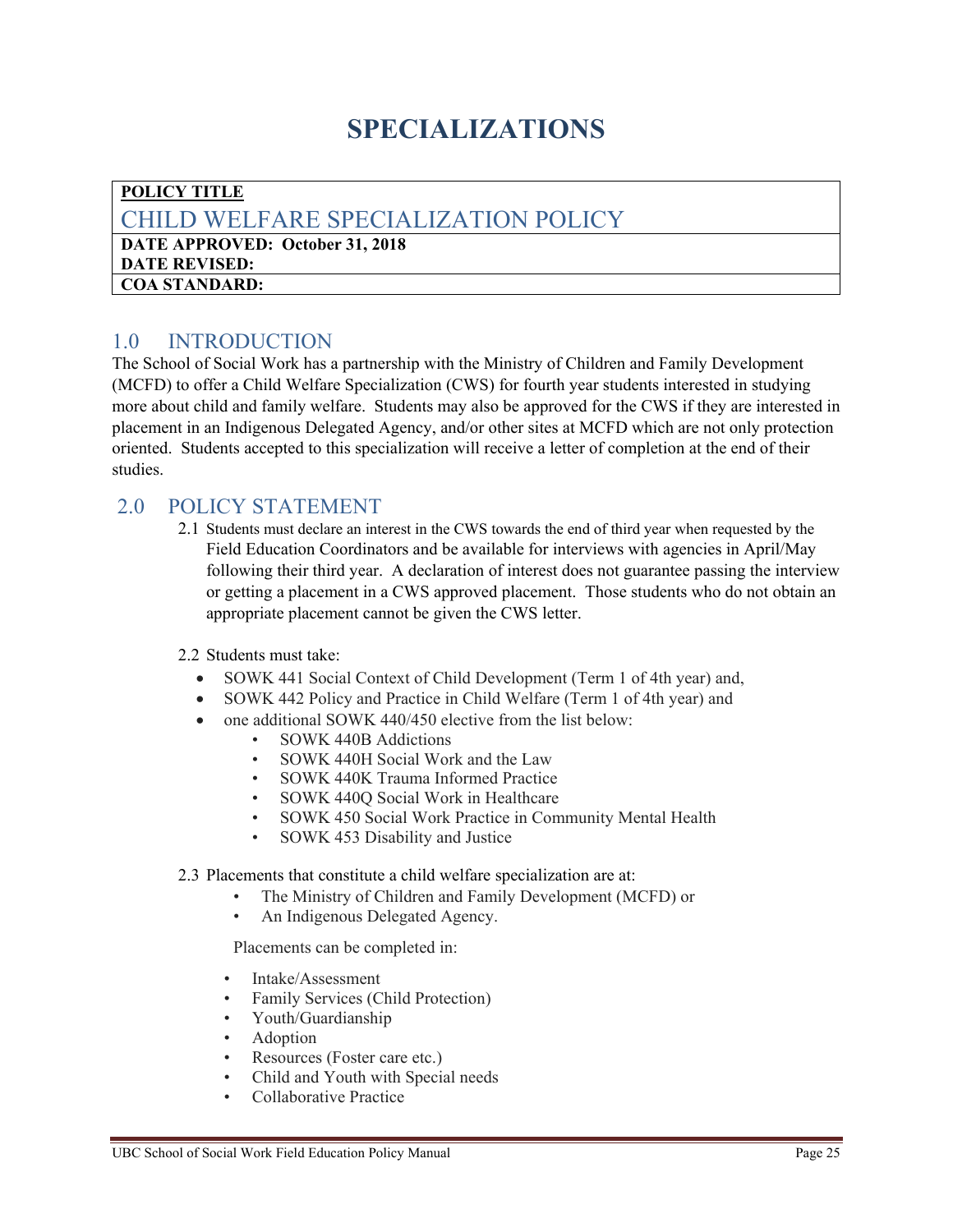### <span id="page-25-0"></span>**POLICY TITLE** PLACEMENTS IN THE HEALTH SECTOR **DATE APPROVED: October 31, 2018 DATE REVISED: COA STANDARD**

## <span id="page-25-1"></span>1.0 INTRODUCTION

Students requesting practicum placements in one of the health authorities (hospitals, community health centres, mental health teams, etc.) need to fulfil several requirements in accordance with the Practice Education Guidelines for BC. Failure to comply with these requirements will result in late entry into placement, or refusal of placement. Students are not to contact individual sites to inquire about placements. No exceptions or special arrangements are possible.

## <span id="page-25-2"></span>2.0 POLICY STATEMENT

#### 2.1 IMMUNIZATIONS

- 2.1.1 Students interested in applying for a practicum placement in a health authority or hospital must have their vaccine history reviewed by UBC Student Health Services. The cost of the vaccine review is \$162 payable to the School of Social Work through online payment. Students need to pay the fee, then book two appointments with UBC Student Health Services, and bring all vaccine records to the first appointment. Appointments should be booked at least two months before the start of placement, as students from all health disciplines do their vaccine reviews and it can be difficult to make appointments in the time frame needed.
- 2.1.2 The vaccine review through UBC Student Health Services includes the evaluation of records, TB test and chest x-ray, if required, and any vaccine boosters that are needed. All students who apply for a health authority placement must complete the vaccine review through UBC Student Health Services regardless of whether they already have a vaccine review through employment in a health authority. Vaccine reviews by family doctors are not acceptable, as the University is responsible to ensure that all UBC students going into health authority settings have the required immunizations and vaccine records must be evaluated and validated by the University.
- 2.1.3 Completing the vaccine review in no way guarantees students a health placement.
- 2.1.4 Students who have not completed their vaccine review prior to the beginning of their placement will not be allowed to commence placement.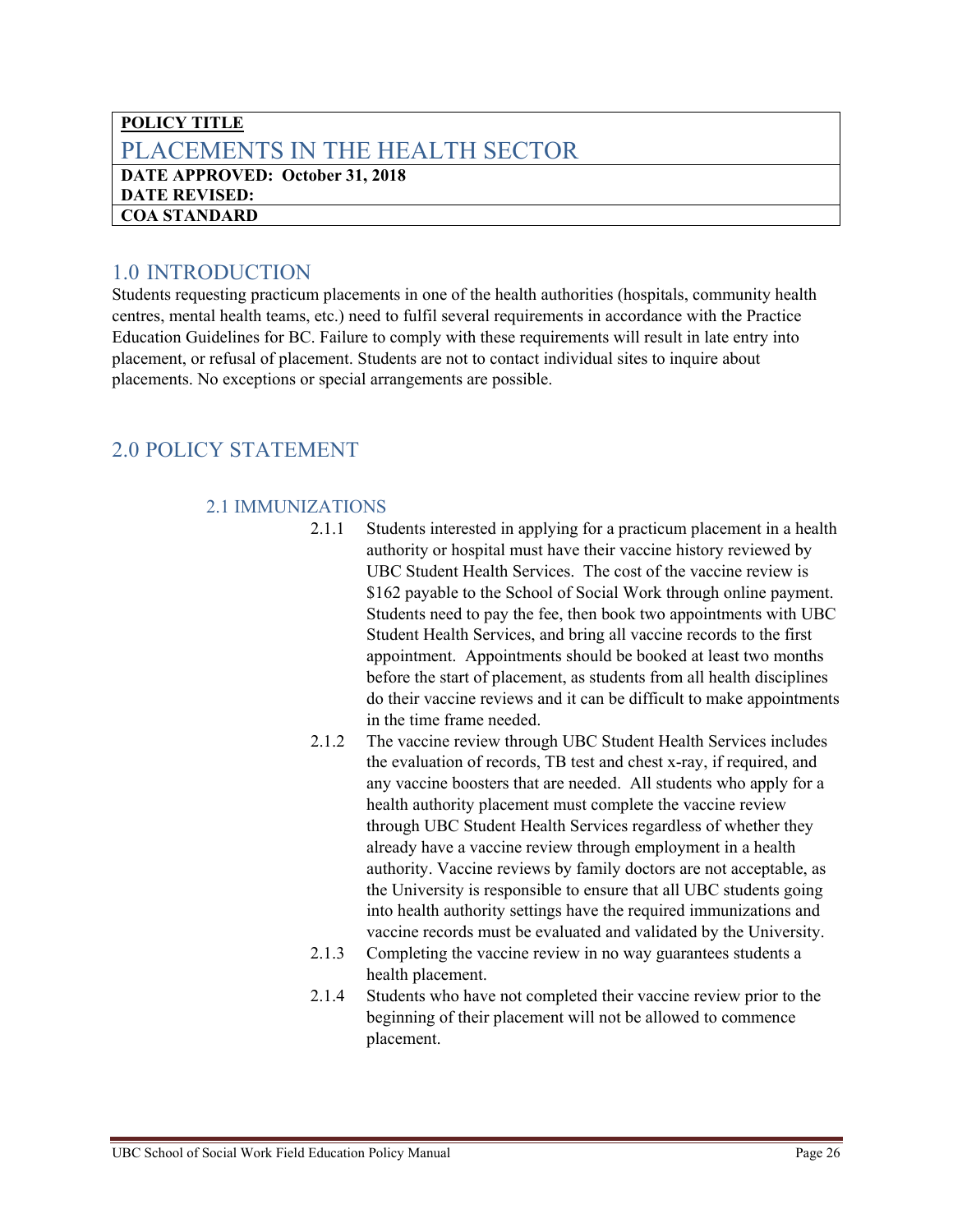#### 2.2 HSPnet

2.2.1 All health placements go through HSPnet, which is a system that manages applications for health placements for all health disciplines across Canada**.** Students interested in applying for a practicum placement in a health authority must complete the HSPnet consent form and one of the Field Education Coordinators will enter their application for a specific site into HSPnet. A student's application can be entered for one site at a time through HSPnet.

#### 2.3 STUDENT PRACTIC EDUCATION CORE ORIENTATION(SPECO)

2.3.1 Students are required to complete, sign, and submit to the Field Office the SPECO check list including immunizations and all online modules once they have been accepted for a health authority placement but before beginning placement.

#### 2.4 CPR AND MASK FIT

2.4.1 CPR and mask fit are requirements that are site specific. Once accepted for placement, students should check with their field supervisor whether CPR and/or mask fit are requirements for their site. If these are requirements, the School of Social Work Field Education office can advise students how to fulfil these requirements.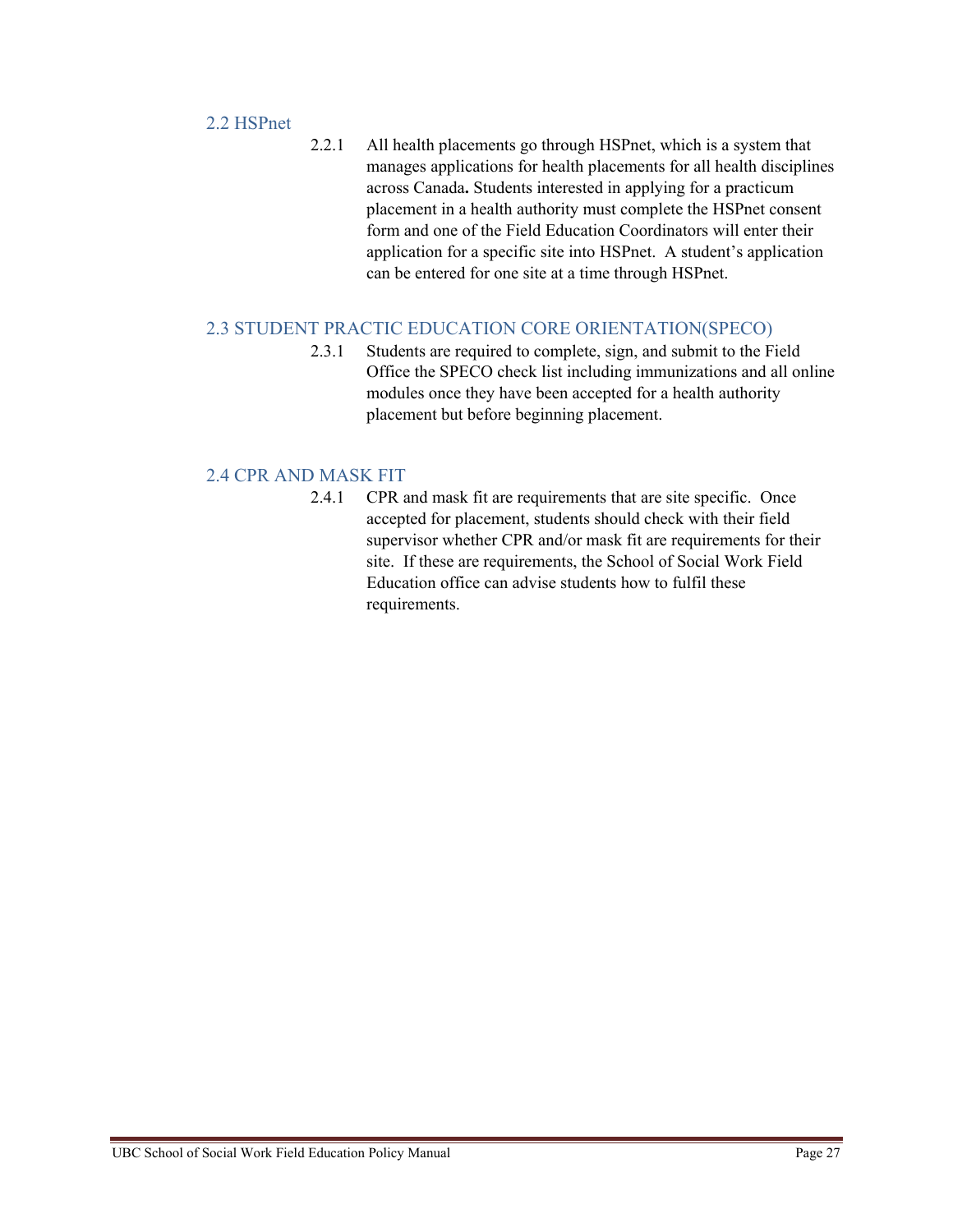## **CONDUCT**

#### <span id="page-27-1"></span><span id="page-27-0"></span>**POLICY TITLE** ATTENDANCE IN PLACEMENT **DATE APPROVED: October 31, 2018 DATE REVISED:**

#### **COA Standards:**

#### <span id="page-27-2"></span>1.0INTRODUCTION

Students will regularly attend placement during the normal business hours of the field placement setting or of their Field Instructor. Timeliness is expected. Flextime and additional hours may be worked following agreement with the Field Instructor. The minimum required hours are:

- 350 hours for third year BSW students;
- 378 hours for fourth year BSW students;
- 450 hours for Foundation and Advanced MSW.

- <span id="page-27-3"></span>2.1 Every student is required to complete a time log on IPT, called the "Hours Tally Form", which indicates the specified number of days and hours undertaken in each placement. It is preferable that students track their time daily. Students are expected to work a full 7.5 hour day, excluding a half hour lunch break, unless otherwise agreed upon by their field placement setting.
- 2.2 Students must advise their Field Instructor if they are to be absent for any reason and all missed hours other than sick time of one day per term must be made up. Students are allowed those holidays observed by the field placement setting during the placement period and may also negotiate with the field placement setting to take hours away due to religious or cultural reasons. Those hours must be made up.
- 2.3 In the case of lengthy absences due to illness or other issues, the Field Instructor and student will contact the Faculty Liaison and the Field Education Coordinators. Documentation relating to these absences may be requested, and the hours will have to be made up once the student is ready to return to placement.
- 2.4 For an extension of deadline to complete practicum, the Faculty Liaison, the Field Instructor, and the Field Education Coordinators must be notified, and a medical certificate and/or a letter from Centre for Accessibility and/or other documentation as requested is required.
- 2.5 Time taken off for personal reasons must be approved by the Field Instructor and Faculty Liaison, and the hours made up.
- 2.6 It is expected that students move through placement hours within the time frame of the start date and end date of the placement and that students in a given cohort will finish placement on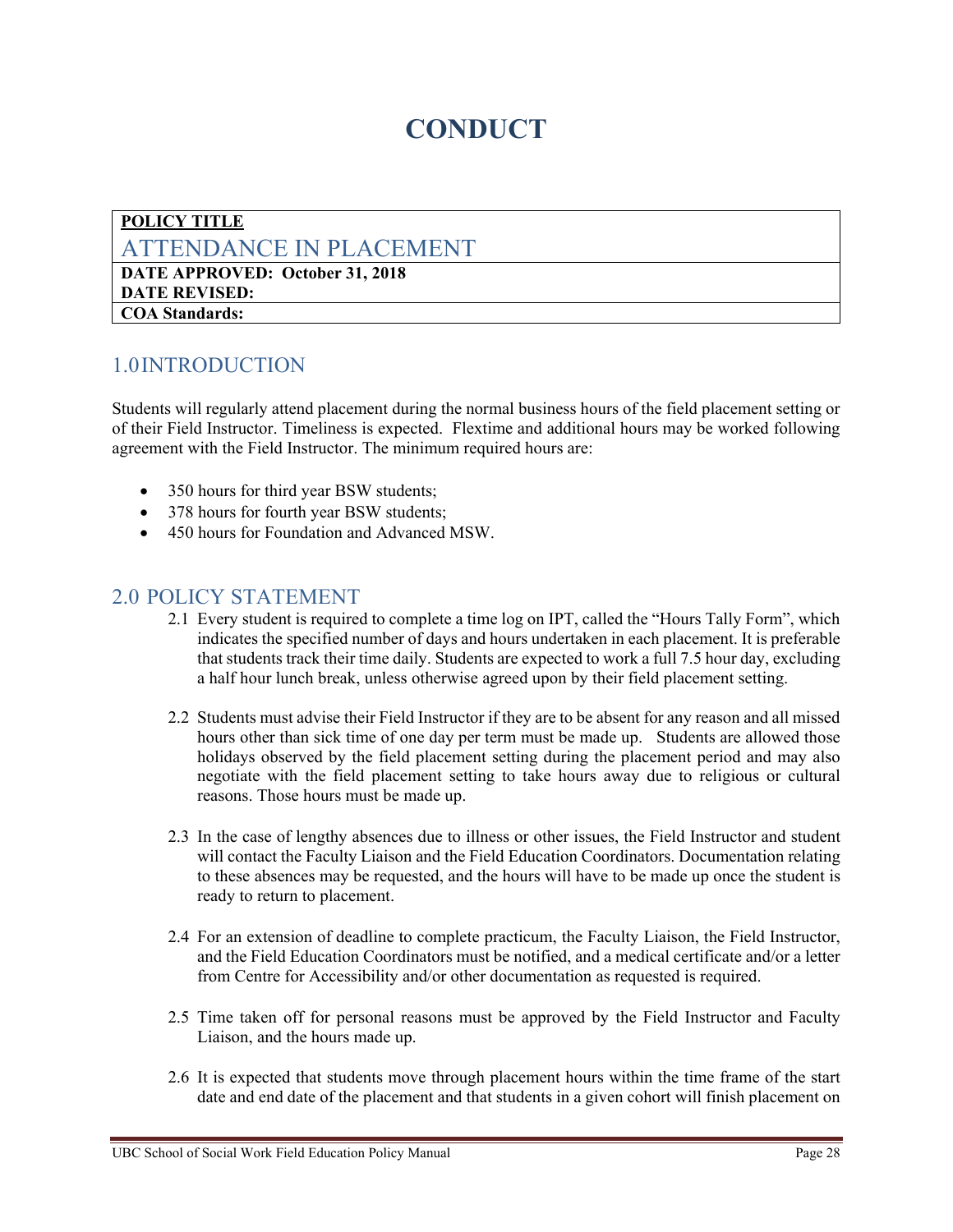approximately the same date. While some students may choose to do practicum hours over winter break and Reading Week, it is not acceptable to accelerate the pace of placement and finish the placement significantly early.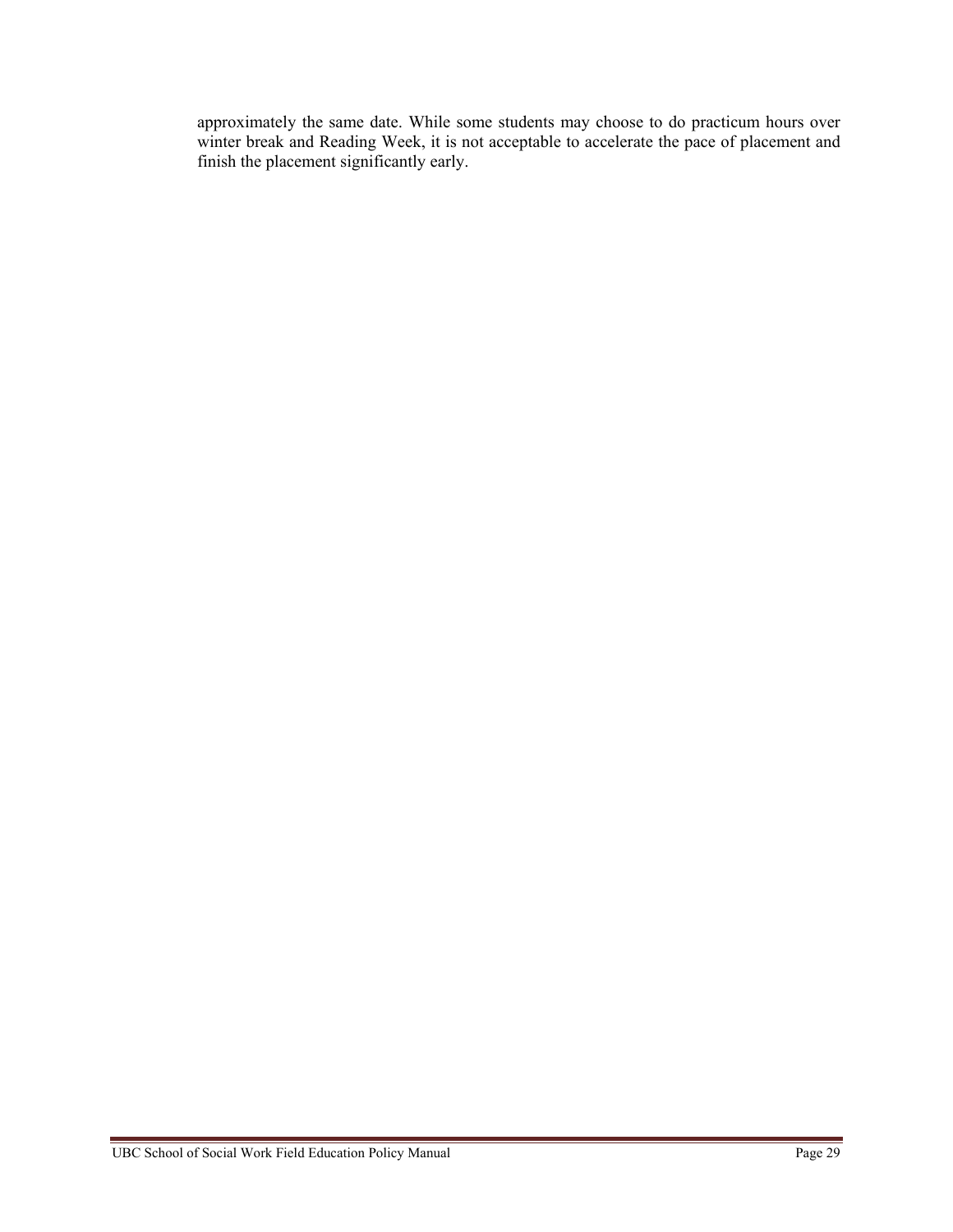#### <span id="page-29-0"></span>**POLICY TITLE** GUIDELINES FOR AUDIO OR VIDEO TAPING **DATE APPROVED: October 31, 2018 DATE REVISED: COA STANDARD: 3.2.9**

<span id="page-29-1"></span>1.0 INTRODUCTION<br>Research on skill acquisition has demonstrated that audio and videotaping of student-client interviews is an effective method to help students learn practice skills, explore different skill responses, and improve assessment skills, as well as feel comfortable with tape recording.

- <span id="page-29-2"></span>2.0 Students will ask the client for permission to tape the interviews, explaining the rationale and the plan for usage, as well as final disposition.
- 2.1 If the tape is to be used in a classroom or heard by anyone outside the agency, the client's written permission must be obtained. Taping requires both permissions to tape the interview and permission to let others hear it
- 2.2 Students must clear all plans for videotaping/audiotaping with their Field Instructor**.** If the agency does not have its own forms, a sample follows.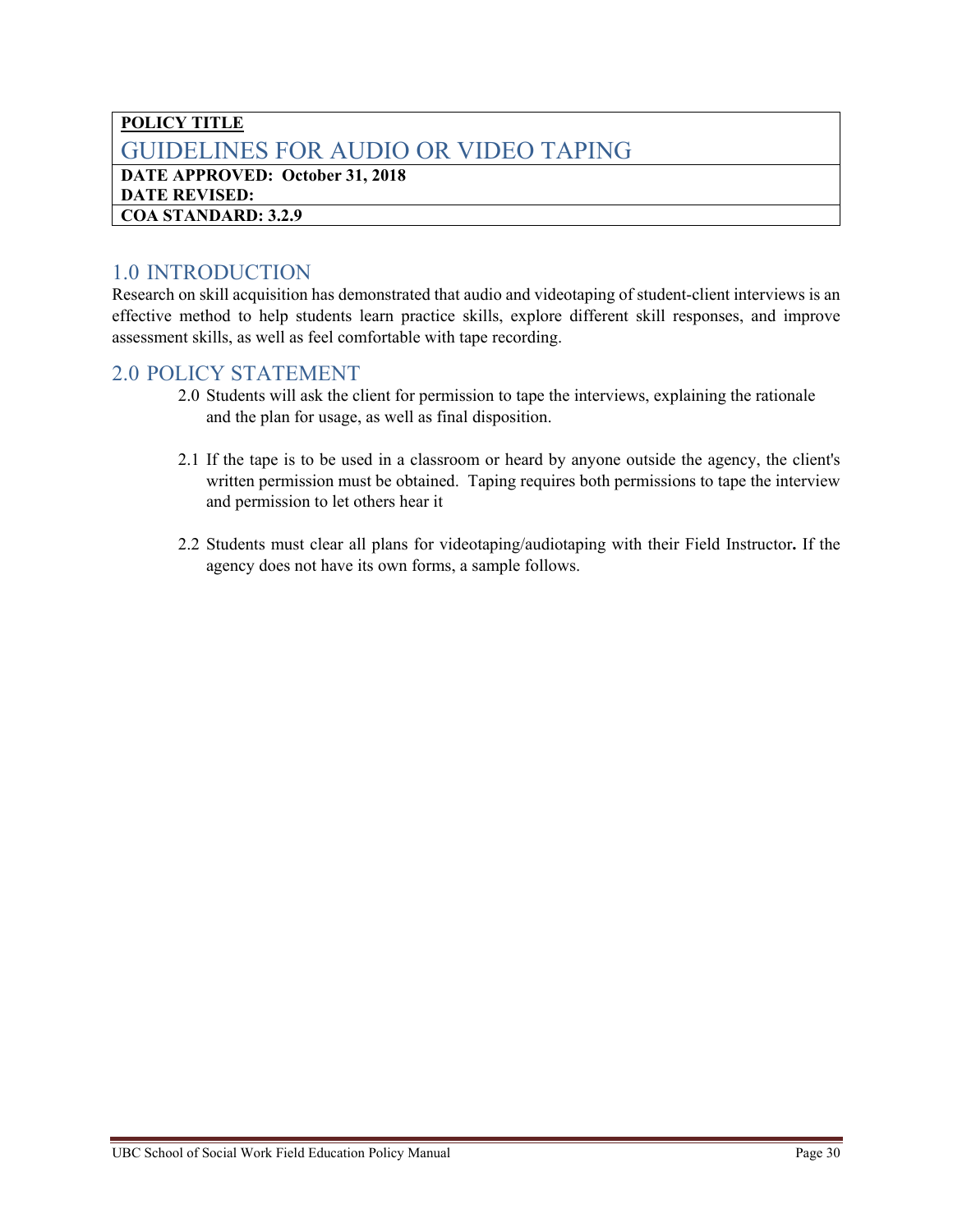## <span id="page-30-0"></span>Consent for Audio/ Video Taping

Student: Agency:

Field Instructor:Faculty Liaison:

I, (print subject's name) hereby authorize the School of Social Work to make a sound and/or visual Recording of me with my awareness, in connection with

 (project/course) of the School. I understand, that before the Recording and if I so wish, to require that my name and other identifying information and/or any other portion of the Record be erased, and further that, subsequent to this opportunity, no other identifying information will be added to the Record. Further, I understand that this Record will not be used for any commercial purposes by the School of Social Work for the teaching of social work. Finally, I understand that I am free to impose additional restrictions, and that, upon written request, at any time, I may review the Recording and alter the terms of this consent, if I so choose.

Additional Restrictions: **\*** 

Witness not related to client/subject Client/subject signature

Date Signature of parent or legal guardian

if subject under 16 years of age.

I, (student/faculty member) have explained this Consent form to the client/subject. I am satisfied that the subject understands this Consent and possesses the capacity to grant the consent.

 $\overline{a}$ 

Date Signature of Student/Faculty Member

\* Some examples of commonly used phrases are:

- "Use by the participating social work student and their immediate instructor and Faculty Advisor only."
- "Use by the participating social work student's class and instructor only."
- "Use by the School of Social Work faculty and students in regular classes only."
- "Use by the School of Social Work regular classes up to (insert date) only."
- "To be erased immediately following review by Faculty Advisor."

These are examples only; other phrases may be composed and used, bearing in mind the need to be specific and avoid ambiguity.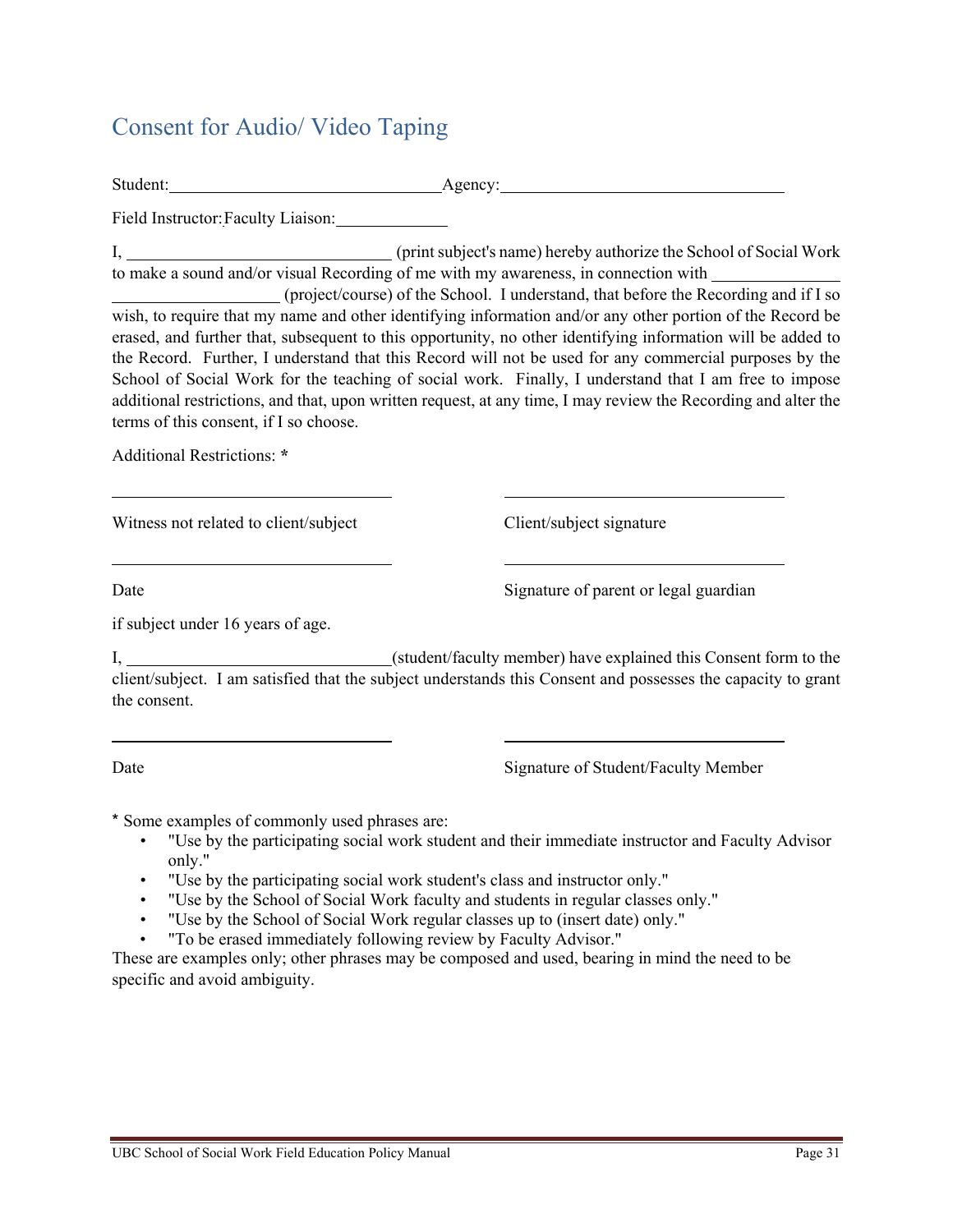### <span id="page-31-0"></span>**POLICY TITLE** PRACTICUM CONFLICT OR TERMINATION **DATE APPROVED: October 31, 2018**

**DATE REVISED:**

**COA Standards: 3.2.5**

## <span id="page-31-1"></span>1.0 INTRODUCTION

The ability to speak up honestly lies at the heart of social work's advocacy and social justice mandate. When facing difficult situations in practicum, students are expected to follow specific steps for action and resolution.

## <span id="page-31-2"></span>2.0 POLICY STATEMENT

#### 2.1 GENERAL PROCESS

- 2.1.1 Students discuss the situation with the Field Instructor (or vice versa). The goal is to resolve the problem or concern if at all possible, through a mutually agreed upon plan of action. The plan may include amendments to the learning plan, specific agreement concerning time lines to be met and/or criteria for evaluation of agreed upon actions and/or other strategies depending on the situation. If resolved, there is no further action.
- 2.1.2 If the discussions are unsuccessful, the Faculty Liaison should be contacted as soon as possible.
- 2.1.3 If the situation is still unresolved, then the Field Education Coordinators and the Chair of Field Education should be advised, and further work needs to be done to address the concerns.

### 2.2 REQUEST FOR PLACEMENT CHANGE

- 2.2.1 After a placement is confirmed and a Faculty Liaison assigned, student will not be moved unless under exceptional and documented circumstances.
- 2.2.2 Requests for placement change are to be made to the Faculty Liaison. The Faculty Liaison will then, in consultation with the Field Education Coordinators and Chair of Field Education, consider the following factors in the decision:
	- the student's particular circumstance, e.g. an unexpected crisis in their personal life
	- the number of hours left to complete the practicum within the academic year
	- the field placement setting is no longer able to provide a placement
- 2.2.3 The Faculty Liaison will set up a meeting with the student and Field Instructor to discuss the request for the change. The Faculty Liaison, student or Field Instructor may request that the Field Education Coordinators and Chair of Field Education be in attendance at this meeting. If the change is approved, the student will be expected to plan and implement closure with clients and colleagues, which may include a meeting with the Field Instructor and Faculty Liaison.
- 2.2.4 Documentation is required in all circumstances.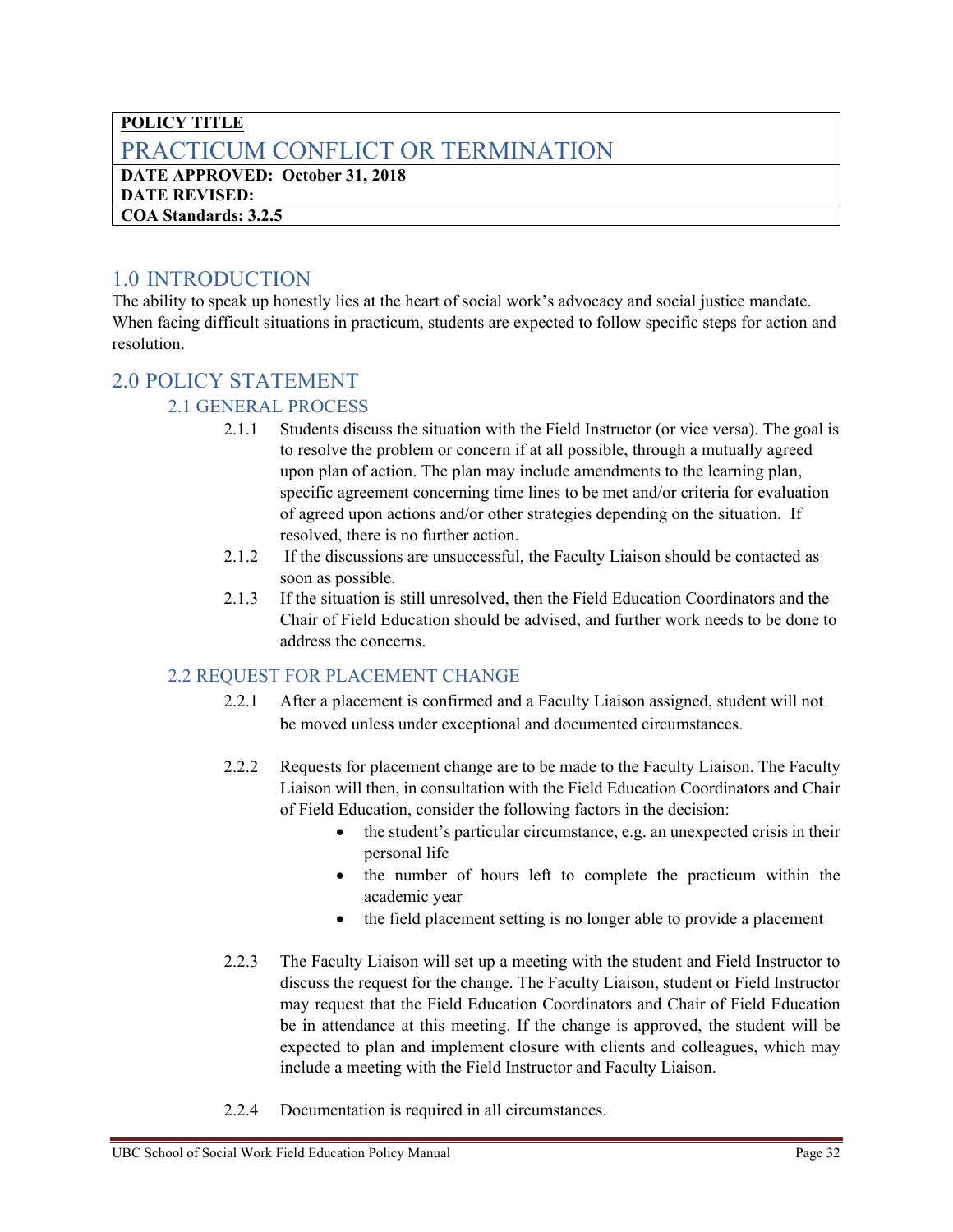#### 2.3 TERMINATING FIELD PLACEMENTS

- 2.3.1 Occasionally placements break down for a variety of reasons (including placement factors such as a Field Instructor leaving or an internal issue within an organization, and sometimes due to student personal circumstances or a student not meeting their learning goals).
- 2.3.2 In all circumstances, the termination of a placement is the option of last resort and the general process for Conflict Resolution 2.1 above should be followed.
- 2.3.3 When placements do terminate, generally hours cannot be taken from one placement to another. It is important that students have a complete learning experience in one setting rather than a fragmented one consisting of shorter pieces divided between agencies, as the latter does not make for coherent student learning.
- 2.3.4 Documentation is required in all circumstances.
- 2.3.5 The Field Education Coordinators will request the input of the Chair of Field Education when required.

#### 2.4 RISK OF FAILURE

- 2.4.1 If there is a risk of the student failing practicum, a joint meeting should take place between the Field Instructor, the student, and the Faculty Liaison. The joint meeting should include a review and discussion of the student's unsatisfactory performance and formulation of a written plan outlining specific objectives that the student needs to achieve, within a specified period, to successfully complete the practicum. This plan is to be developed by the Faculty Liaison, with feedback from all other parties, and approved and signed by all parties, with a copy to the Field Education Coordinators.
- 2.4.2 If the objectives have not been achieved at the end of the specified period, the Faculty Liaison, after consultation with the Field Instructor, Field Education Coordinators and Chair of Field Education, may decide to:
	- Submit a failing mark; or
	- Seek to arrange a further placement under the following conditions:
		- o Acceptance by the new Field Instructor and student of a new learning contract, which includes specific objectives that address learning needs identified in the previous practicum.
		- o Completion of a closure process with clients and colleagues in the previous placement.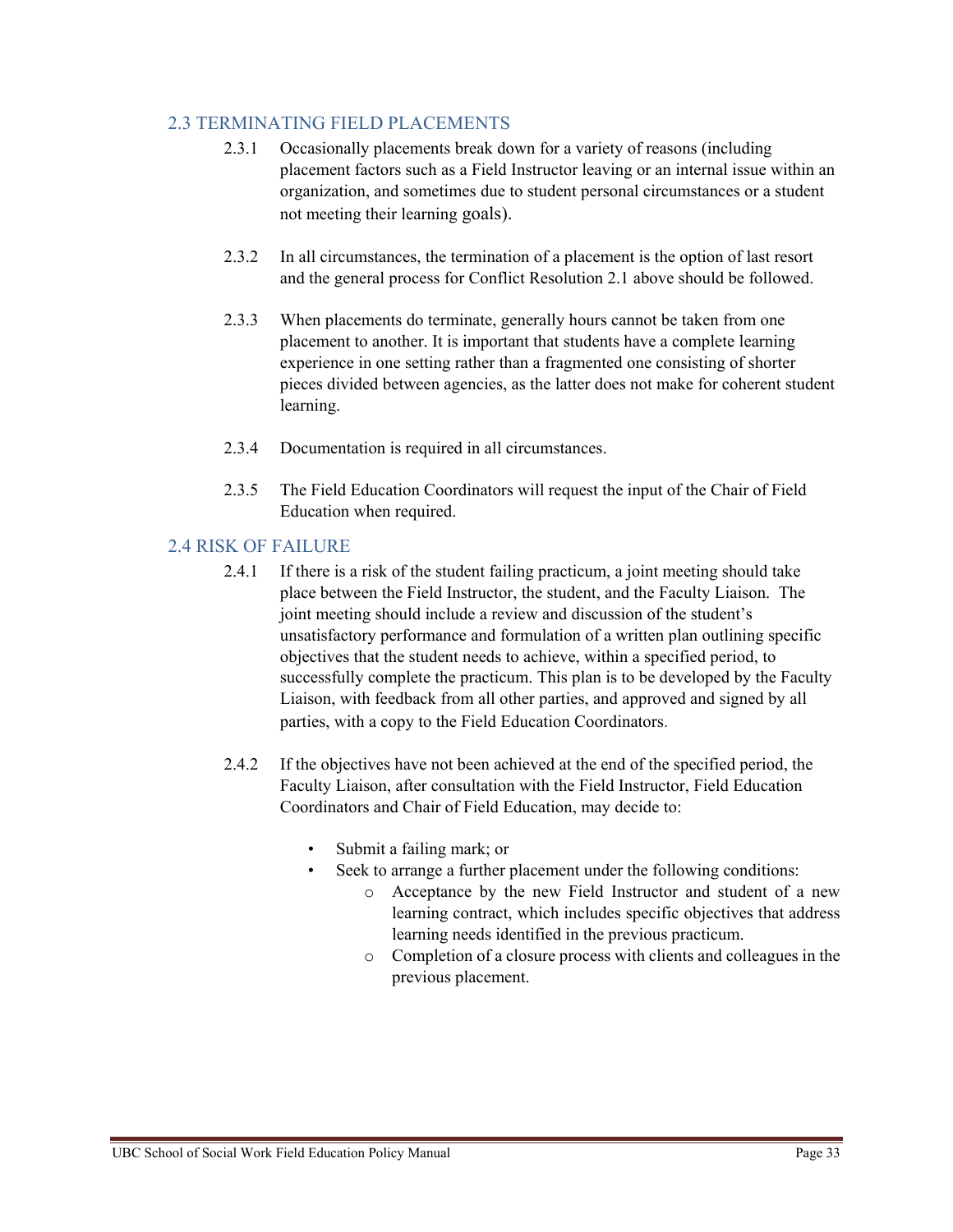#### 2.5 APPEAL POLICY FOR A FAILED PRACTICUM

Occasionally, students have concerns with/or disagree with the final decision regarding a failed practicum placement judgement. In the case of a disagreement between a student and their faculty liaison regarding the outcome of a practicum, the first preferred course of action is for the student to raise their concern directly with their faculty liaison. The faculty liaison will listen to the concern and provide a timely, respectful response with a rationale for the failed judgement. If this response is not acceptable to the student, then the process described below should be followed. The student may also wish to consult with the Chair of Field Education, the Program Chair, and/or the School of Social Work Academic Adviser, or another faculty member to get another opinion/advice on how to proceed.

- 2.5.1 The student should summarize in writing the practicum judgement of concern and the basis for an appeal of that judgement. The following written documentation should be included: a midterm and/or final evaluation, any communication the student received from their field instructor outlining concerns about their unsatisfactory performance, as well as documentation from the student outlining their efforts to address the concerns .The summary and documentation should be submitted to the Director of the School of Social Work within two weeks of the effort to resolve the matter with the faculty liaison.
- 2.5.2 The Director will review the information provided and consult with the Chair of Field Education, Chair of the BSW/MSW, faculty liaison, and the field instructor as necessary. Supplementary documentation/information may be requested from the site to better understand the student's performance concern and how this was addressed with the student.
- 2.5.3 The Director will meet with the student within one week of the appeal submission. The student may be accompanied by an advocate. This meeting is to summarize and review all of the information collected, the practicum decision from their perspective and to review the timeline of feedback given to the student, and the student's response to that plan.
- 2.5.4 The Director will then summarize in writing the issues and concerns and issue a recommendation to all parties involved. The Director will base her decision on the grounds that:
	- Due process has or has not been followed; and/or
	- All the evidence has been examined sufficiently

The recommendations may be one of the following:

• The student participates in a structured interview with the faculty liaison and Chair of Field Education addressing the areas of unsatisfactory practicum performance. Examples of issues addressed in this interview include but are not limited to: reflecting on self-awareness in practice, ethical dimensions of the supervisory relationship. If this interview is satisfactory, the judgement is changed to a PASSED practicum

#### **OR**

• The practicum is considered neither passed nor failed but rather a withdrawal and the student be given a second practicum placement (time frame to be determined) under the following conditions: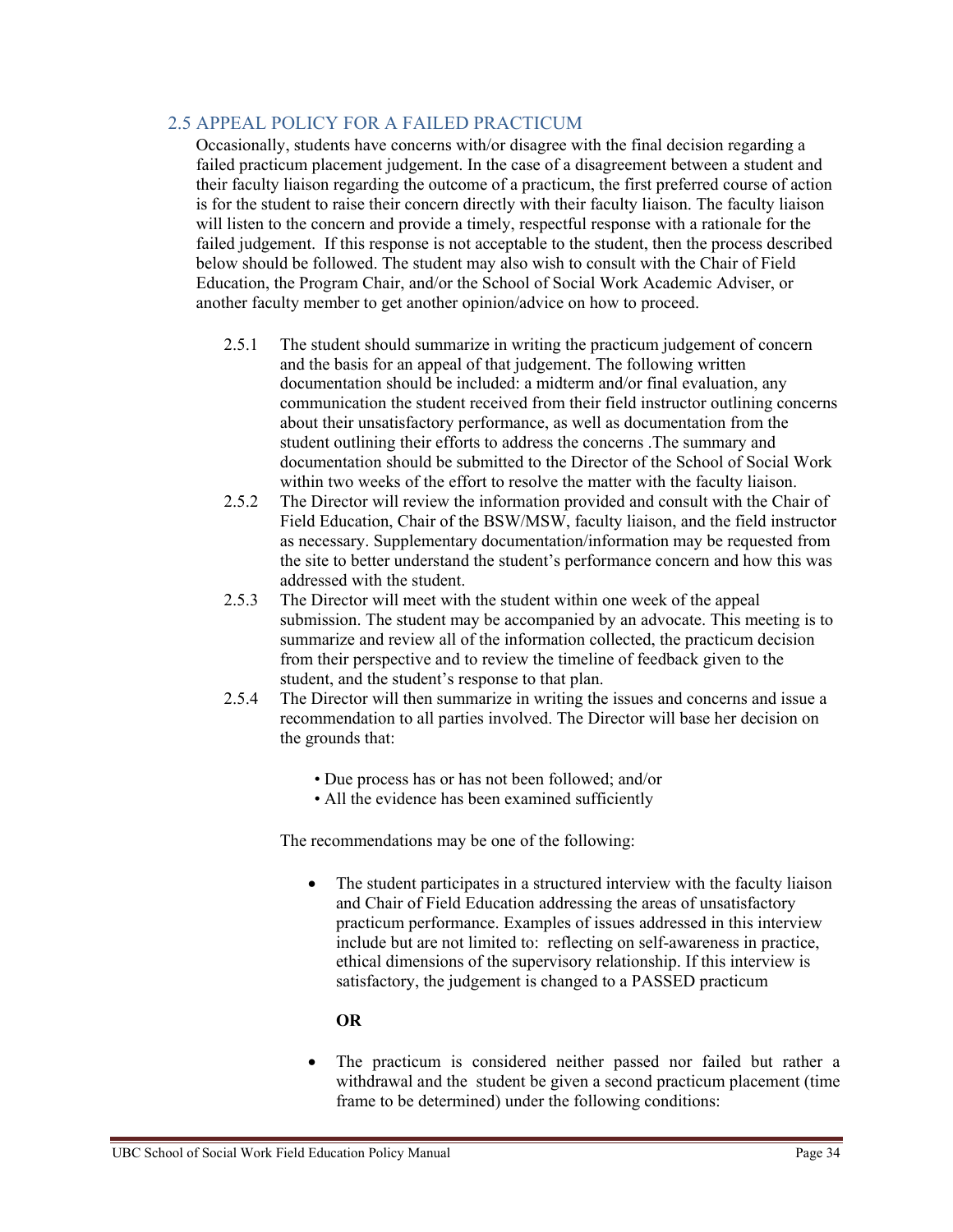- o Acceptance by a new Field Instructor
- o Development of a new learning contract, which includes specific objectives that address the learning needs/ behavioral conduct issues identified in the previous practicum

#### **OR**

- The Fail judgement remain and the student can attempt one more field practicum
- 2.5.5 If the matter is not resolved to the student's satisfaction by the Director and the student wishes to pursue the appeal further, they should file an appeal with the UBC Senate Committee on Academic Standing. Information about initiating this appeal can be found here (see [UBC Calendar/Bachelor of Education/Academic](http://www.calendar.ubc.ca/vancouver/index.cfm?tree=12,202,320,160)  [Policies and Regulations](http://www.calendar.ubc.ca/vancouver/index.cfm?tree=12,202,320,160) and [UBC Calendar/Policies and Regulations\)](http://www.calendar.ubc.ca/vancouver/index.cfm?tree=3,0,0,0). Senate is the highest academic authority at UBC and their decision is final.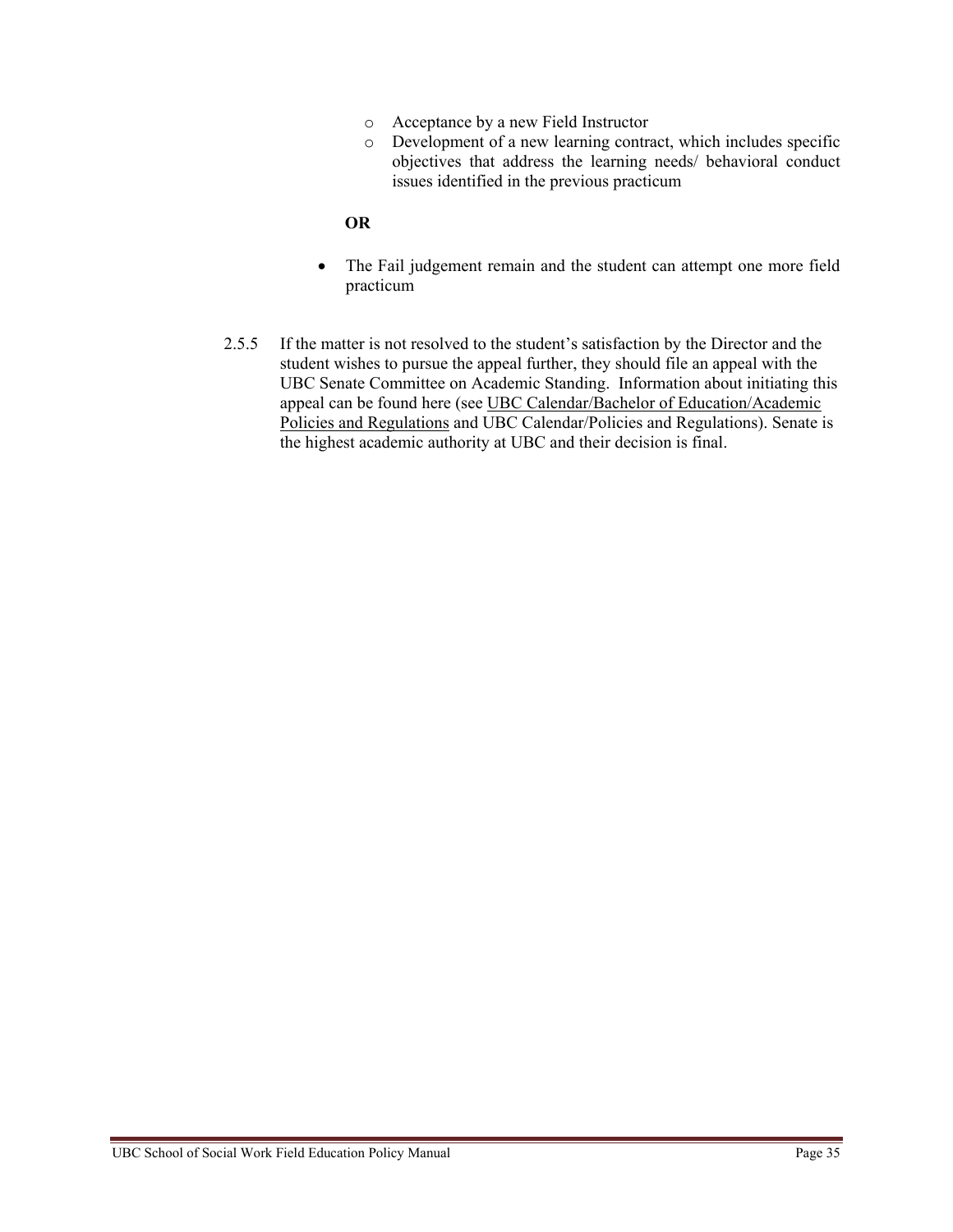## <span id="page-35-0"></span>PROFESSIONAL CONDUCT IN PRACTICUM

**DATE APPROVED: October 31, 2018 DATE REVISED: COA Standard: 3.2.5, 3.2.9 i – iii,** 

## <span id="page-35-1"></span>1.0 INTRODUCTION

Students in placement are representatives of the University of British Columbia, School of Social Work, and the profession of social work. Safe, ethical, and professional behavior is expected at all times. The School's [Professional Conduct Policy;](https://schoolofsocialwork.sites.olt.ubc.ca/files/2014/07/Professional-Conduct-for-Social-Work-Students.pdf) the British Columbia College of Social Work's [Code of Ethics and](http://www.bccollegeofsocialworkers.ca/registrants/code-of-ethics-and-standards-of-practice/)  [Standards of Practice;](http://www.bccollegeofsocialworkers.ca/registrants/code-of-ethics-and-standards-of-practice/) and the School's [Social Media Policy](https://schoolofsocialwork.sites.olt.ubc.ca/files/2014/07/Social-Media-Policy_Final-Oct-2014.pdf) form the basis of professional conduct in practicum.

- <span id="page-35-2"></span>2.0 Students in placement receive supervision from their Field Instructors and should seek feedback about their conduct.
- 2.1 In keeping with the above guides, confidentiality must be attended to at all times. Specifically:
	- (i) Students cannot name service users in assignments, process recordings, audio and video tapings, YouTube clips, case examples, or any other learning situations, including use of all forms of social media;
	- (ii) Students must obtain necessary signed letters of consent for any case material used by a student where there is a possibility of identification of service users;
	- (iii) Placements must have policy about the use of process recordings, audio and videotapes and social media, and ownership of such material.
- 2.2 All material which students wish to take into the classroom should be reviewed first by the Field Instructor to ensure that proper measures have been taken to preserve confidentiality.
- 2.3 Students should seek specific direction from their Field Instructor and their Faculty Liaison when in doubt.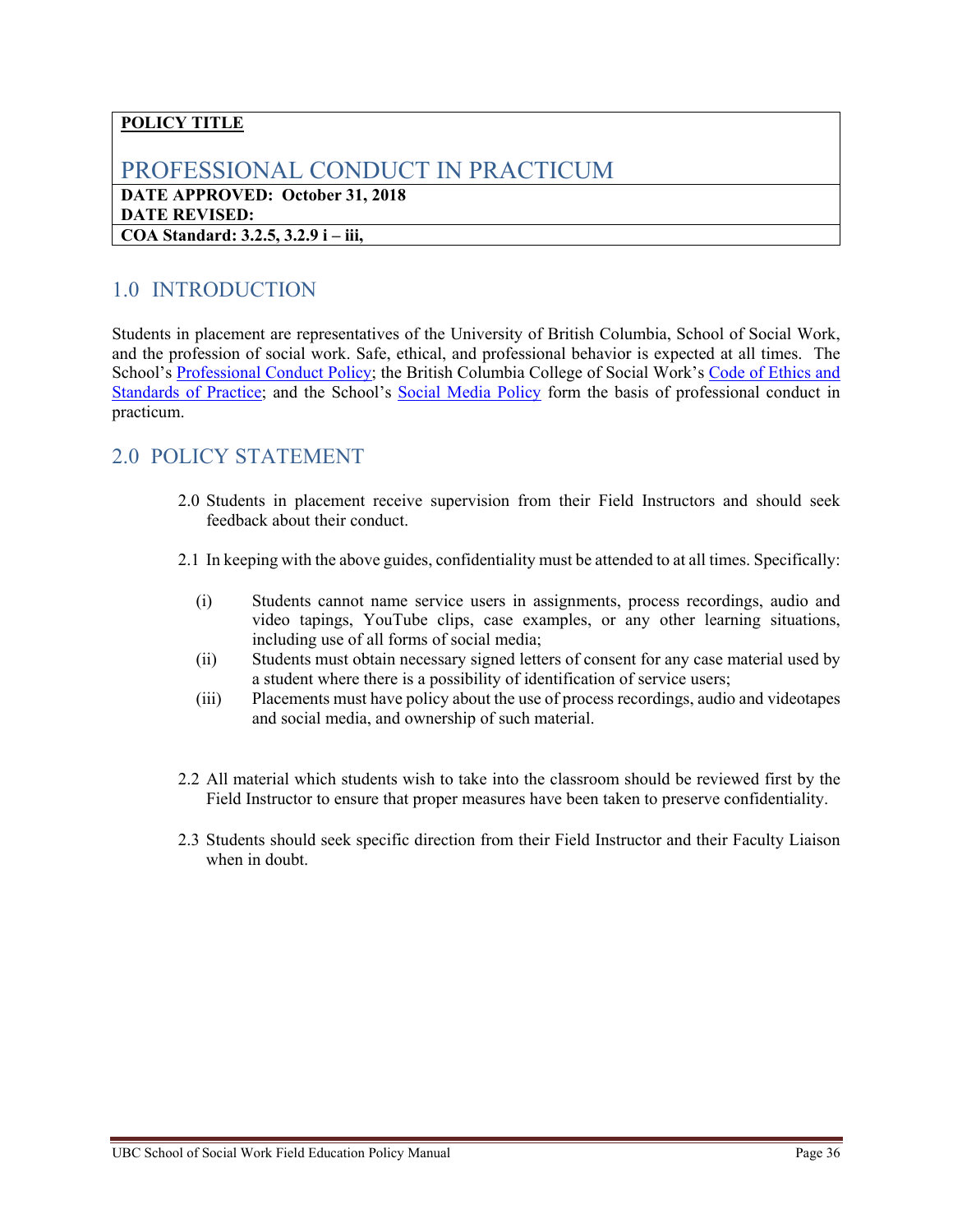## **SAFETY AND WELLNESS**

#### <span id="page-36-0"></span>**POLICY TITLE**

#### <span id="page-36-1"></span>ACCOMMODATIONS

**DATE APPROVED: October 31, 2018 DATE REVISED: COA STANDARD: 3.2.7** 

## <span id="page-36-2"></span>1.0 INTRODUCTION

The UBC School of Social Work is fully committed to the equitable and full participation of all students in the field education courses, and accordingly we advise all students to thoroughly review the University of British Columbia's Policy 73 on Accommodation available at: <http://universitycounsel.ubc.ca/files/2010/08/policy73.pdf>

*"The University of British Columbia recognizes its moral and legal duty to provide academic accommodation. The University must remove barriers and provide opportunities to students with a disability, enabling them to access University services, programs and facilities and to be welcomed as participating members of the University community. The University's goal is to ensure fair and consistent treatment of all students, including students with a disability, in accordance with their distinct needs and in a manner consistent with academic principles."* 

*1.2. The University will provide academic accommodation to students with disabilities in accordance with the Human Rights Code (BC) and the Canadian Charter of Rights and Freedom. Provision of academic accommodation shall not lower the academic standards of the University. Academic accommodation shall not remove the need for evaluation and the need to meet essential learning outcomes.* 

Persons with disabilities are persons who:

*2.2.1.1. Have a significant and persistent mobility, sensory, learning, or other physical or mental health impairment which may be permanent or temporary; AND*

*2.2.1.2. Experience functional restrictions or limitations of their ability to perform the range of life's activities; AND*

*2.2.1.3. May experience attitudinal and/or environmental barriers that hamper their full and selfdirected participation in life.*

## <span id="page-36-3"></span>2.0 POLICY STATEMENT 2.1 REQUEST FOR SERVICES

- 2.1.1. It is the student's responsibility to make a request for accommodation in accordance with this policy.
- 2.1.2. The request for accommodation must be made in advance of placement when every possible or order that a decision can be made and accommodation provided. However, if significant psychological or mental health issues arise during placement, these should be brought to the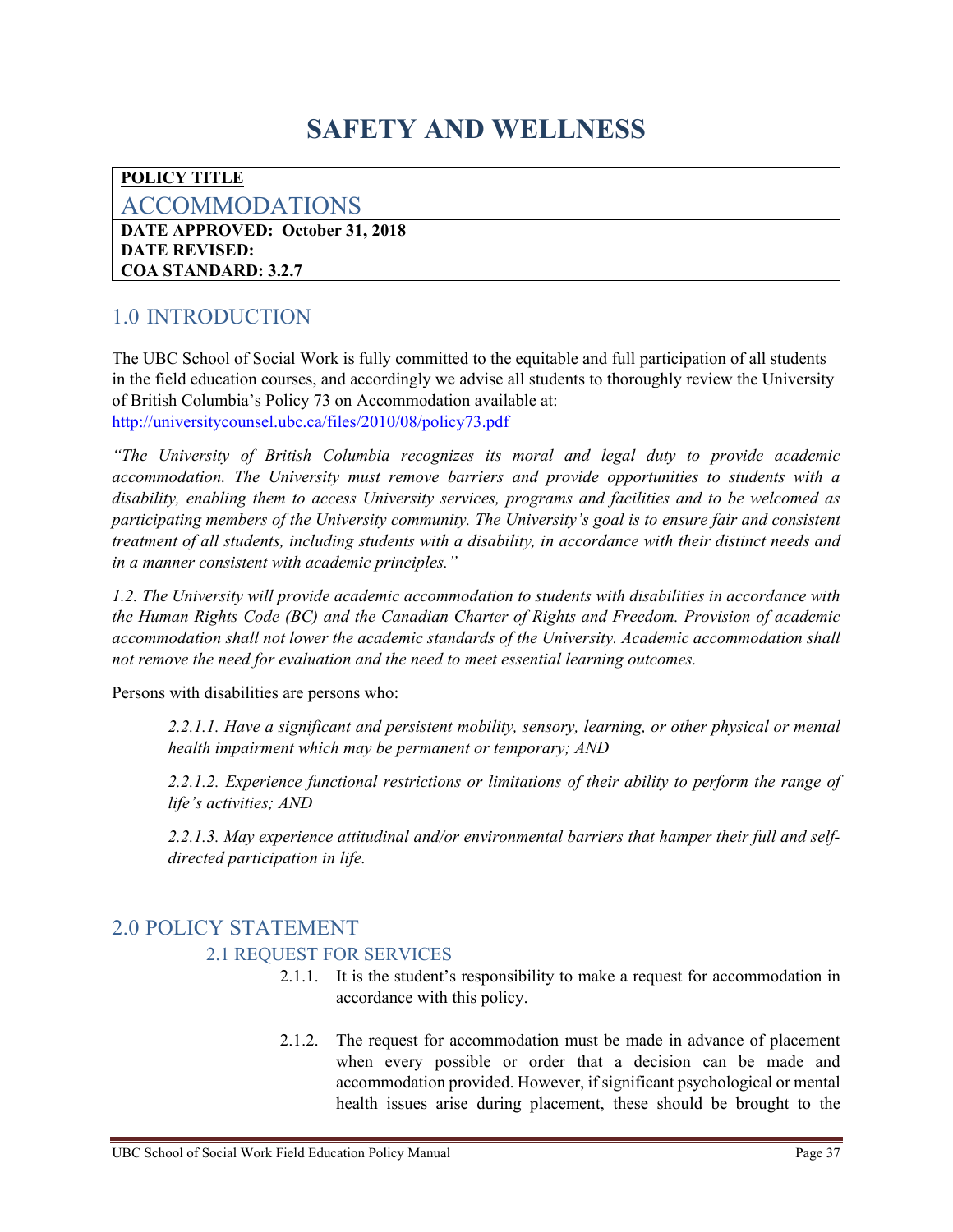attention of the Faculty Liaison, Field Education Coordinators, Faculty Liaison and Chair of Field Education as soon as possible in order to provide accommodation.

- 2.1.3. Congruent with this policy, students seeking accommodations in the Field Education Courses at the School of social work must register with Centre for Accessibility.
- 2.1.4. In accordance with BC's Freedom of Information and Protection of Privacy Act, UBC Centre for Accessibility policy states that students "are not required to share information or documentation about your disability or ongoing-medical condition with your instructor or any other University office. Your transcript and record will not note your registration with Access & Diversity. By registering with Centre for Accessibility, you have given permission for Centre for Accessibility to share the minimum information necessary to ensure the provision of services."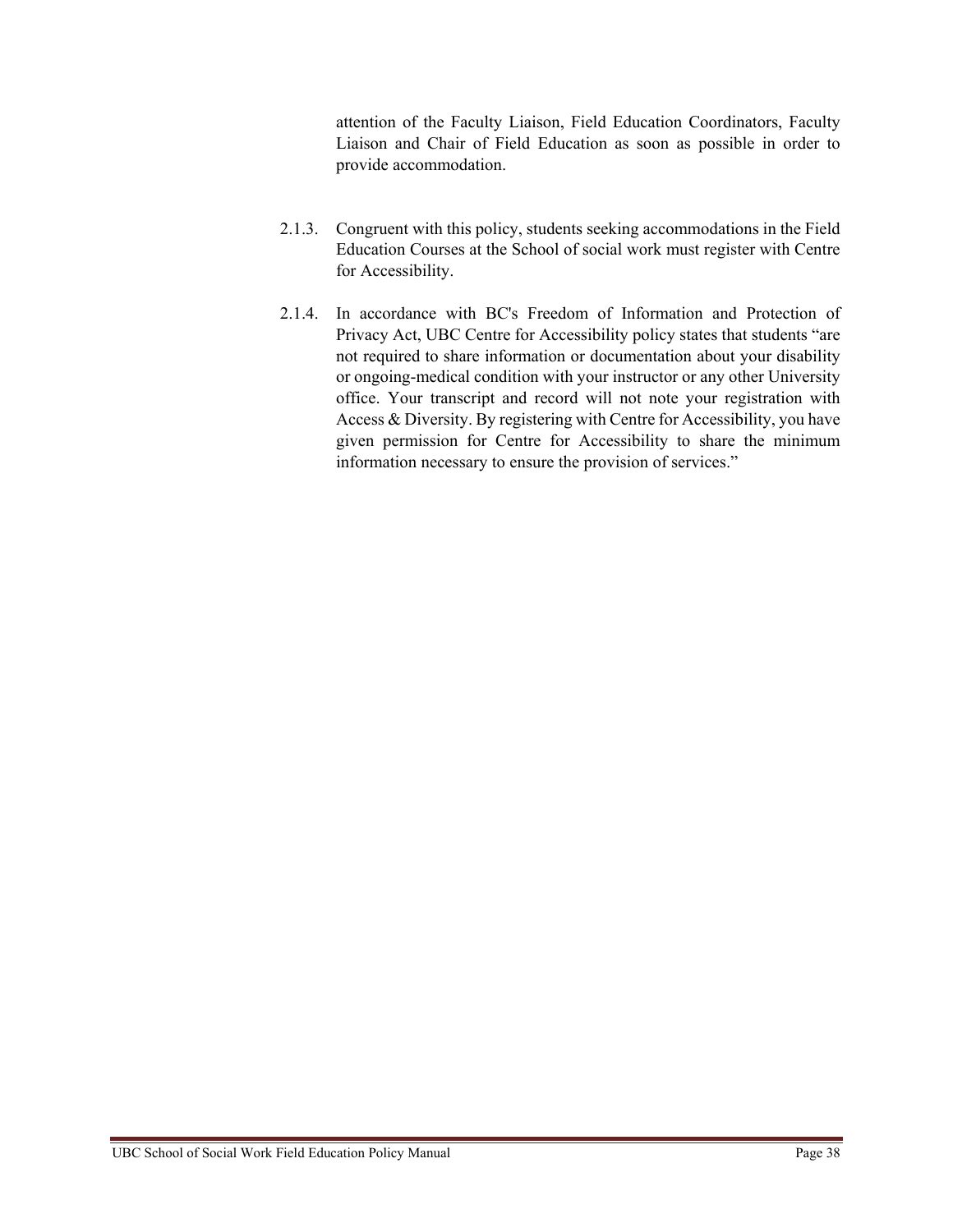#### <span id="page-38-0"></span>**POLICY TITLE** CRIMINAL RECORD CHECK **DATE APPROVED: October 31, 2018 DATE REVISED: COA STANDARD**

## <span id="page-38-1"></span>1.0 INTRODUCTION

UBC is subject to the requirements of the Criminal Records Review Act (CRRA). All students who are enrolled in programs that include a practicum component involving work with children or vulnerable adults will undergo a criminal record check before they will be permitted to register in the practicum. If students are found to present a risk of physical or sexual abuse to children, or physical, sexual, or financial abuse to vulnerable adults, as a result of the CRRA Check, they will not be permitted to register in the practicum, thereby not being able to complete the social work program. All practicums require criminal record checks.

UBC's University Counsel FAQs on the CRRA:

[http://universitycounsel.ubc.ca/files/2012/01/Criminal\\_Records\\_Checks.pdf](http://universitycounsel.ubc.ca/files/2012/01/Criminal_Records_Checks.pdf)

Relevant and Specified Offences:

<http://www2.gov.bc.ca/gov/content/safety/crime-prevention/criminal-record-check>

#### <span id="page-38-2"></span>2.0 POLICY STATEMENT

1.1 All students will complete the CRRA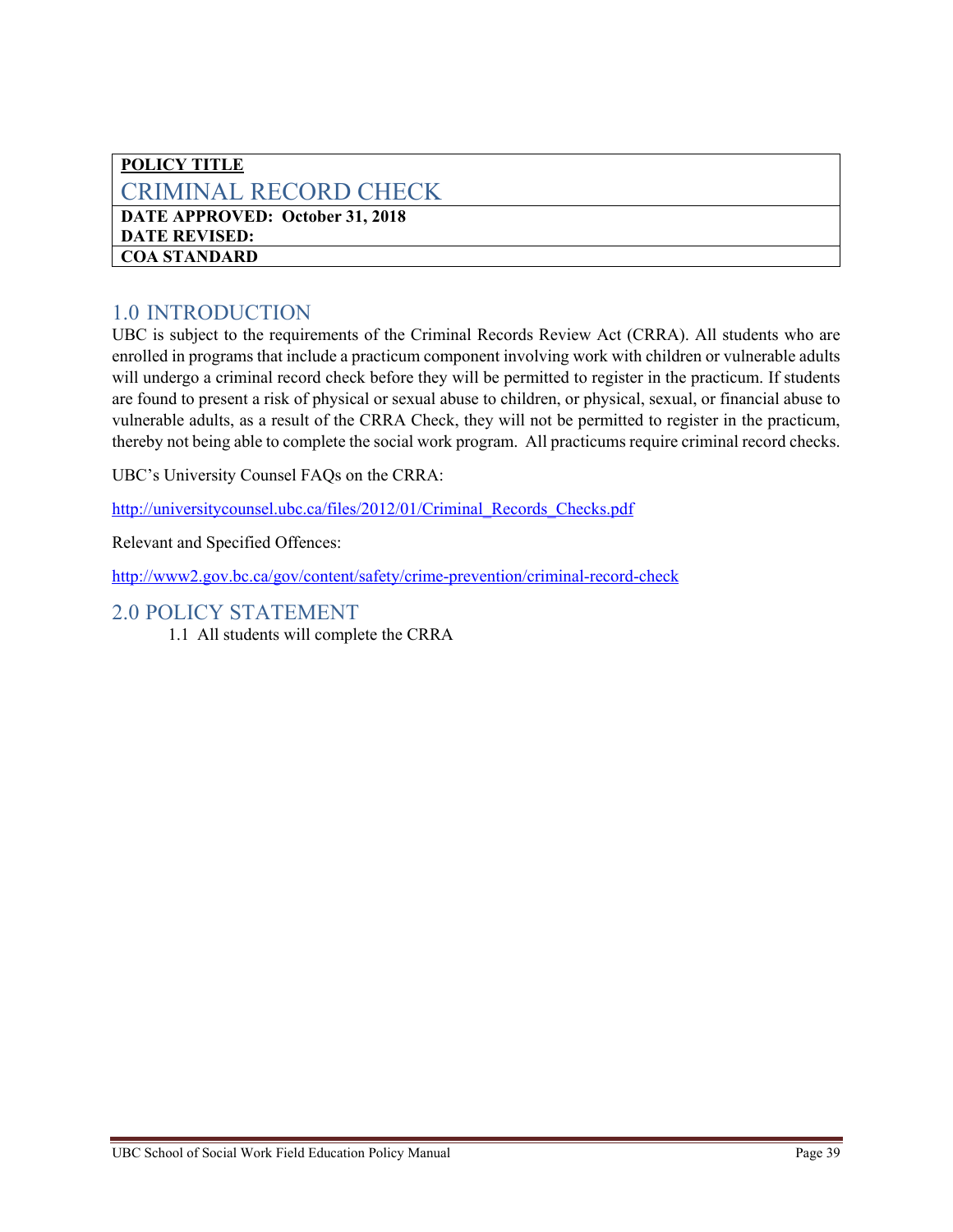### <span id="page-39-0"></span>**POLICY TITLE** CRITICAL INCIDENT/ACCIDENT/INJURY REPORTING **DATE APPROVED: October 31, 2018**

**DATE REVISED: COA STANDARD** 

## <span id="page-39-1"></span>1.0 INTRODUCTION

If a student experiences a critical incident/accident/injury during practicum and/or travelling to and from practicum, immediate reporting needs to occur. Reporting serves as documented evidence in the event that the incident evolves into a claim and the individual involved needs/is entitled to Workers' Compensation.

- <span id="page-39-2"></span>• If it is an emergency requiring immediate assistance from police, fire or ambulance call 911;
- Seek medical attention as required;
- Notify the Field Placement staff and Field Instructor and follow field placement setting safety protocols;
- Notify the School of Social work main office;
- Notify your Faculty Liaison and Field Education Coordinators;
- File a Centralized Accident/Incident Reporting System report as soon as possible following the incident/accident.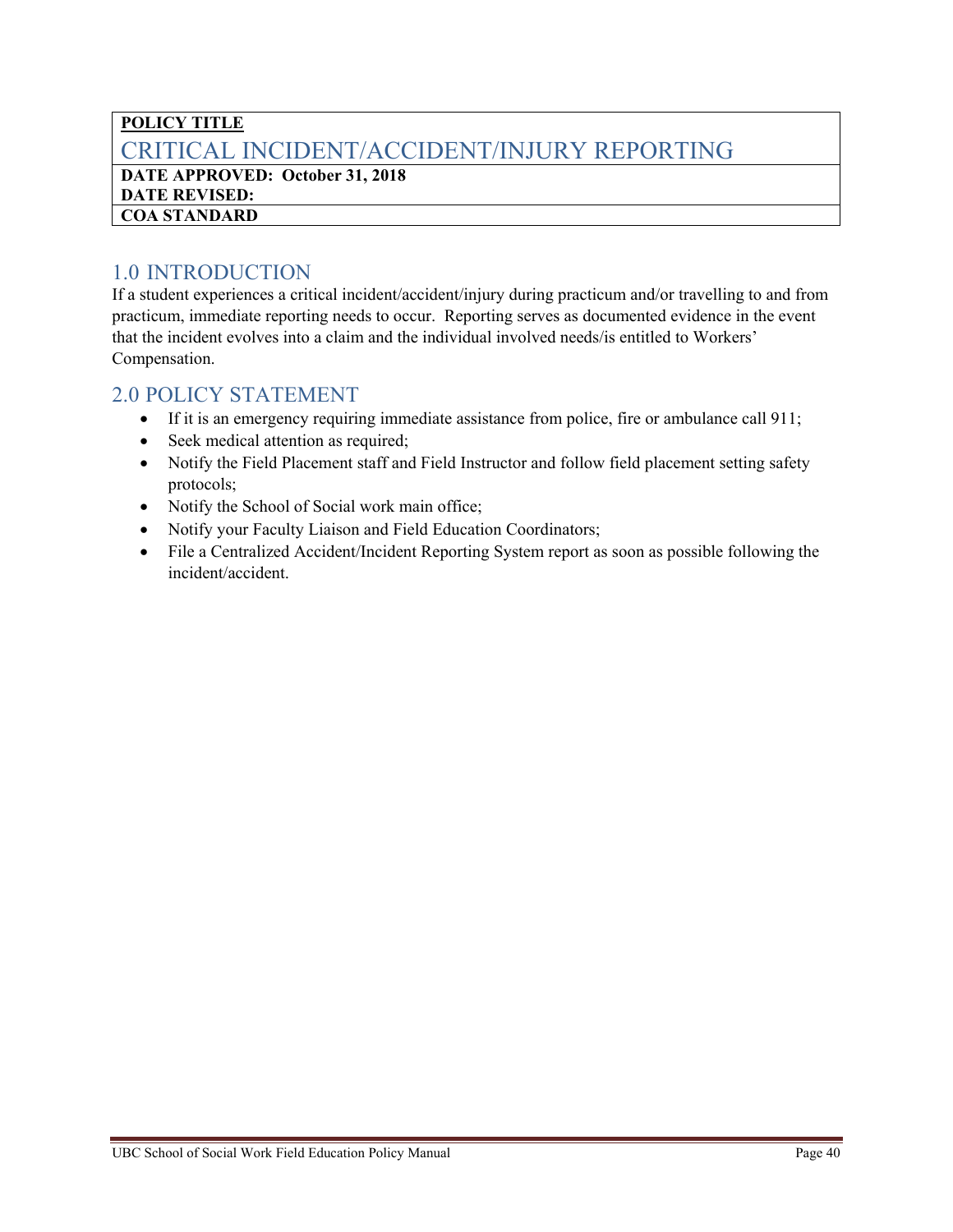#### <span id="page-40-0"></span>**POLICY TITLE** DISCRIMINATION AND HARASSMENT **DATE APPROVED: October 31, 2018 DATE REVISED: COA STANDARD: 3.2.6**

## <span id="page-40-1"></span>1.0 INTRODUCTION

Discrimination, whether intentional or unintentional, is unfair, differential treatment of individuals and groups based on prejudice, ignorance, fear or stereotypes. Discrimination imposes burdens on, or denies opportunities to, individuals or groups and is unfair because it is not based on actual academic or job performance, or any other form of competence. Instead it is based on the erroneous assumption that a particular individual shares attributes, usually negative, stereotypically associated with a group to which they are perceived to belong.

The B.C. Human Rights Code identifies thirteen grounds of prohibited discrimination. Discriminating on any of these 13 grounds violates the Human Rights Code and UBC's Policy on Discrimination and Harassment.

Please see:<http://equity.ubc.ca/policy-initiatives/policies> or <http://universitycounsel.ubc.ca/files/2013/08/policy3.pdf>

Harassment, a form of discrimination, is comment, conduct or behavior that humiliates, intimidates, excludes and isolates an individual or group based on the BC Human Rights Code's thirteen grounds of prohibited discrimination. Harassment is unwanted and unwelcome attention from a person who knows, or ought to know, that the behavior is unwelcome. Harassment can range from written or spoken comments to unwanted jokes, gifts, and physical assault, and may be accompanied by threats or promises regarding work or study opportunities and conditions. Harassment can be either a single incident or a series of related incidents.

## <span id="page-40-2"></span>2.0 POLICY STATEMENT

2.1 UBC's Policy on Discrimination and Harassment apply when students are in the field.

<http://www.hr.ubc.ca/respectful-environment/files/UBC-Respectful-Environment-Statement.pdf> <http://bullyingandharassment.ubc.ca/resources/>

2.2 In Field Education, 'professor' as cited in the UBC Policy, will be the Faculty Liaison.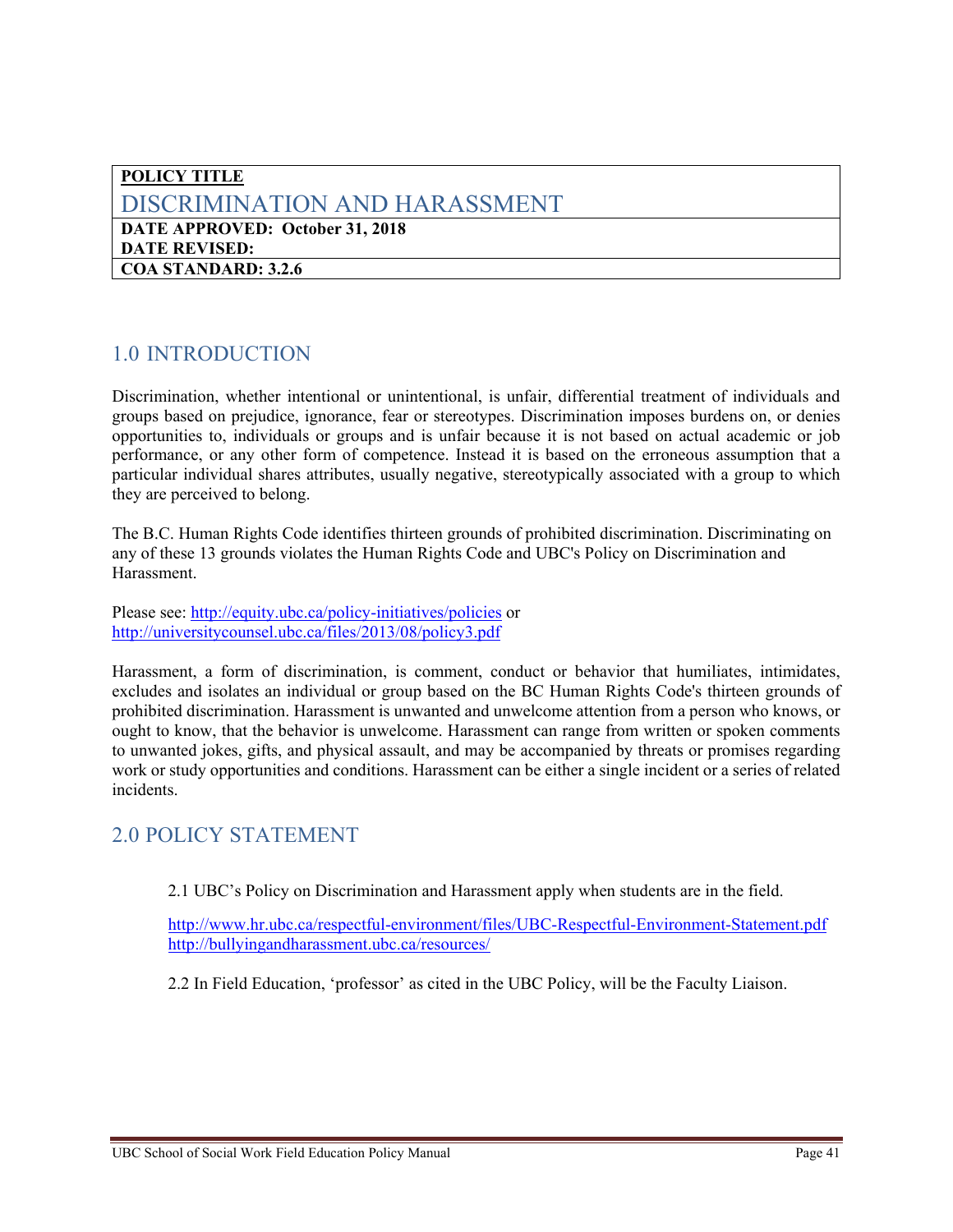## <span id="page-41-0"></span>**POLICY TITLE** INSURANCE POLICY AND STUDENT ACCIDENT INSURANCE **DATE APPROVED: October 31, 2018 DATE REVISED: COA STANDARD: 3.2.8**

## <span id="page-41-1"></span>1.0 INTRODUCTION

All students registered at UBC must have BC Medical Services Plan (MSP) coverage or the equivalent from another province. UBC students performing course work in environments where the risk of injury is greater than in a classroom, e.g. labs, certain fieldwork, and practicums, are required to purchase additional extended medical insurance or the UBC Student Accident Insurance: [http://rms.ubc.ca/insurance/insurance](http://rms.ubc.ca/insurance/insurance-programs/student-insurance-optional)[programs/student-insurance-optional.](http://rms.ubc.ca/insurance/insurance-programs/student-insurance-optional) It provides a \$50,000 maximum benefit for death or dismemberment, \$100,000 for injury resulting in paralysis and a \$10,000 excess medical coverage, e.g., ambulance, prescription drugs. Physician/surgeon fees are not covered by the plan, as BC MSP, or its equivalent, will pay these costs for claims within Canada. The plan does not provide 24-hour coverage; it only applies during the time when a student is involved in course-related work or travel.

- <span id="page-41-2"></span>2.1 The cost of UBC Student Accident Insurance is \$7 per year per student, and the School will collect the premium from students in September of each year.
- 2.2 A student who has an accident or injury including emotional stress, or is involved in any event likely to cause an insurance claim should immediately observe the following steps:
- (i) Notify the Field Instructor, Faculty Liaison and the Field Education Coordinators as soon as possible.
- (ii) Gather any written evidence relating to the accident or loss of property.
- (iii) Submit any necessary forms.
- 2.3 Students performing course work outside of Canada and those travelling in chartered (i.e. non-scheduled) aircraft are excluded from this basic plan but can secure alternative coverage by contacting UBC Risk Management Services at 604-822-5623. Claims should be reported to the insurer via Risk Management Services as soon as possible following an accident, but not later than thirty (30) days after the date of the accident. Upon receipt of such notice the insurer will send the claimant a claim form.
- 2.4 Students completing the practicum portion of their studies are eligible for workers' compensation if they experience work-related illness or injury while doing their practicum, provided their practicum meets certain requirements. Further information is available at [http://rms.ubc.ca/health-safety/student-safety/practicumclinical-placement](http://rms.ubc.ca/health-safety/student-safety/practicumclinical-placement-student-safety/)[student-safety/.](http://rms.ubc.ca/health-safety/student-safety/practicumclinical-placement-student-safety/)
- 2.5 Through the University of British Columbia's General Liability Insurance, liability and malpractice insurance is provided for all students while they fulfill the requirements of a practicum.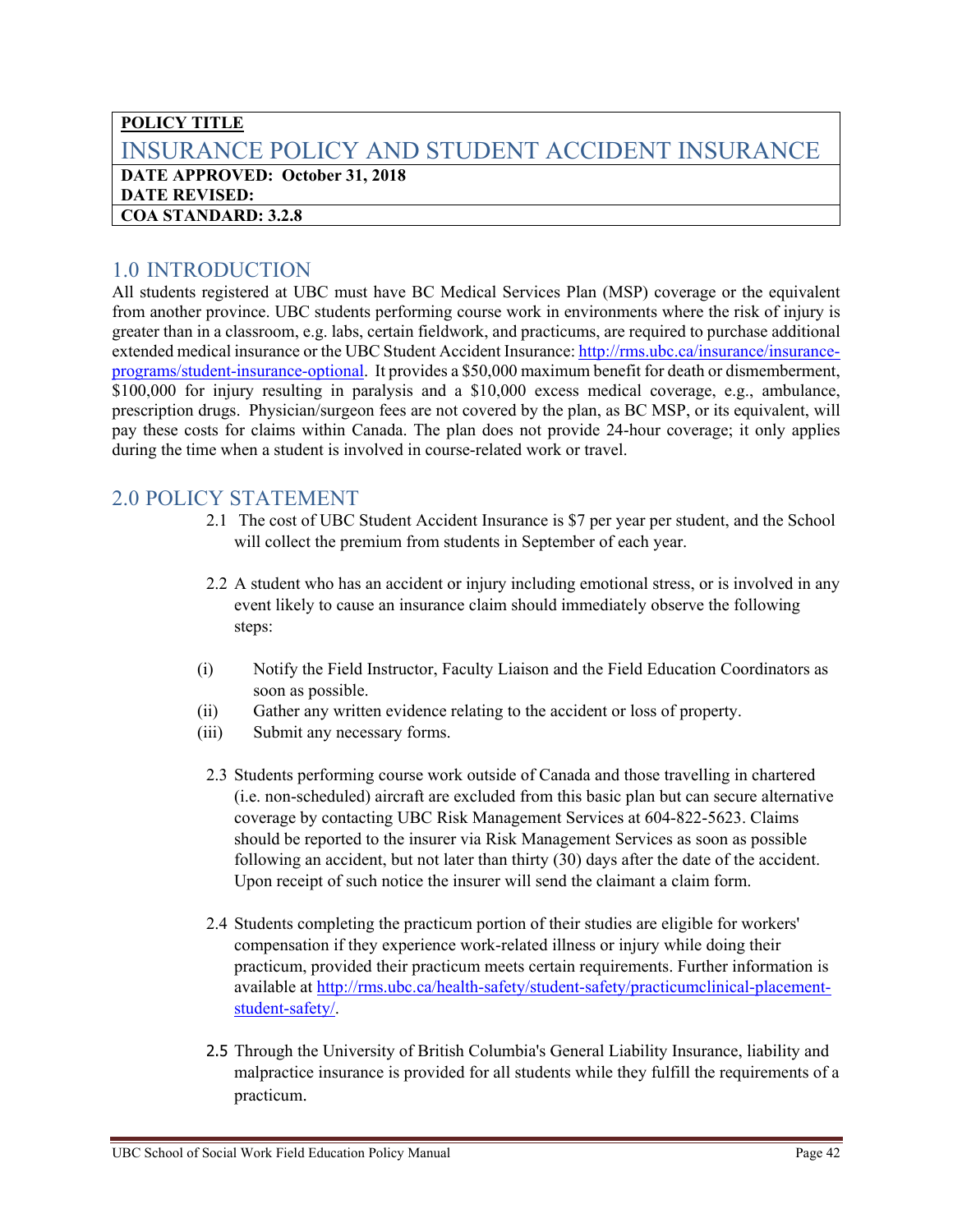### <span id="page-42-0"></span>**POLICY TITLE** SAFETY IN PRACTICUM

**DATE APPROVED: October 31, 2018 DATE REVISED: COA STANDARD** 

## <span id="page-42-1"></span>1.0 INTRODUCTION

There are five areas of risk to which students might be exposed in the field placement:

- Risk of physical injury related to travel to and from the field placement;
- Risk of emotional and psychological trauma due to triggers in the social work field;
- Risk of physical injury or illness, which may occur in the performance of assigned and prescribed duties during the course of the field placement;
- Risk of a lawsuit for negligence in which students may be named by a community member, a client with whom they are, or have been, engaged in their role as students;
- Risk of a lawsuit for physical injury or property damage if students were to have passengers (such as other students or clients) in a personally owned auto involved in an accident resulting in bodily injury and/or property damage, while engaged in their field practice responsibilities.

## <span id="page-42-2"></span>2.0 POLICY STATEMENT

#### 2.1 STUDENT AND FIELD PLACEMENT SETTING RESPONSIBILITIES IN RISK MANAGEMENT

Field placement setting responsibilities in risk management include:

- Responding immediately to a student concern about safety. No safety issue can be seen as insignificant.
- Informing students of safety and security programs/regulations of the field placement setting.
- Advising against students working alone in the field placement setting, especially during evening hours.
- Informing the student if an assigned client has a history of violence.
- Discussing safety issues with students in all aspects of their work.

Students' responsibilities in risk management include:

- Arranging office furniture with personal safety in mind (e.g., always have a pathway to the door).
- Never working alone in a building.
- Informing the Field Instructor or other staff of when and where clients will be seen.
- Understanding field placement setting/school policy regarding transporting clients in a personal vehicle (see below).
- Reporting any concerns or incidents related to personal safety to the Field Instructor, Faculty Liaison and the Field Education Coordinators.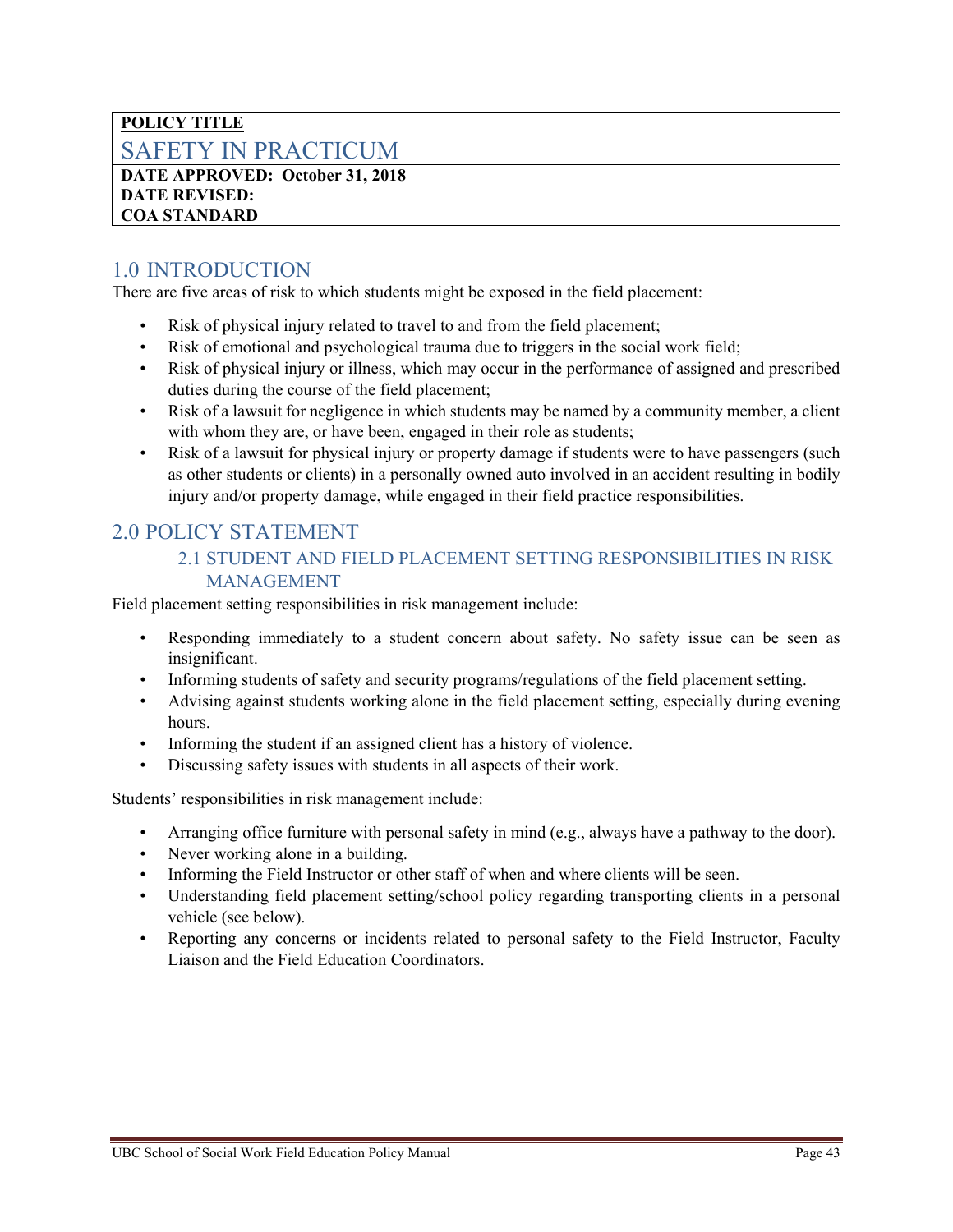#### 2.2 COMMUNICATION REGARDING SAFETY CONCERNS

- 2.2.1 Faculty Liaisons must inform students at the beginning of placement about critical incident reporting processes within the Field Practicum Setting. Students are responsible for learning and implementing safety policies during their practicum placement.
- 2.2.2 Students must report any safety concerns and/or incidents in practicum to the Faculty Liaison and the Field Education Coordinators. (see Critical Incident/Accident/Injury Reporting Policy).

#### 2.3 HOME VISITS AND DRIVING CLIENTS

- 2.3.1 Students in both BSW and MSW programs may be permitted to do home visits alone provided that the following conditions are in place:
	- The clients and client homes have been pre-screened by the field instructor;
	- There has been a risk assessment conducted by the agency about worker safety in the particular home setting;
	- The student has been briefed by the field instructor on agency protocols for worker safety in home visits, is aware of any hazards in the environment and that they can leave any time they feel there may be a risk to their safety;
	- There has been a mechanism put in place for student check ins before and after the home visit;
	- The field instructor knows where the student is at all times when on a home visit;
	- The student has approval from the field instructor and their faculty liaison has been advised.
- 2.3.2 Students are not to provide car rides to clients under any circumstances.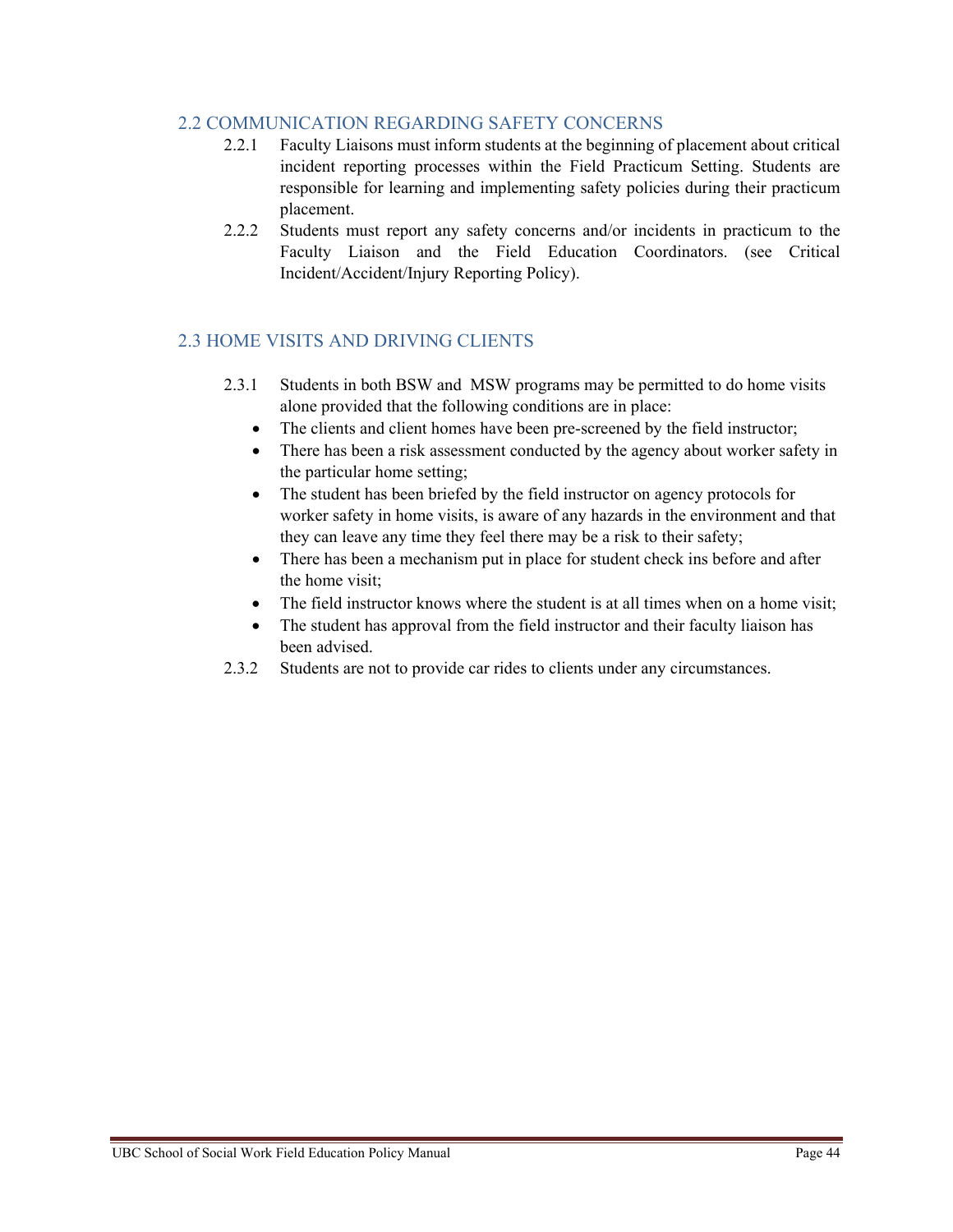#### <span id="page-44-0"></span>**POLICY TITLE** STUDENT WELLNESS **DATE APPROVED: October 31, 2018 DATE REVISED: COA STANDARD**

## <span id="page-44-1"></span>1.0 INTRODUCTION

Practicum can be a time where a student's ability to balance self-care and the demands of school, placement and personal life is challenged. Tools of reflexivity, vicarious resilience, resistance and activism are important approaches that can assist students, together with a social work community of care and wellness.

- <span id="page-44-2"></span>2.1 All students should develop a wellness plan, either individually or in connection with their Field Supervisor and Faculty liaison.
- 2.2 Students who experience personal or family issues that may impact negatively on their performance in placement should contact University Counselling Services. The counselling service is both free and confidential, and students are encouraged to ask for help as early as possible before placement begins. The counsellors can also provide support for students already on placement.
- 2.3 See [http://students.ubc.ca/livewell/services/counselling-services.](http://students.ubc.ca/livewell/services/counselling-services)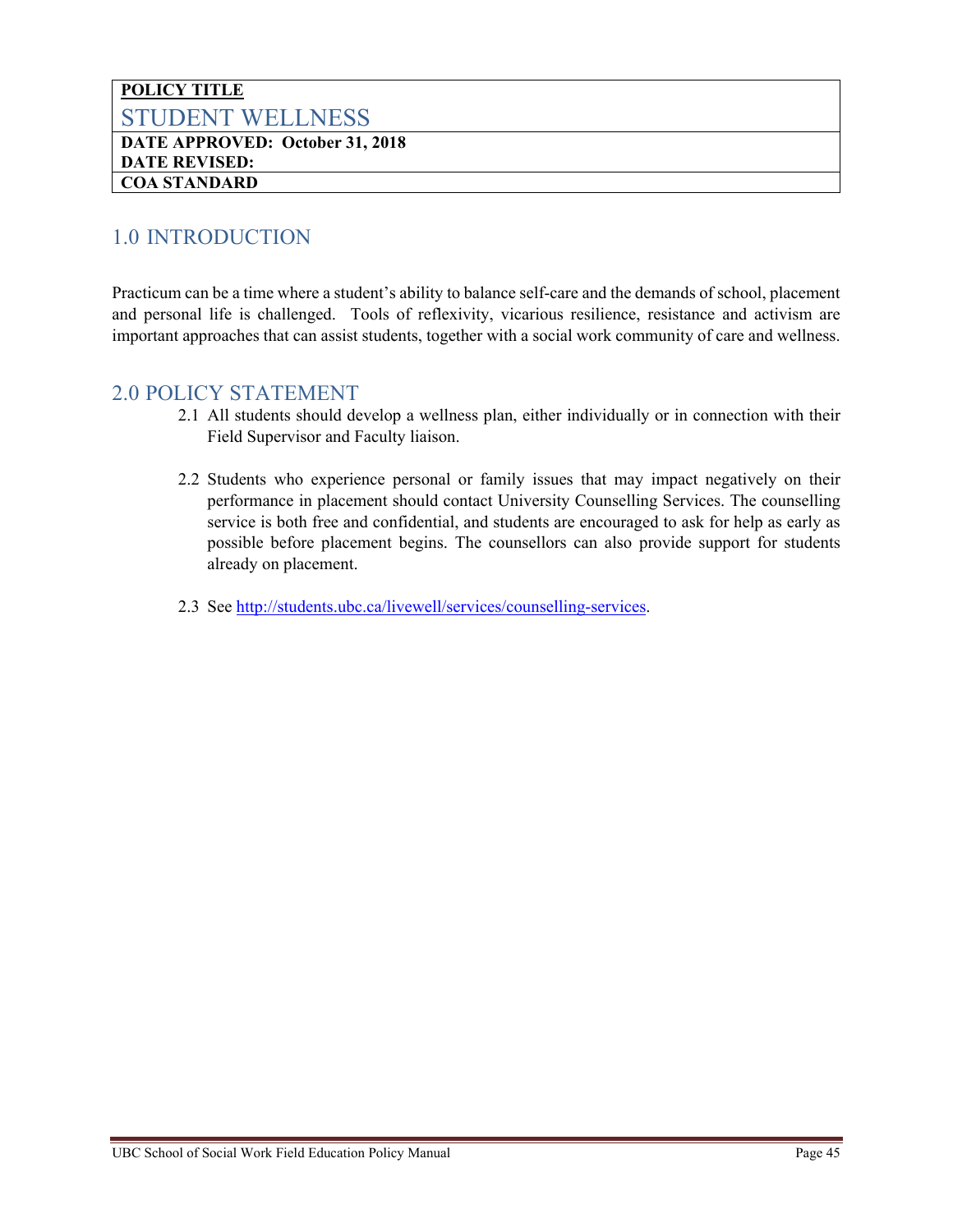<span id="page-45-0"></span>

| <b>POLICY TITLE</b>               |  |
|-----------------------------------|--|
| <b>WORKSAFE BC</b>                |  |
| DATE APPROVED: October 31, 2018   |  |
| <b>  DATE REVISED:</b>            |  |
| $\overline{COA}$ STANDARD : 3.2.8 |  |

## <span id="page-45-1"></span>1.0 INTRODUCTION

WorkSafeBC coverage is for workers who are injured while on the job in British Columbia. All health and human students participating in practicum components of a program are covered by WorkSafeBC.

Students placed in practicum outside British Columbia should confirm coverage with the province or country in which they will be on practicum. It is advisable that students obtain their own medical insurance for out-of-country placements.

## <span id="page-45-2"></span>2.0 POLICY STATEMENT

#### 2.1 WORKSAFEBC COVERAGE FOR PRACTICUM PLACEMENT STUDENTS

- **2.1.1** Students completing the practicum portion of their studies are eligible for workers' compensation if they experience work-related illness or injury while doing their practicum, provided their practicum complies with WorkSafe BC polices and guidelines.
- **2.1.2** The Ministry of Advanced Education, not UBC, determines which practicum students are eligible for workers' compensation.
- **2.1.3** An eligible practicum placement is defined as:
	- An assigned work experience component of a UBC-sanctioned program;
	- A required component of the program which is included in the program description in the institutional calendar, normally as a credit course; and which must be successfully completed by the student as a requirement for program graduation and certification; and
	- Unpaid work activities, which are supervised by the host employer or a qualified designate, and which occur at the host employer's regular business location.
- **2.1.4** The practicum placement may occur either:
	- Off-site at the host employer's regular place of business; or
	- On-site on UBC premises, but only in a work place that is part of UBC's regular business activities, such as an office administration practicum in the administration department.
- **2.1.5** WorkSafeBC coverage does not extend to work places created specifically for the purposes of experiential training/simulated work experience while attending a program established by UBC.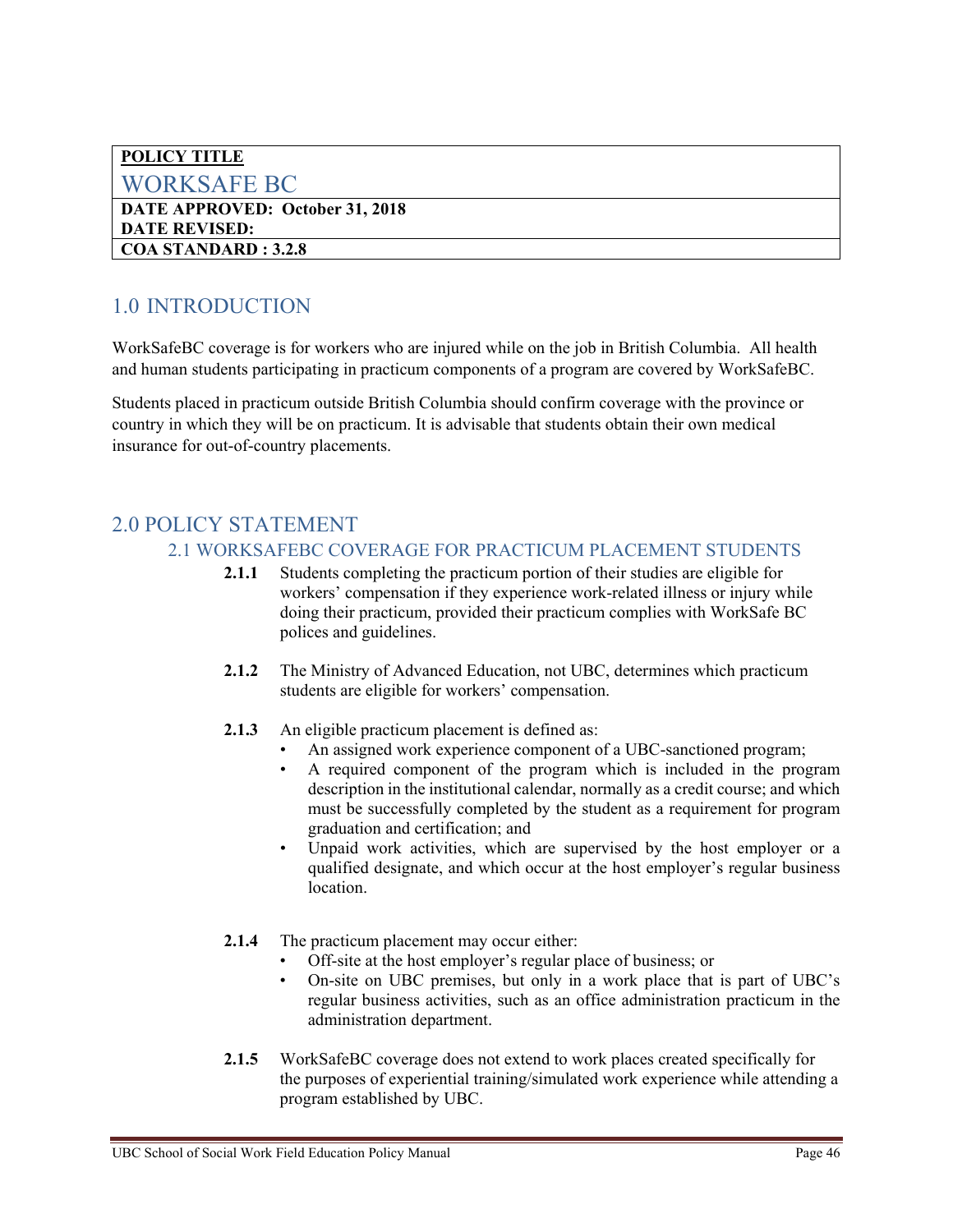#### 2.2 CLAIM PROCESS FOR PRACTICUMS

**2.2.1** Students must start a WCB claim by calling the WorkSafeBC Teleclaim Contact Centre at 1.888.WORKERS (1.888.967.5377). See more information online: [https://www.worksafebc.com/en/contact-us.](https://www.worksafebc.com/en/contact-us)

In addition, both the student and his/her supervisor (employer) must complete an online report:

[https://www.hse2.ubc.ca/consdata/incident\\_accident/public\\_page.php](https://www.hse2.ubc.ca/consdata/incident_accident/public_page.php)

More Information: [http://rms.ubc.ca/health-safety/safety-programs/accident](http://rms.ubc.ca/health-safety/safety-programs/accident-incident/accidentincident-reporting-for-workers/)[incident/accidentincident-reporting-for-workers/](http://rms.ubc.ca/health-safety/safety-programs/accident-incident/accidentincident-reporting-for-workers/)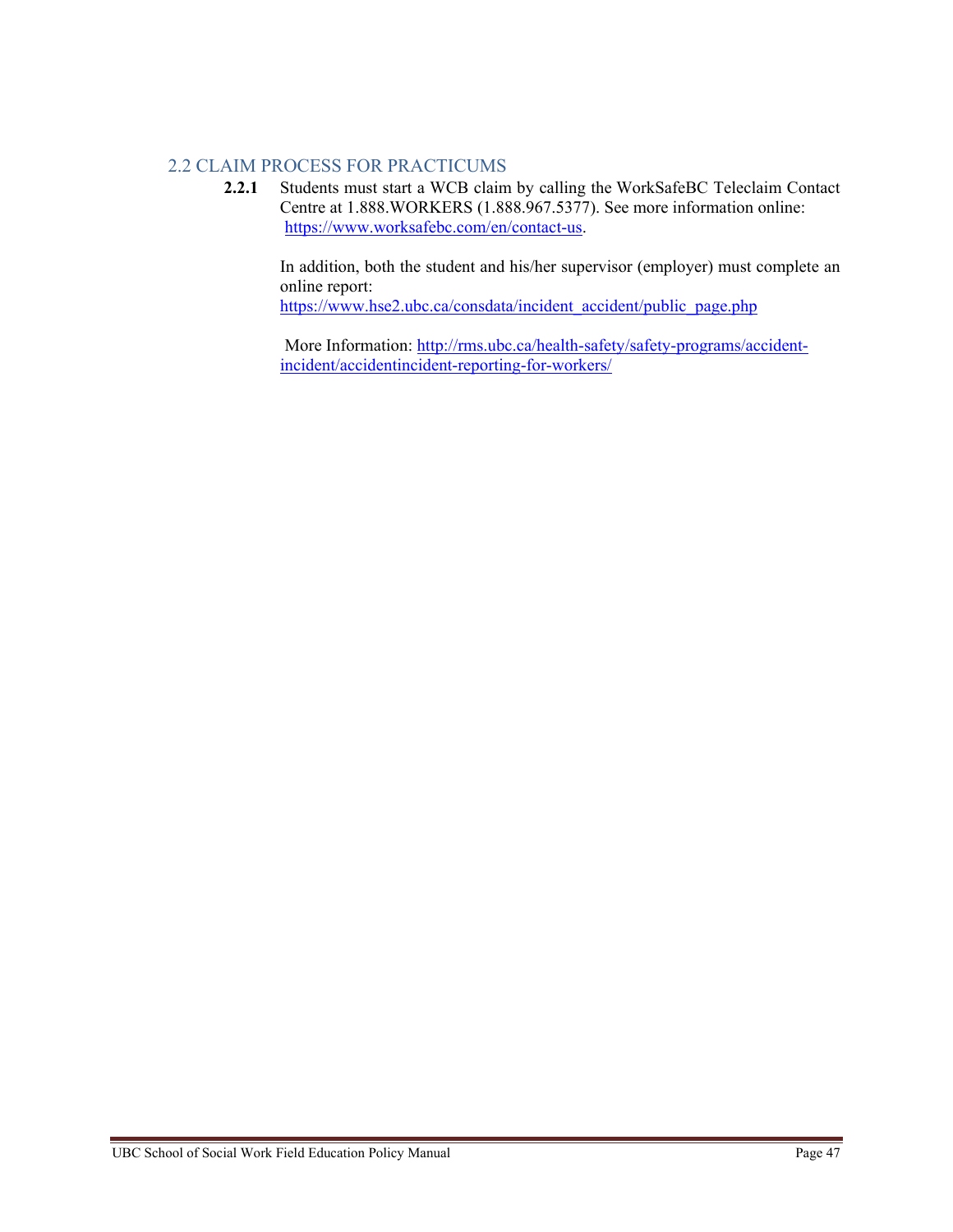## **ADMINISTRATIVE LOGISTICS**

#### <span id="page-47-1"></span><span id="page-47-0"></span>**POLICY TITLE** CARRYING OVER HOURS **DATE APPROVED: October 31, 2018 DATE REVISED: COA STANDARD:**

## <span id="page-47-2"></span>1.0 INTRODUCTION

Occasionally placements breakdown for a variety of reasons (including placement factors such as supervisor leaving or an internal issue within an organization, and sometimes due to student personal circumstances or student not meeting their learning goals).

In all circumstances, the termination of a placement is the option of last resort.

- <span id="page-47-3"></span>2.1 When a placement does break down, student must discuss the situation with their Faculty Liaison and Field Supervisor to see if a plan can be made that will preserve the placement.
- 2.2 When placements do terminate, generally hours cannot be taken from one placement to another. It is important that students have a complete learning experience in one setting rather than fragmented, leading to the lack of coherent student learning.
- 2.3 In extraordinary circumstances, the student may ask the Field Education Team to consider their circumstances and request that a portion of the hours be carried over to a new placement. This request will be in writing to the Field Education Coordinators through a 500 word paper describing the learning they have been able to achieve in their placement that would justify carrying over the hours. The focus of the paper needs to be on the learning the student has done within the placement. The Field Education Team will review the circumstances and the student paper and will decide an appropriate number of hours, if any, that could be carried over and will respond to the student in writing with the decision of the team.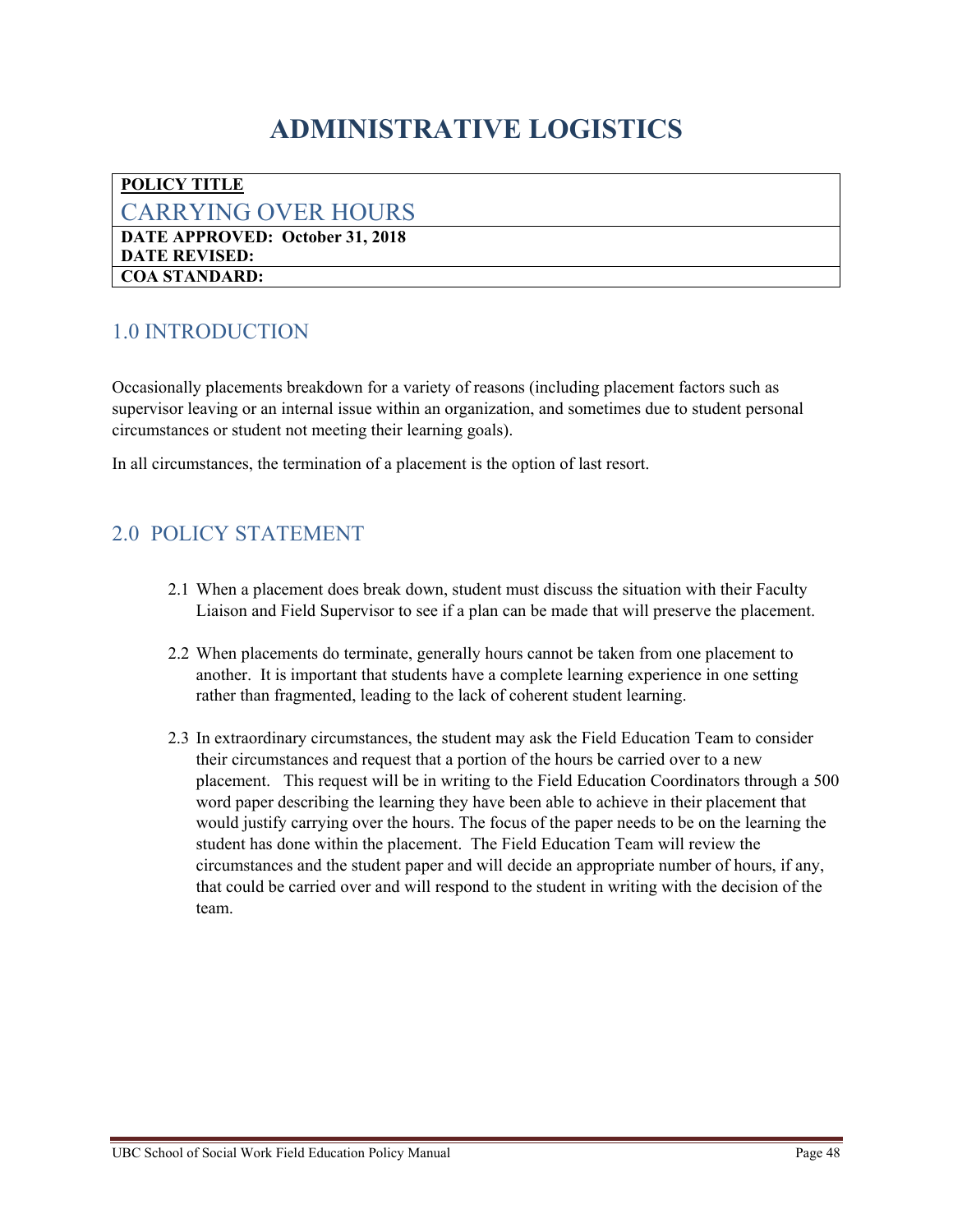## <span id="page-48-0"></span>**POLICY TITLE** EVALUATION OF FIELD PLACEMENT, FIELD INSTRUCTOR, AND STUDENT **DATE APPROVED: DATE REVISED:**

**COA STANDARD: 3.2.25, 3.2.26**

## <span id="page-48-1"></span>1.0 INTRODUCTION

The School of Social Work is committed to ensuring ongoing feedback to and evaluation of the field instructor and other personnel in the field setting regarding the field experience. As well, the School requests feedback from the Field Instructor with respect to their experiences of the School of Social Work and Field Education.

- <span id="page-48-2"></span>2.1 At all times, constructive feedback is expected between Field Instructors and students, both formal and informal. The Intern Placement Tracking system and the mid term and end of term evaluations provide students and Field Education Instructors an opportunity for indepth review of performance. As well, Field Instructors should invite feedback about their performance on these occasions.
- 2.2 If students and/or Field Instructors feel they are unable to give such feedback, they should consult with the Faculty Liaison to develop a plan.
- 2.3 In April of each year, students will be requested to complete a formal and confidential evaluation about their experiences in placement, administered by the Field Education Coordinators. Data will be collated and distributed as the Field Education Coordinators and Field Education Chair designate.
- 2.4 In April of each year, Field Instructors will be requested to complete a formal and confidential evaluation about their experiences with the School of Social Work, and with their students. Data will be collated and distributed as the Field Education Coordinators and Field Education Chair designate.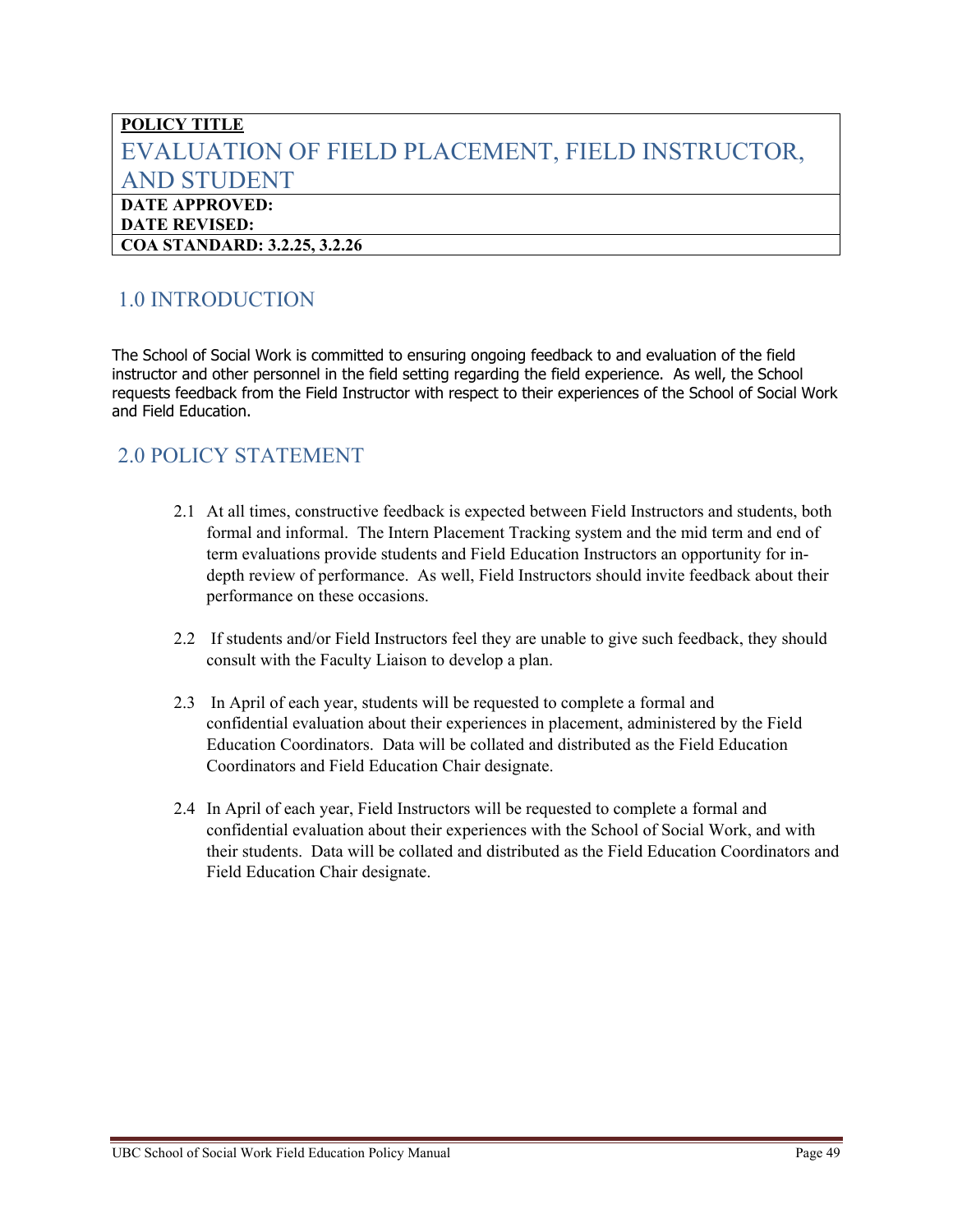### <span id="page-49-0"></span>FIELD PLACEMENTS WITHIN A STUDENT'S WORKPLACE **DATE APPROVED: October 31, 2018 DATE REVISED: COA STANDARD 3.2.4 (iii)**

## <span id="page-49-1"></span>1.0 INTRODUCTION

Field Education is aimed at providing students with new learning opportunities. Students may not be placed in an organization for which they currently work or volunteer or have recently worked or volunteered. The rationale for this is:

- Practicum is educationally focused and designed to provide opportunities to gain new knowledge and skills.
- Practicum is a time to take risks; this might be difficult in one's workplace.
- It may be difficult to adjust to the student status in a place of work.
- Should there be any difficulties in the practicum related to student performance or conflict with the Field Instructor, a student's employment could be affected.

- <span id="page-49-2"></span>2.1 In exceptional circumstances, students may request a placement in their current or recent workplace. The student must submit in writing to the Chair of Field Education and Field Education Coordinators an argument why a workplace practicum is more appropriate than a practicum at another setting, at least a few months prior to date of entry into practicum. This analysis must provide evidence of an educational focus with a clear differentiation between work duties and the student learning assignments.
- 2.2 The Chair of Field Education and Field Education Coordinators will review the request and consult with others as needed. The Field Education Coordinators will communicate with the proposed placement and review whether the requested arrangement will meet the School's needs and the student's learning objectives.
- 2.3 The student must be placed in a program, department or component of the organization that is not their work site, nor the department. This means that the assigned learning activities must differ from those that are associated with their job. The tasks for the practicum must be outlined and materially different from the regular employment tasks in the student's job description.
- 2.4 The student must be assigned a Field Instructor who is not or was not their work supervisor to provide the field instruction.
- 2.5 Division of time for the practicum and time for the student's employment must be clearly delineated.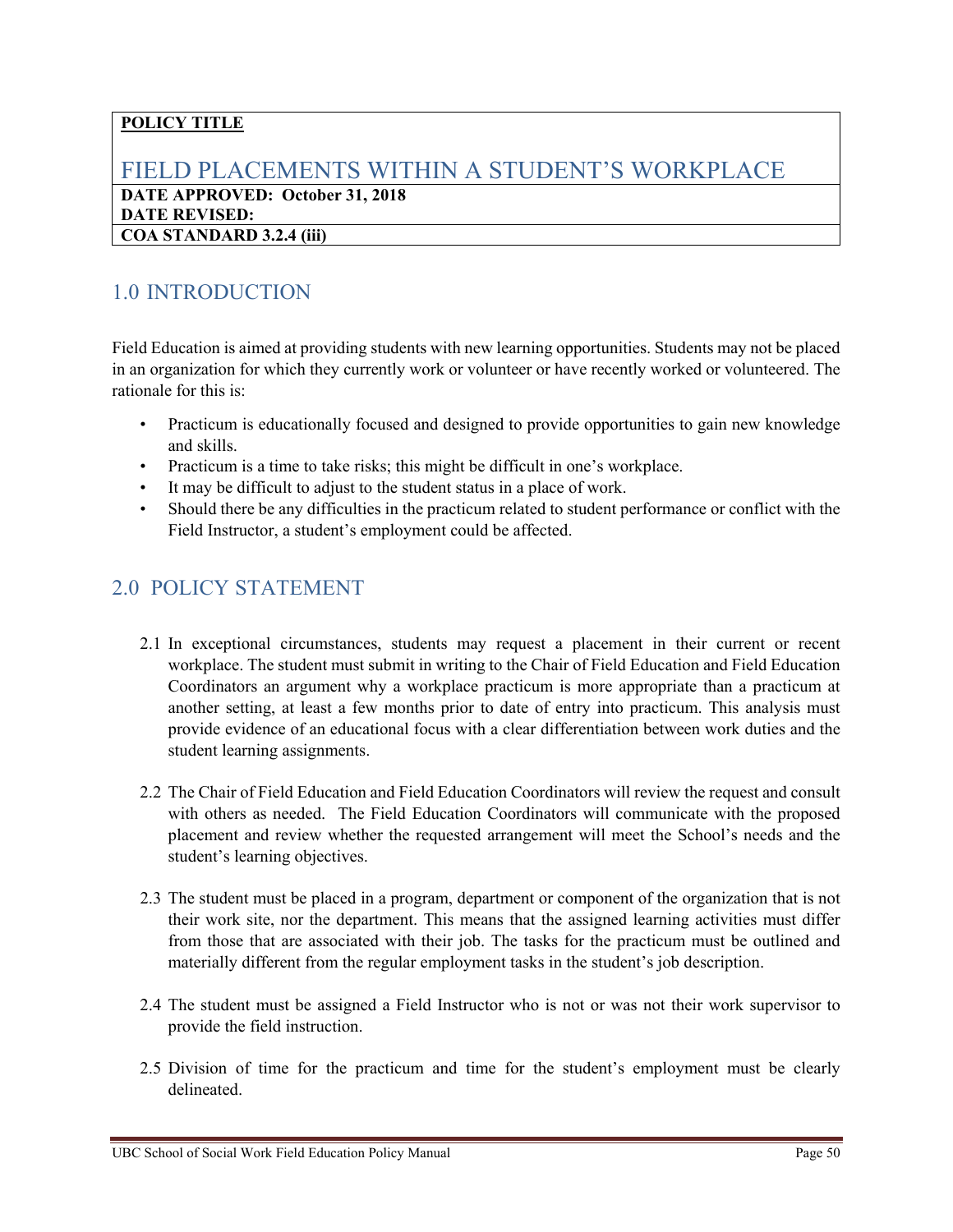- 2.6 Students may not have two placements in the same setting, or a placement in a work setting that was used to provide documentation for an exemption based on work experience.
- 2.7 Placements are undertaken on a voluntary basis and no financial compensation for placement is acceptable.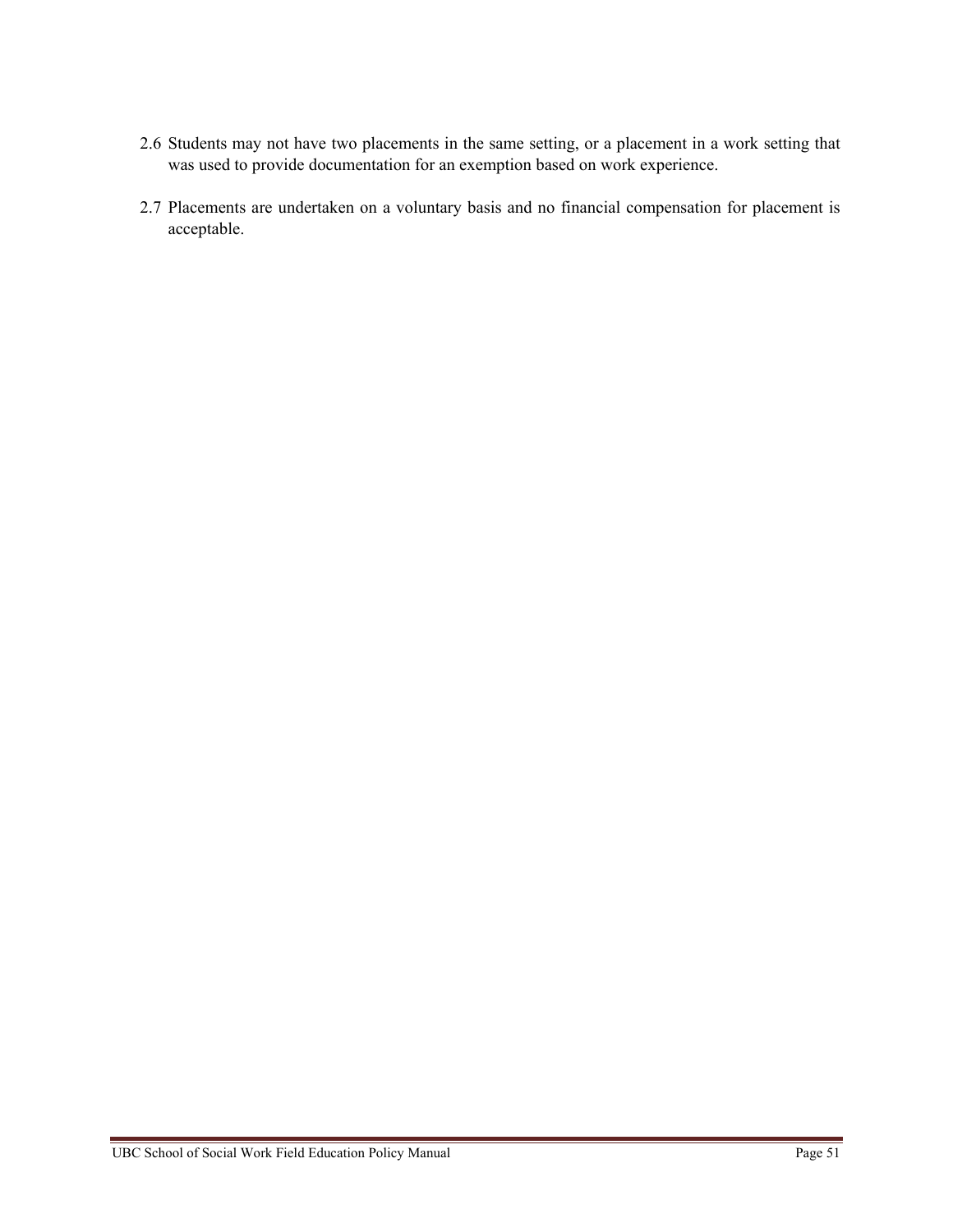## <span id="page-51-0"></span>INTELLECTUAL PROPERTY

**DATE APPROVED: October 31, 2018 DATE REVISED: COA Standards:** 

## <span id="page-51-1"></span>1.0 INTRODUCTION

Students, Field Instructors and Faculty Liaisons are encouraged to discuss matters of intellectual property particularly where students are engaged with research and/or documents production on behalf of the field placement setting. Where students have made significant written contributions to the field placement setting, Field Instructors are encouraged to acknowledge this work.

## <span id="page-51-2"></span>2.0 POLICY STATEMENT

For guidance about intellectual property, Field Instructors should consult their own relevant organizational policies. University of British Columbia information can be found on the UBC website at [http://universitycounsel.ubc.ca/policies.](http://universitycounsel.ubc.ca/policies/)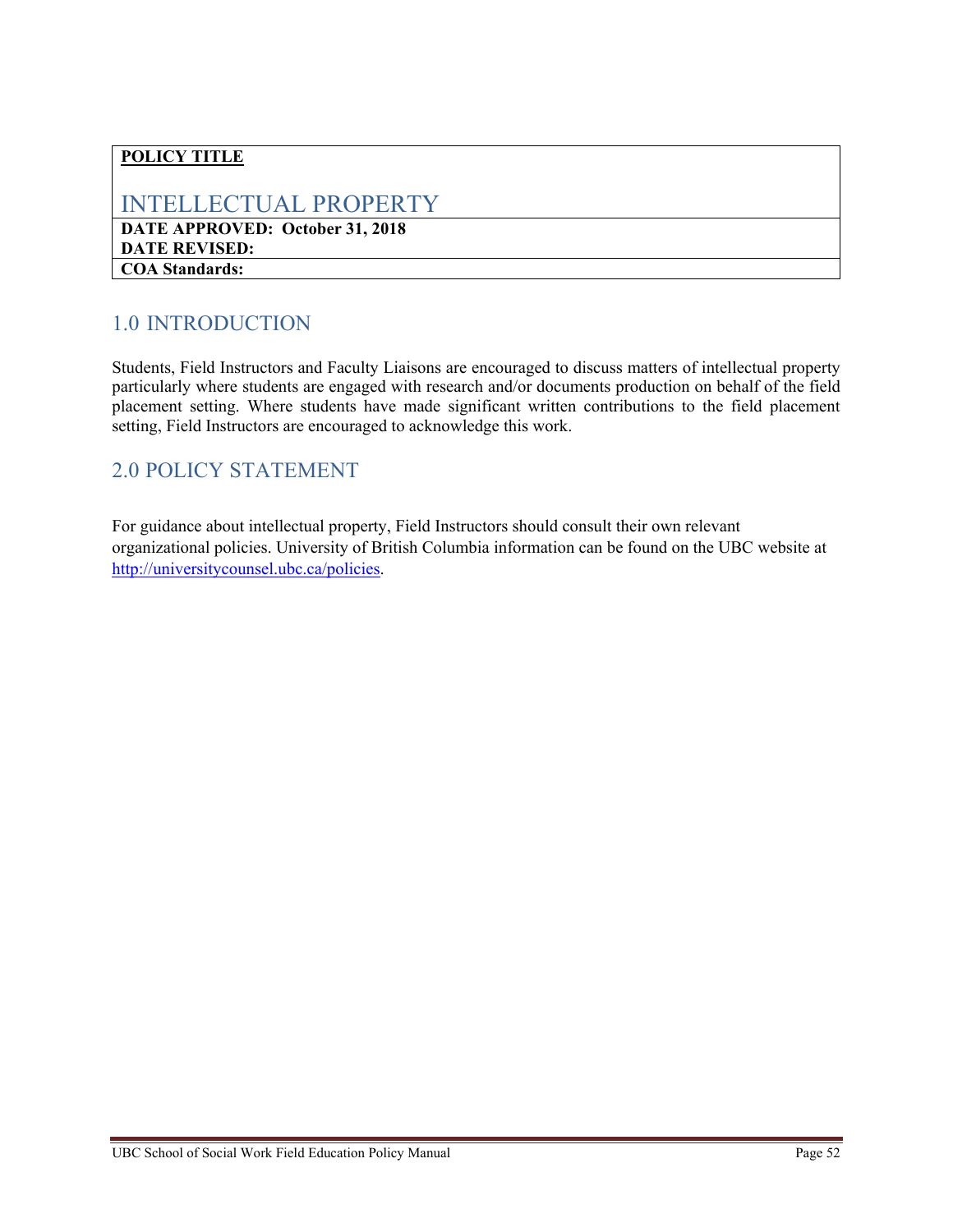## <span id="page-52-0"></span>INTERN PLACEMENT TRACKING (IPT) QUICK REFERENCE GUIDE

**DATE APPROVED: October 31, 2018 DATE REVISED: COA STANDARD: 3.2.5, Core Learning Objectives for Students**

## <span id="page-52-1"></span>1.0 INTRODUCTION

IPT is a secure online database used to complete administrative tasks related to field placements. Students, Field Instructors and Faculty Liaisons use IPT to electronically complete required field placement forms. The database is found online at [http://www.runiptca.com/web/login.php.](http://www.runiptca.com/web/login.php) IPT sets out the learning objectives for placement, which are the Core Learning Objectives for Students:

- Identify as a professional social worker and adopt a value perspective of the social work profession;
- Adhere to social work values and ethics in professional practice;
- Promote human rights and social justice;
- Support and enhance diversity by addressing structural sources of inequity;
- Employ critical thinking in professional practice;
- Engage in research;
- Participate in policy analysis and development;
- Engage in organizational and societal systems change through professional practice;
- Engage with individuals, families, groups, and communities through professional practice.

## <span id="page-52-2"></span>2.0 POLICY STATEMENT

#### 2.1 LOGGING IN

Students and Field Instructors will receive an email with a default user name and password to use for their first login.

Organization ID: ubcsw

- 1. User Name: use default user name for first login (case sensitive)
- 2. Password: use default password for first login (case sensitive)
- 3. Create private username and password after first login

#### 2.2 VIEWING REQUIRED FORMS

1. From the home page, click on the "My Forms" link on the left side of the page. This will open the Online Forms List page.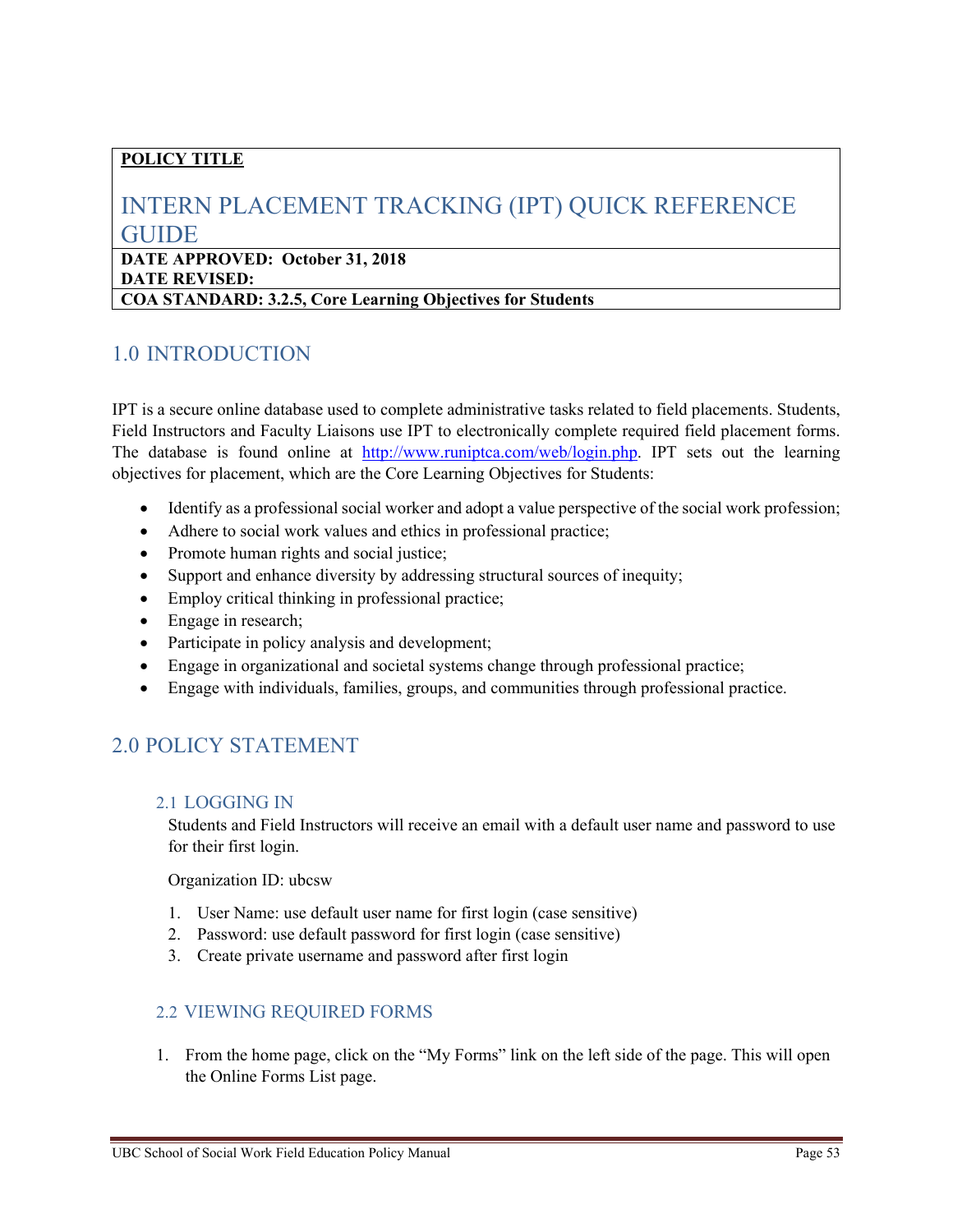2. From the Online Forms List page, click "View" beside the form to view, complete, or sign. The selected form will open in a new window.

*Some forms require the completion of the appropriate section or sections and signatures. Other forms require only review and signature.*

#### 2.3 COMPLETING A SECTION OF THE FORM

To complete a form, students and Field Instructors must be logged into their own IPT account. Text can be entered anywhere one sees this (piece of paper and pencil) icon. Click the icon and a text box will open; there is no limit to the amount of text a student can enter. Some sections are completed using drop boxes or check boxes. Please remember to save the work as soon as it is done.

#### 2.4 SIGNING A FORM

To sign a form, students and Field Instructors must be logged into their own IPT account. Each form has a signature block listing the required signatures for each form. Click the link that appears after the title and name. The link is in blue and reads 'Click to Sign Completed Document'; a text box will open allowing the student to enter their name. Once forms are signed, no changes are possible. Enter signature only when the form is complete.

If a form is signed by accident, or if the form requires changes after it has been signed, contact the Field Education Coordinators or the Field Education Assistant.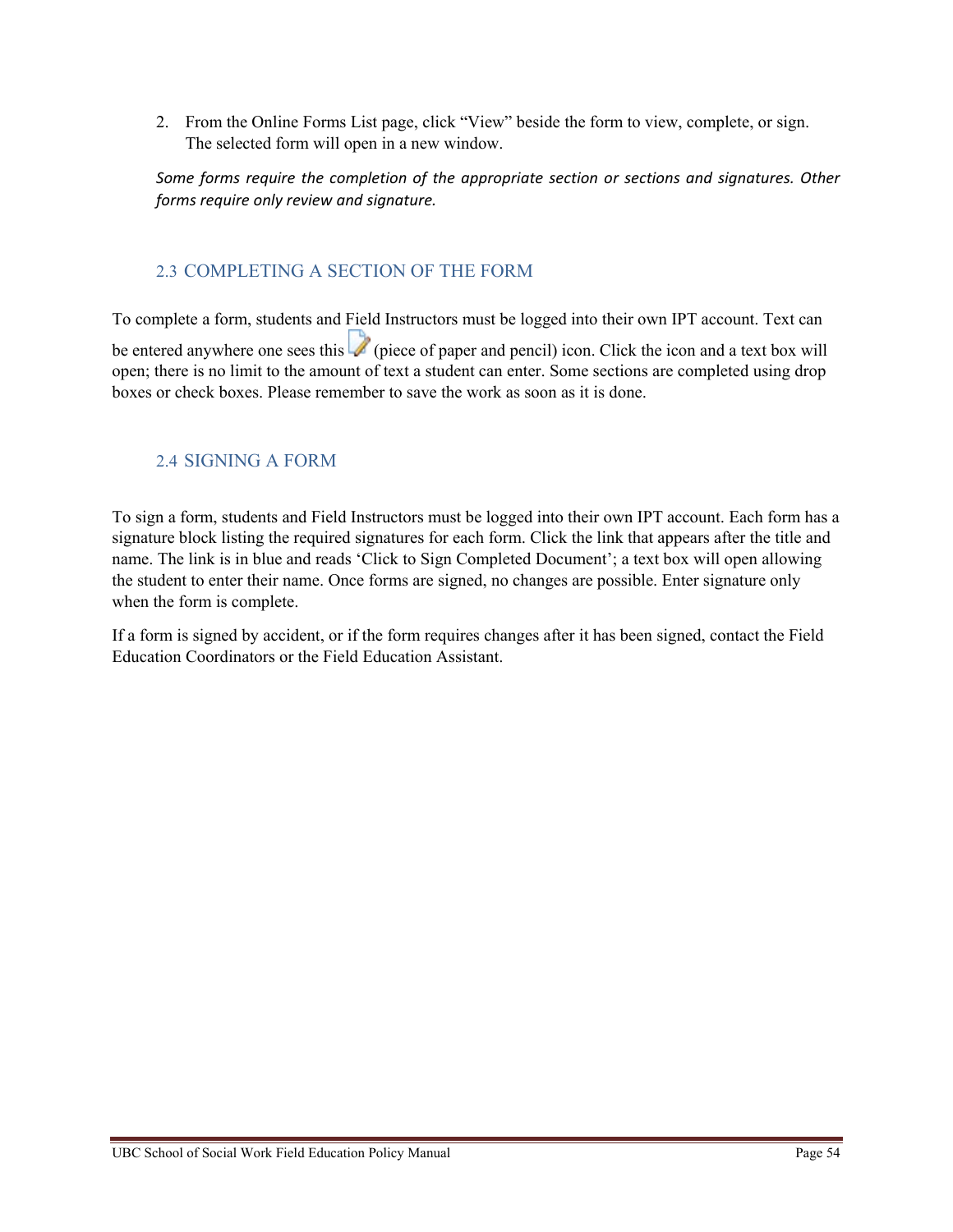## <span id="page-54-0"></span>INTERNATIONAL PLACEMENT PROCESS THROUGH INTERNATIONAL SERVICE LEARNING (ISWP) AND PLACEMENTS OUTSIDE THE LOWER MAINLAND

**DATE APPROVED: October 31, 2018 DATE REVISED: COA STANDARD: 3.2.4** 

### <span id="page-54-1"></span>1.0 INTRODUCTION

The School of Social Work supports local, national and international placements. In the event of a student wanting placements outside Metro Vancouver, a specific request has to be made as early as possible**.** 

### <span id="page-54-2"></span>2.0 POLICY STATEMENT

#### 2.1 STUDENT PROPOSAL

In all situations where students want to attend a practicum outside the Lower Mainland, whether in Canada or internationally, students must develop a written practicum proposal. This proposal should be submitted to the Field Education Coordinators and Chair of Field Education six (6) months in advance of the beginning of the semester in which the student is planning to do his/her placement.

The proposal should address the following:

- 1. Why does the student wish to complete a distance/international placement?
- 2. What are the student's learning goals?
- 3. What type of field placement setting does the student believe will best meet these learning goals?
- 4. If choosing to go to a location where English is not the first language, how will the student address possible language limitations and how to contribute in a culturally meaningful manner?
- 5. Provide the names of two UBC School of Social Work faculty, who would be prepared to be verbal references.
- 6. How an aspect of this experience will be presented to the School community, if feasible.
- 7. Health and Accident Insurance Coverage plans.
- 8. Outline of a risk assessment (safety concerns) of the environment where the student will be working.
- 9. How the student intends to finance their out of region/province/country field experience.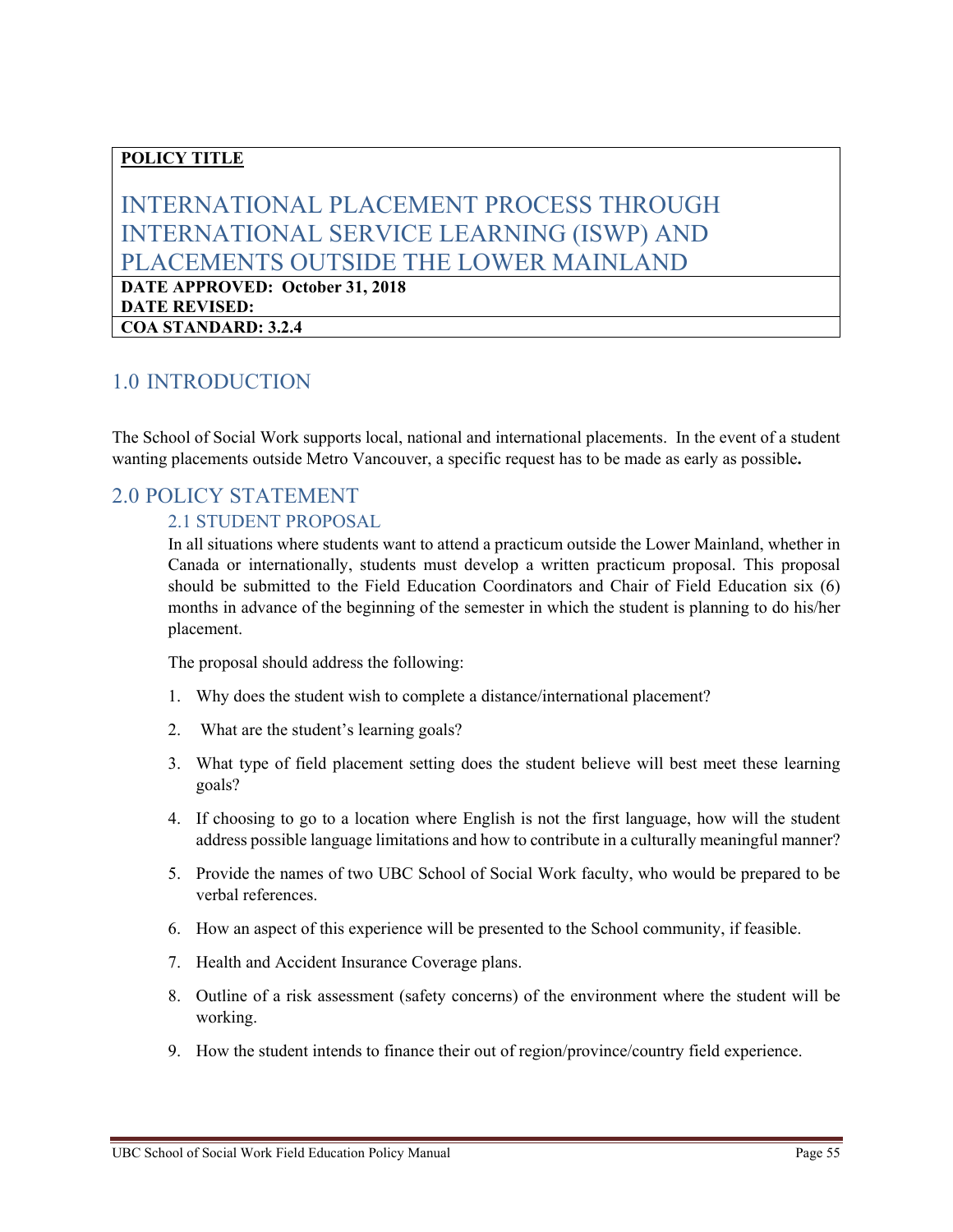#### 2.2 INTERNATIONAL PLACEMENTS

Students are matched to International Agencies, outside of Canada, made available through the UBC International Service Learning (ISL) Program

The School of Social Work is open to placements out of country as they can provide enriching experiences. However, it is essential that students are well prepared for the placements and that the Field Education Team is confident in the student's ability to benefit from a distance educational experience.

Interested students must express their interest in an ISL opportunity and complete a form online (in addition to the proposal above). Only students who have completed all of the prerequisite Social Work courses, have taken the "International Development" course, and who meet the suitability criteria will be considered for an international practicum.

Students do not search out and develop their own international placements. Instead, they are matched to existing placements as developed and vetted by the UBC ISL Program.

#### 2.3 INTERNATIONAL FIELD PLACEMENT SETTING CRITERIA

The International field placement setting has already been assessed by the Field Education Team as being committed to meeting the requirements of a placement, such as providing students with appropriate social work assignments, regular supervision, and other requirements as outlined.

- The field placement setting is able to meet the objectives of the UBC School of Social Work practicum.
- The Field Instructor is committed to providing a minimum of one hour of supervision per week.
- The Field Instructor is able to meet three times with the Faculty Liaison, either in person or by telephone or e-communication.
- The Field Instructor is willing to complete, through IPT, an evaluation at the mid-point, and at the end, of the placement.

#### 2.4 CRITERIA FOR STUDENT ELIGIBILITY

- Demonstrated ability to follow-through on responsibilities
- High level of self-direction, initiative, and clarity of purpose
- Excellent level of academic performance
- Excellent references from all faculty
- Strong previous placement evaluation
- Strong rationale/proposal for an international placement
- Learning needs that can be better met at a distance rather than locally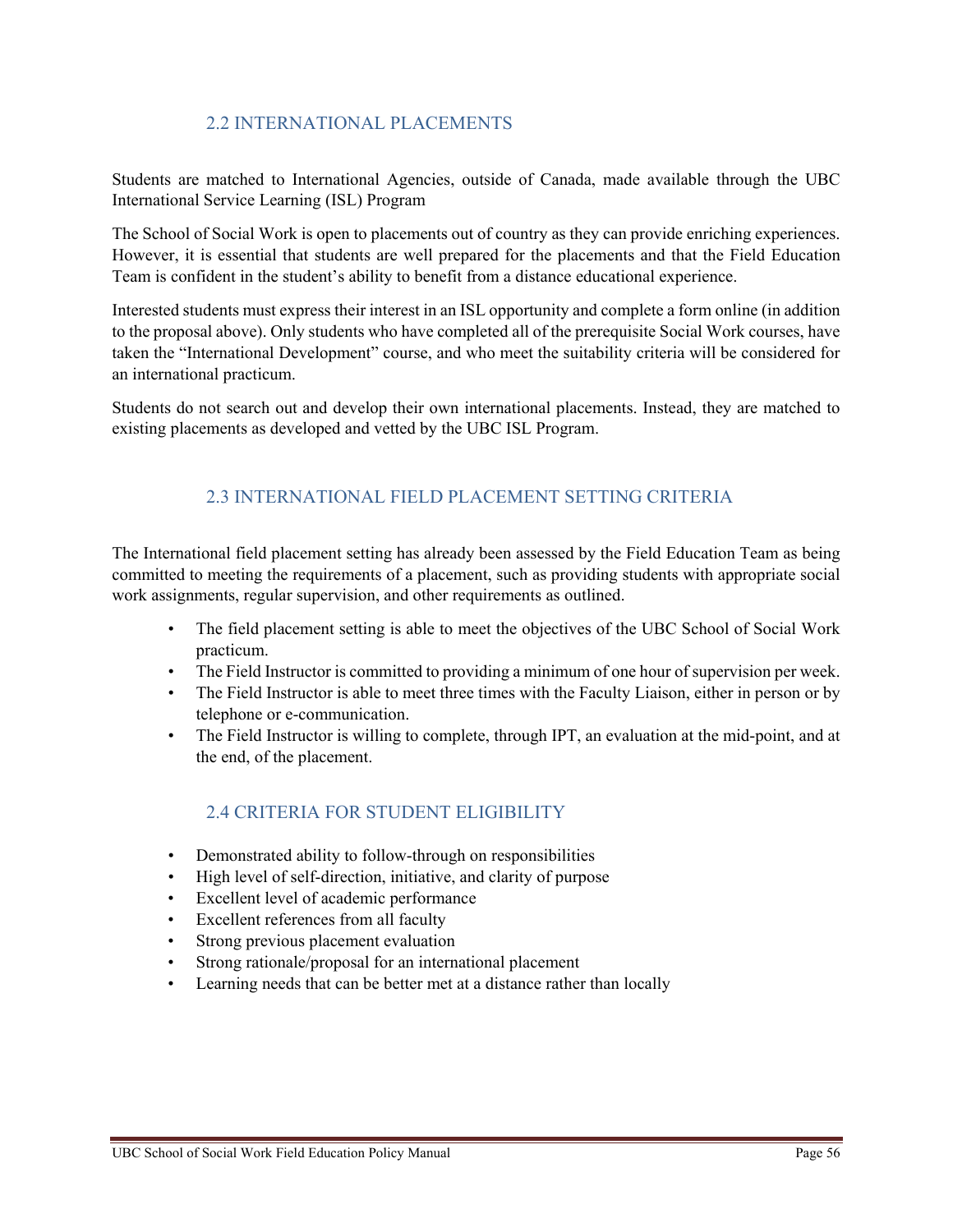#### 2.5 PRE-DEPARTURE

- Invited students will go through interviews during the summer to assess for self-awareness and readiness.
- After their interviews, students will be informed if they are accepted into the program and, if accepted, will receive a comprehensive offer package (i.e. risk, contract and expectations).
- Once the agreement contract is signed, the student must attend a pre-departure learning orientation.
- Pre-departure training happens from September to December (monthly or bi-monthly partnerships) for students departing in January of the next year. Students preparing for placements in summer will have pre-departures from January to April of the same year. Students will be paired with mentors from UBC, who will guide them through creating personal learning plans.

#### 2.6 FEES

- UBC's International Service Learning Program fees are \$2500 \$4500. This fee covers all preparation, in-country support, host families, accommodation and food. Airfare is not included in this program fee.
- Students are automatically assessed for a \$1500 award based on their previous academic performance.
- ISL can assist interested students with fundraising, and charitable receipts can be issued to people who make contributions towards the student's trip.

#### 2.7 DEPARTURE

- Departure in January (usually 2nd or 3rd) or mid-May
- The direct Field Instructor is from the community partner in the host country. Students also have a Faculty Liaison from the School of Social Work.
- Mid-way through the international placement, students are brought together for an appreciative inquiry workshop and debrief.

#### 2.8 RETURNING TO CANADA

- Students must do a final report and presentation for the School of Social Work.
- In September, there is a re-entry debriefing workshop following students' return to Canada.
- In October, students present at a public engagement event to speak about their learning experience.
- Students participate in alumni and leadership opportunities.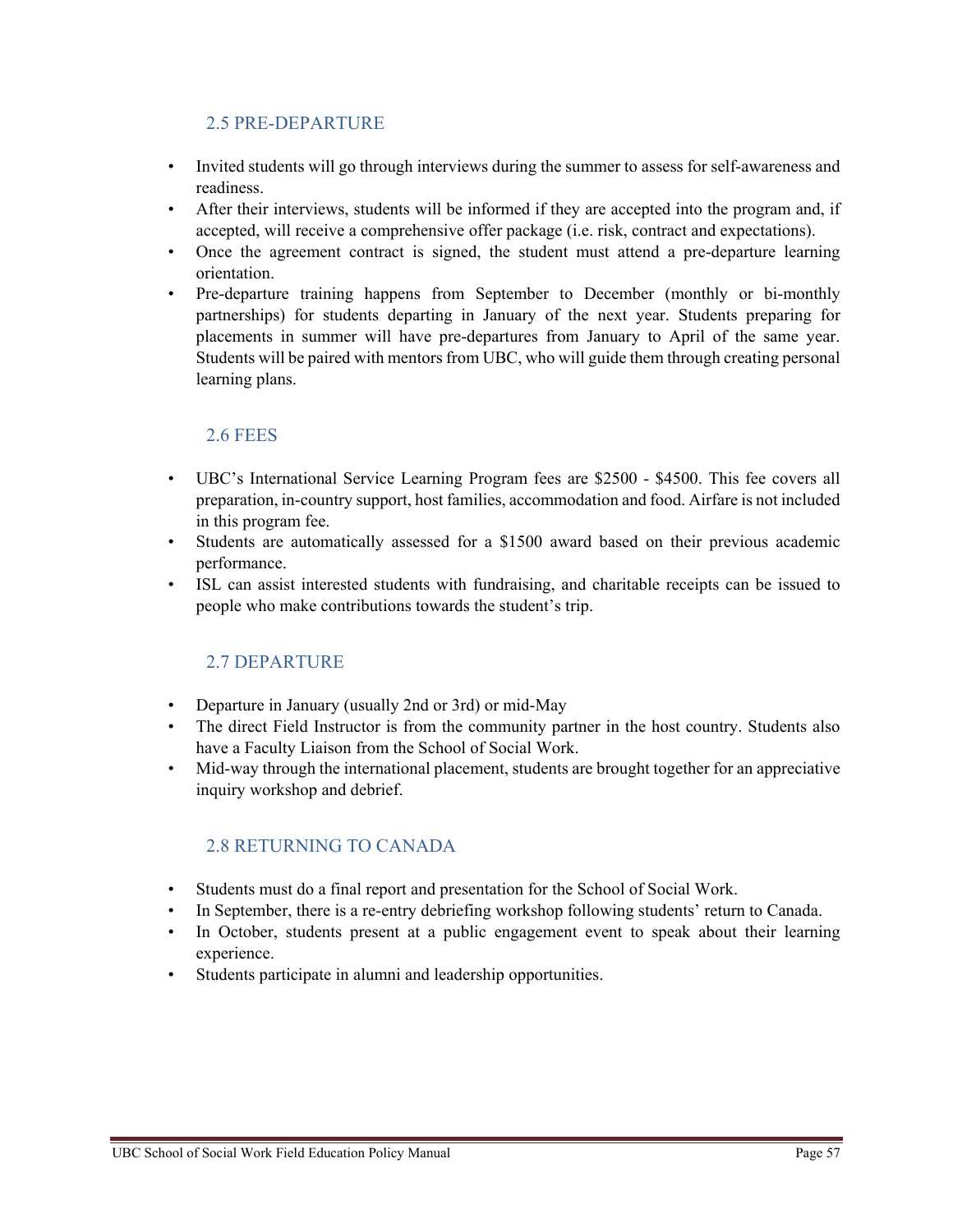#### 2.9 STUDENT WHO WISH TO HAVE A PRACTICUM OUT THE LOWER MAINLAND BUT WITHIN CANADA

The School of Social work is open to placements outside of the Lower Mainland. Out of region and out of province placements can provide enriching experiences for students. However, it is essential that students are well prepared for the placements and that the Field Education Coordinators and Chair of Field Education are confident in a student's ability to benefit from a distance educational experience. Students are required to submit a proposal as to why they seek an out of region/out of province placement.

Only students who have completed all the prerequisite course work and who meet the suitability criteria will be considered for a practicum outside of the Lower Mainland.

Students do not search out and develop their own out of region or out of province placements. Initially, they must meet with the Field Education Coordinators to begin the process. See information about the proposal above.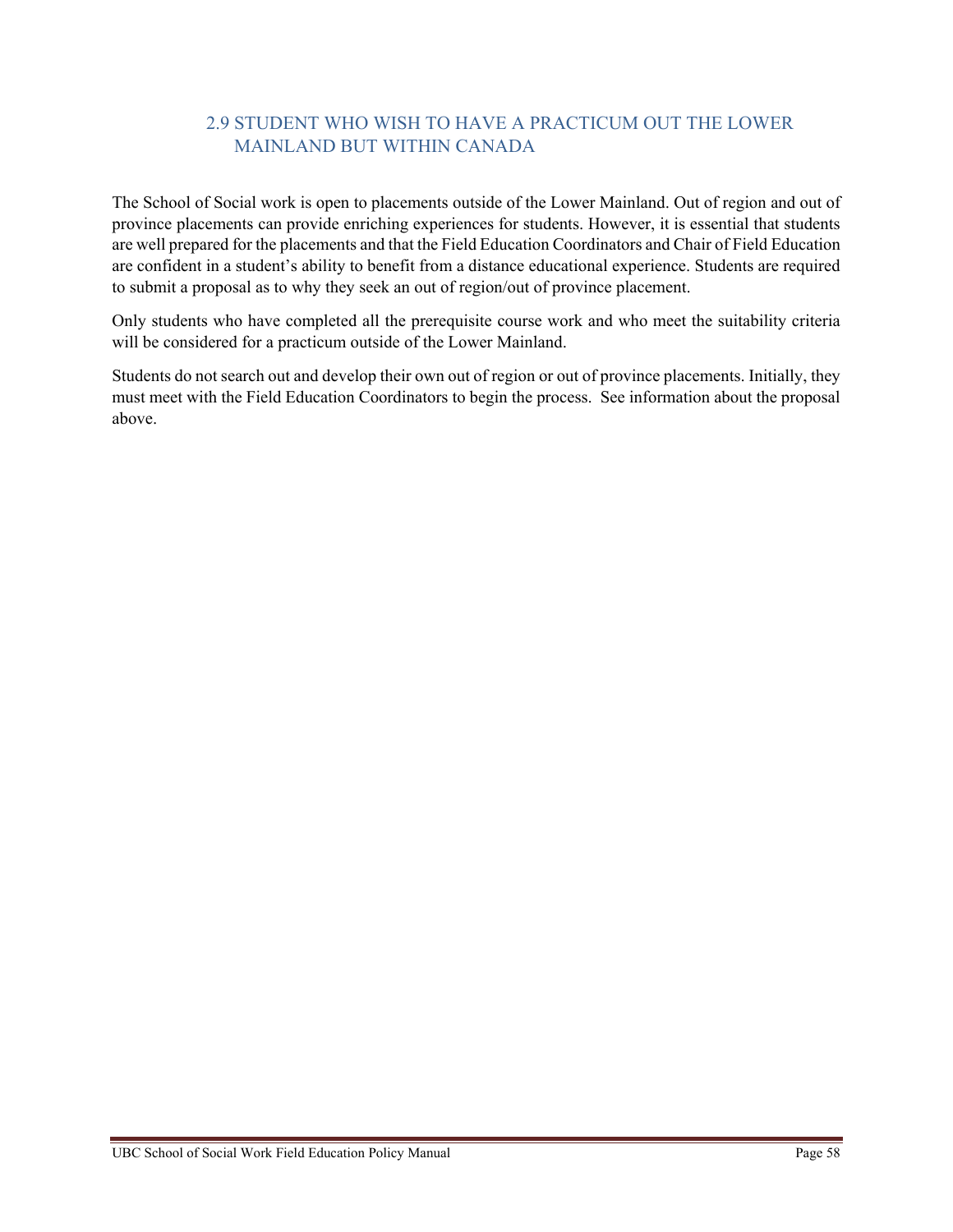## <span id="page-58-0"></span>TRAVEL AND RELATED EXPENSES

**DATE APPROVED: October 31, 2018 DATE REVISED: COA Standards:**

## <span id="page-58-1"></span>1.0 INTRODUCTION

Students will be expected to travel to placements throughout Metro Vancouver and the Lower Mainland, and these may be some distance from their residence and from the University. The students' learning needs will take priority over travel time in any decision about placement; however, consideration will be given to accommodating a reasonable commute time.

- <span id="page-58-2"></span>2.1 Travel expenses to and from placement are the responsibility of the student.
- 2.2 Students will not transport clients in their own vehicles under any circumstances.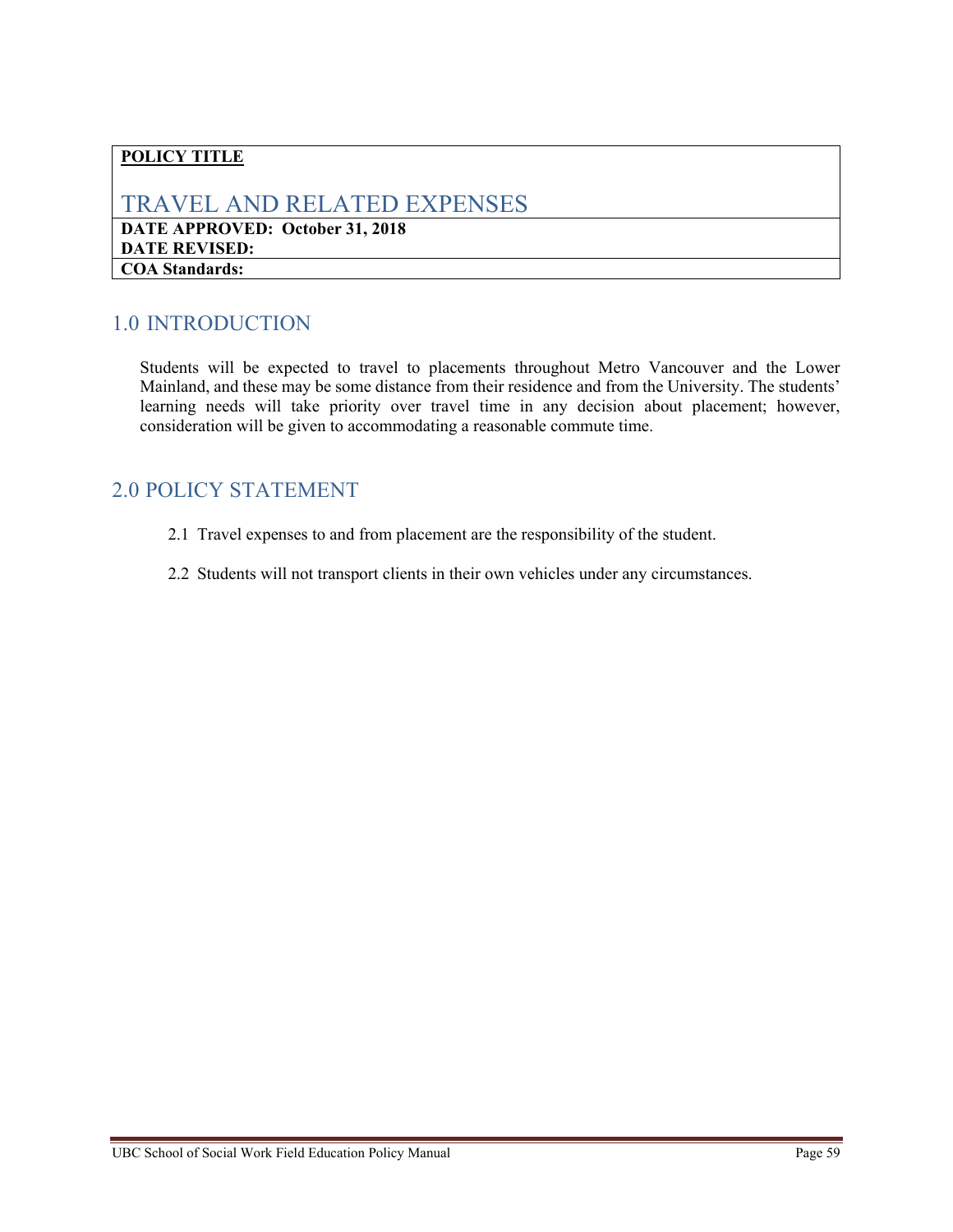## Appendix

## <span id="page-59-1"></span><span id="page-59-0"></span>UBC Services

- Centre for Accessibility:<http://students.ubc.ca/about/access>
- UBC Student Counselling Services:<http://students.ubc.ca/livewell/services/counselling-services>
	- **Brock Hall**
	- Phone: 604.822.3811
	- **1874 East Mall, Room 1040** Vancouver, BC V6T 1Z1
	- First Nations House of Learning
	- Phone: 604.822.8940
	- **1985** West Mall Vancouver, BC V6T 1Z2
	- **BC Women's Hospital & Health Centre**
	- Phone: [604.822.3811](tel:+1604.822.3811)
	- 4500 Oak Street Study and Learning Commons, F403 Vancouver, BC V6H 3N1
- Student Health Services:<http://facultystaff.students.ubc.ca/student-health-service>
	- Phone: [604.822.7011](tel:+1604.822.7011)
	- **UBC** Hospital 2211 Wesbrook Mall Room M334, Koerner Pavilion Vancouver, BC V6T 1Z3
- UBC Wellness Centre: <http://students.ubc.ca/livewell/services/wellness-centre>
	- Phone: [604.822.8450](tel:+1604.822.8450)
	- Email: [wellness.centre@ubc.ca](mailto:wellness.centre@ubc.ca)
	- Irving K. Barber Learning Centre 1961 East Mall Room 183 Vancouver, BC V6T 1Z1
- International Students: https://students.ubc.ca/international-student-guide
	- International Student Advisor or a Regulated Canadian Immigration Consultant: [isa@students.ubc.ca](mailto:isa@students.ubc.ca)
	- General enquiries: [international.house@ubc.ca](mailto:international.house@ubc.ca)
	- **International House** 1783 West Mall Vancouver, BC V6T 1Z2
- UBC Mental Health Network: https://www.facebook.com/mentalhealthnetworkubc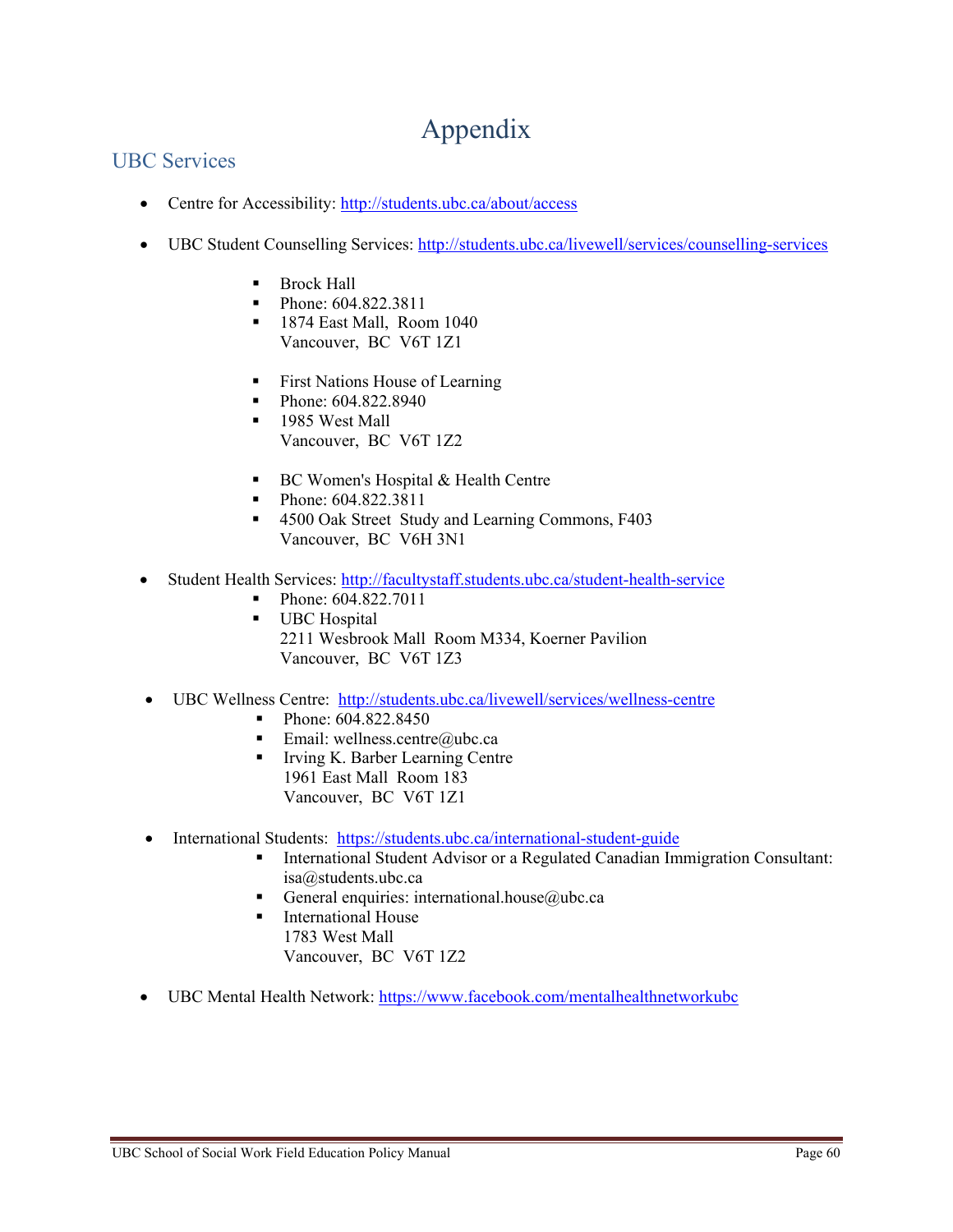## <span id="page-60-0"></span>Policy on Professional Conduct for Social Work Students

UBC School of Social Work is in charge with ensuring that all of its graduates have the requisite competencies and can meet the professional practice standards to be eligible for professional registration as Registered Social Workers in the Province of British Columbia. Professional social work behavior requires adherence to the BC Association of Social Workers and the BC College of Social Workers Code of Ethics (2004) and the BC College of Social Workers Standards of Practice (2009). The professional conduct of social work students is directed by these standards, as well as by University policy.

Professional social work ethics and standards are taught in the School's social work curriculum. General Policy Social work students are expected to behave in a professional manner in all aspects of the program and are responsible and accountable for their actions. Faculty is expected to help students interpret specific School and/or practicum guidelines and apply them in their conduct. It is the responsibility of Social Work faculty and students to familiarize themselves with the guidelines.

Examples of unprofessional conduct include but are not limited to:

- Disruptive and inappropriate behavior;
- Behaving in a manner which endangers students, faculty, staff, field placement setting staff, clients and/or volunteers;
- Harassing or being abusive towards students, faculty, staff, field placement setting staff, clients and/or volunteers;
- Breaches of confidentiality. In addition, social work students convicted of, or admitting to, serious illegal activities that are inconsistent with the practice of social work or likely to harm clients (such as assault, sexual assault, fraud, or trafficking in narcotics) will be subject to the procedure set out in this policy.
- Social work students should also note that the laying of criminal charges, the commencement of civil proceedings, or the commencement of student disciplinary proceedings does not preclude the University from initiating the procedure set out in this policy. Although satisfactory performance in both academic coursework and in practicum placements is a prerequisite to advancement; it is not the sole criterion in the consideration of the suitability of a student for advancement or graduation. The School of Social Work reserves the right to require a student to withdraw from the School if the student is considered to be unsuited to proceed with the study or practice of social work.

A student may be considered unsuited to proceed with the study or practice of social work if he/she/they engage in unprofessional conduct.